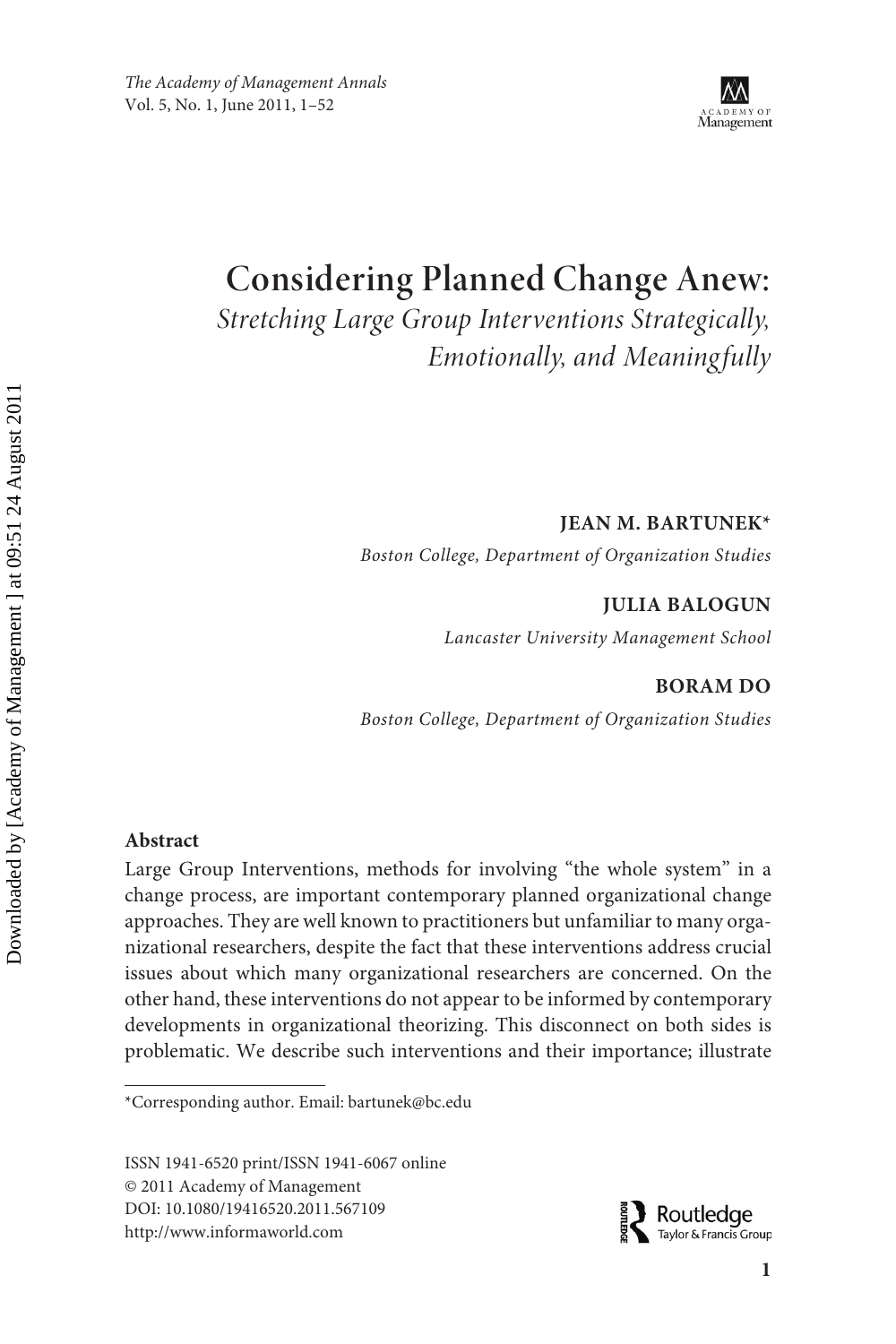them with extended descriptions of particular Future Search and Whole-Scale™ change interventions; summarize research on strategy, emotion, and sensemaking that may inform them; and suggest questions about the interventions that may stimulate research and reflection on practice. We also discuss conditions that may foster effective engagement between Large Group Interventions practitioners and organizational researchers. Our approach represents a way to conduct a review that combines scholarly literature and skilled practice and to initiate a dialog between them.

## **Introduction**

This paper discusses Organization Development (OD) practice and academic theorizing. Through it we seek to build bridges between a popular contemporary form of OD practice called Large Group Interventions and contemporary academic theorizing regarding strategy, emotion, and sensemaking.

Large Group Interventions (Bunker & Alban, 1992, 1997, 2005, 2006; Purser & Griffin, 2008; Shmulyian, Bateman, Philpott, & Gulri, 2010) have been defined as "methods for involving the whole system, internal and external, in [a planned] change process" (Bunker & Alban, 1997, p. xv). They have been used for several decades in organizational change initiatives involving strategic direction, implementation of quality and/or redesign projects, changes in relationships with customers and suppliers, and changes in structures, policies, or procedures (Bunker & Alban, 1997). They have several shared core characteristics (Bunker & Alban, 2006): they include everyone who has a stake in issues under discussion, regardless of whether they are internal or external to an organization; they intentionally search out multiple and differing perspectives; they give all participants an opportunity to influence deliberations; and they search for common ground—what participants can agree on.

Large Group Interventions are well known to practitioners around the world, but management academics are not very cognizant of them. Similarly, while many academics are familiar with theorizing regarding strategy, emotion, and sensemaking, practitioners have comparatively little knowledge of these. Our intent is to make evident the value of practice–scholarship linkages between them and to create such links. We believe that practice and theory have the potential to share much more "common ground" (Weisbord & Janoff, 1995, 2010) than is typically realized.

The approach we take is as follows. First, we provide a very brief historical overview of links between practice, research, and theory regarding OD interventions. Second, we describe Large Group Interventions as a contemporary form of OD practice. Given many academics' lack of familiarity with Large Group Interventions, we do so in some depth. Third, we summarize some contemporary theorizing in strategy, and in emotion and sensemaking, especially as these are likely to be pertinent to Large Group change efforts. We use these summaries to generate questions about Large Group Intervention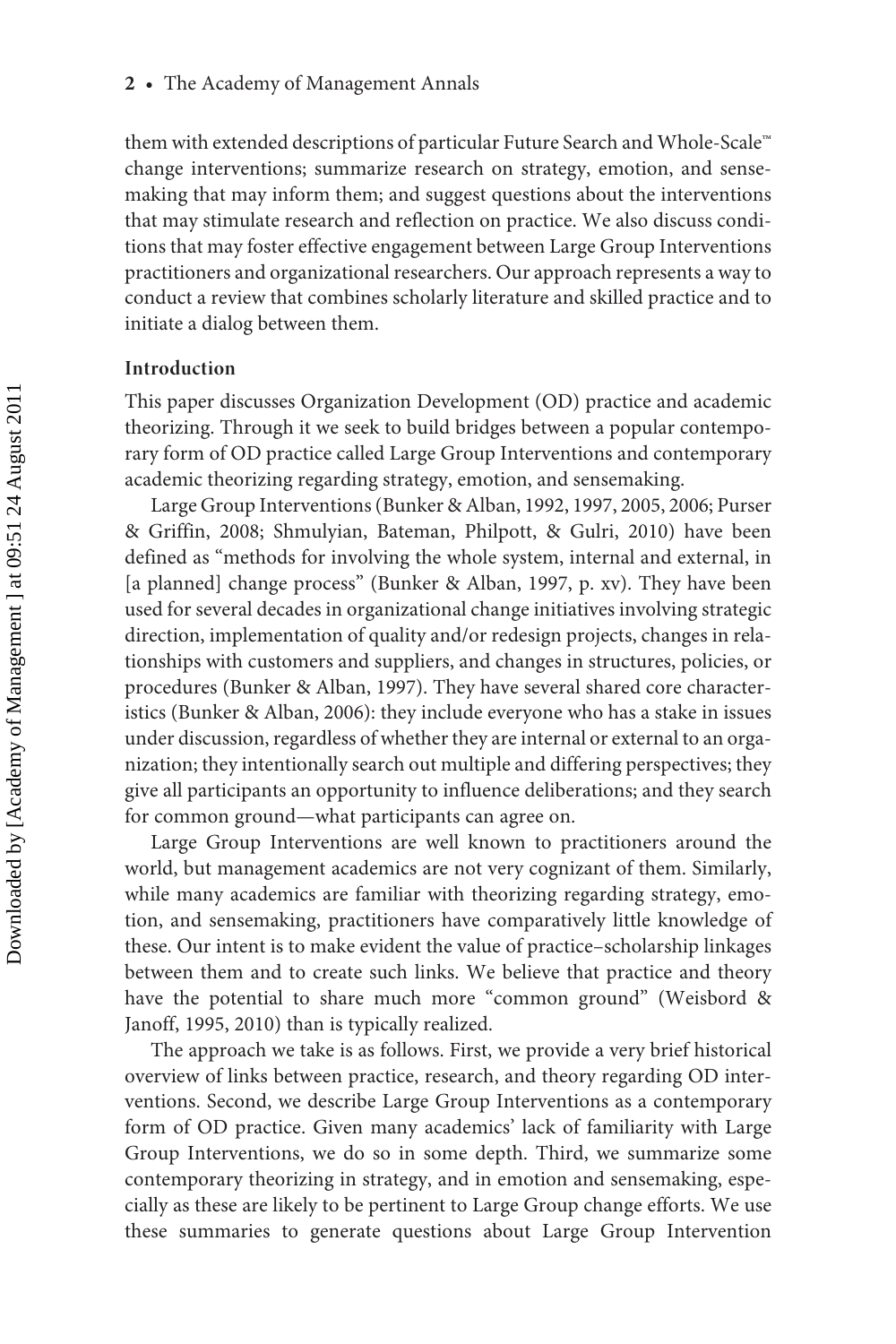processes and outcomes. Fourth, we provide case examples of two Large Group Interventions considered successful by both the consultants leading the interventions and the participating clients (Shmulyian et al., 2010). Using these two interventions as research cases, we suggest ways the theorizing might inform them and how they might inform the theorizing. Finally, we suggest implications of our work for wider scholarly links with practice, how these links might be enabled, and what their usefulness might be.

## **Brief Review of Theory/Practice Links Related to Organization Development**

OD may be defined as "a systemwide application and transfer of behavioral science knowledge to the planned development, improvement, and reinforcement of the strategies, structures, and processes that lead to organization effectiveness" (Cummings & Worley, 2009, pp. 1–2). Historically, there have been explicit linkages between OD planned change interventions and social psychological and organizational scholarship. Kurt Lewin (1951), considered a founder of OD, argued that there is nothing as practical as a good theory. A large number of planned change interventions have been designed over the past 40 years, starting from sensitivity training and team building in the 1950s and 1960s through the multiple types of Large Group Interventions currently (Cummings & Worley, 2009). These have frequently developed alongside related organizational research. For example, during a time when a primary focus of OD was sensitivity training and team building, there was also considerable research on these topics by organizational scholars (Cooper, 1975; Woodman & Sherwood, 1980). Similarly, during a time when a primary focus of OD was transformation, there was considerable scholarly literature on that topic (Bartunek & Louis, 1988; Tushman & Romanelli, 1985), and there were also explicit links developed between OD and strategy (cf., Jelinek & Litterer, 1988; R. Johnson, Hoskisson, & Margulies, 1990; Pettigrew, 1987; Tichy, 1983; Tichy & Devanna, 1990). OD interventions encouraged scholarly thinking, and scholarly thinking, including placing OD within a strategic context, fostered OD interventions.

The practitioner development of methods of planned organizational change continues to flourish (cf., Bartunek & Woodman, in press; Bunker & Alban, 2006; Holman, Devane, & Cady, 2007; Maurer, 2010; Shmulyian et al., 2010). OD practitioners have even started their own journals, such as *Practicing Social Change* (http://www.ntl-psc.org/). But considerable concern has been expressed in recent years that OD is no longer stimulating academic scholarship, thatthere are increasing disconnects between OD practice and academic theorizing (e.g., Argyris, 2005; Bartunek & Schein, 2011; Bunker, 2010; Bunker, Alban, & Lewicki, 2004; Greiner & Cummings, 2004).

There has also been considerable recent intellectual development in scholarly areas that touch on planned organizational change and on those who play a role in it. At the macro end, there has been flourishing in the development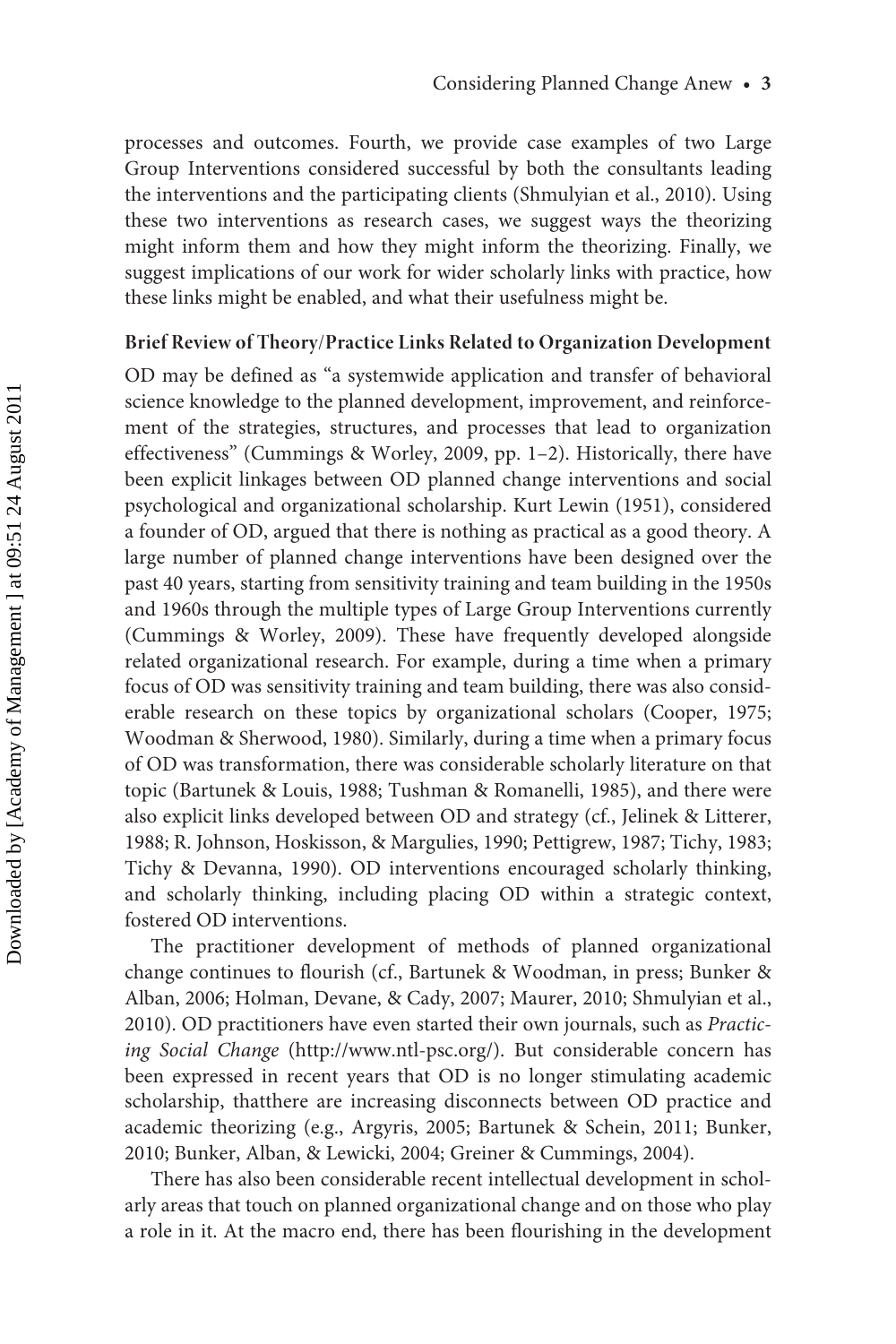of strategizing, activities, and practice (Balogun, Jarzabkowski, & Seidl, 2007; Jarzabkowski, Balogun, & Seidl, 2007; G. Johnson, Langley, Melin, & Whittington, 2007; G. Johnson, Melin, & Whittington, 2003), an area of inquiry that extends strategic management research through a study of strategic practice, the actions, activities, and processes that constitute strategy formulation and implementation, as well as the actors involved in accomplishing it. At the micro end, there has been considerable attention to the roles and experiences of recipients of change (e.g., Bartunek, Rousseau, Rudolph, & DePalma, 2006; Oreg, 2003), including their individual and collective affective and meaningmaking responses to change that go well beyond the "resistance" role often ascribed to them by scholars and practitioners alike (cf., Bushe & Kassam, 2005; Bushe & Marshak, 2009; Huy, 2002; Sonenshein, 2010; Thomas, Sargent, & Hardy, 2011).

Research that explicitly incorporates these developments is sometimes presented by scholars who align themselves with organizational change and development as an area of scholarly inquiry (e.g., Ford, Ford, & D'Amelio, 2008). But practitioners who develop planned change interventions have not been taking the recent developments in organization and management scholarship into account (Bartunek & Schein, 2011). Rather, there appear to be communities of practitioners and scholars talking past each other (e.g., Brown & Duguid, 1991), when dialogue between them could be beneficial to both sides.

Further, the Large Group Interventions that have been developed and implemented in recent years have had relatively little impact on organizational scholarship, as reflected in developments in studies of strategy, sensemaking, and affect experienced during change. For example, Shmulyian et al. (2010) recently analyzed success factors, outcomes, and the viability of several Large Group methods, but did not explicitly link them with outside scholarly literature. This is despite the fact that, implicitly at least, there are clear links: Large Group and other planned change interventions are often implemented when organizations are trying to accomplish strategically meaningful change, and when emotions are running high. We hope in this paper to create links across these areas of inquiry by posing questions that scholarly research suggests for Large Group Interventions that may help practitioners and academics understand their processes in depth and that may also inform scholarly thinking.

#### **Large Group Interventions**

Large Group Interventions are a prominent contemporary form of OD, developed over the last three decades and designed to be "whole systems" approaches to organizational change (Bunker & Alban, 1992, 1997, 2005, 2006; Holman et al., 2007; Purser & Griffin, 2008). Bunker and Alban (2006) observe that the approaches evolved out of three strands. The first was F. Emery and Trist's (1960) and Katz and Kahn's (1966) development of the understanding of organizations as open systems. The second was "a shift from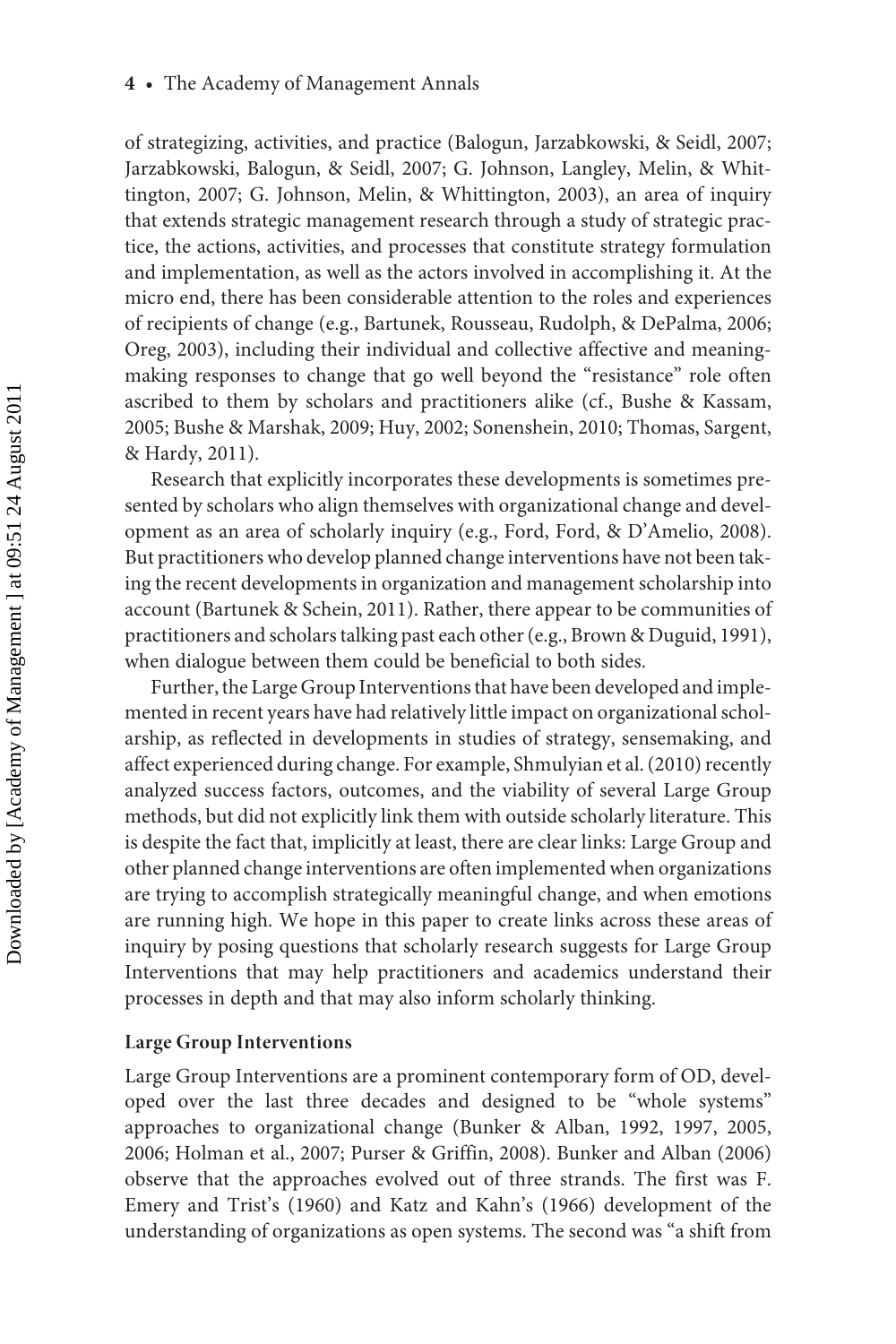focusing on organizational problems that are rooted in the past to focusing on the future and its potential" (Bunker & Alban, 2006, p. 5). Particularly prominent in creating this shift were Lippitt (1980), who noticed that there was much more energy generated among people when they focused on a future they preferred than solving problems, and Trist and Emery (M. Emery & Purser, 1996) who during work with a merger and acquisition asked the merging companies to "consider what kind of company they wanted to become in the future" (Bunker & Alban, 2006, p. 6). The third strand was work done by the National Training Laboratory in the 1960s in which trainers worked with large groups "by creating small groups within a larger framework" (Bunker & Alban, 2006, p. 6). These strands came together in the 1980s with Weisbord's (1987) recognition that it was possible for OD consultants to work with all of the stakeholders, both internal and external to a system, linked with particular issues an organization wanted to address.

As highlighted by Marshak and his collaborators (Bushe & Marshak, 2009; Marshak, 2010; Marshak & Grant, 2008) a fourth strand has also had a strong impact on the recent development of Large Group Interventions, and that is a dialogic approach to understanding that assumes that organizations are "meaning-making" systems (Bushe & Marshak, 2009, p. 353; Gergen, 1978; Marshak & Grant, 2008). They are not locations where objective data about problems can be "diagnosed" and organizations "fixed," an implicit assumption that was true of many earlier OD interventions. A dialogic model "starts from common aspirations and shared visions, making engagement in the change process more appealing" (Bushe & Marshak, 2009, p. 354). Also according to this model, when data are collected it is not assumed that they are representing an objective truth but rather perspectives present in a group and how group members are making sense of particular situations.

There are more than 60 types of Large Group Interventions (Holman et al., 2007). A relatively complete listing is available online at http://www.changemanagement-toolbook.com/mod/book/view.php?id=74&chapterid=6 (accessed January 20, 2011). They are being used globally and, according to the accounts of their designers (Holman et al., 2007), often quite successfully to help organizations and other types of systems (such as local communities, congregations, etc. cf., Alban & Mead, 2008) accomplish needed change.

The Large Group Interventions may be divided into several different types. One useful classification scheme is presented by Bunker and Alban (1997, 2006). They distinguish Large Group Interventions as to whether they are focused on proactively *creating a desired future together* rather than simply responding to what happens, *redesigning work together* as a whole system, and *whole-scale participative work* that brings "the system together to do real work in real time on [immediate] problems, issues, and agendas that need to be addressed" (Bunker & Alban, 1997, p. 155). Examples of all three types of interventions are shown in Table 1. Also included in Table 1 are sources from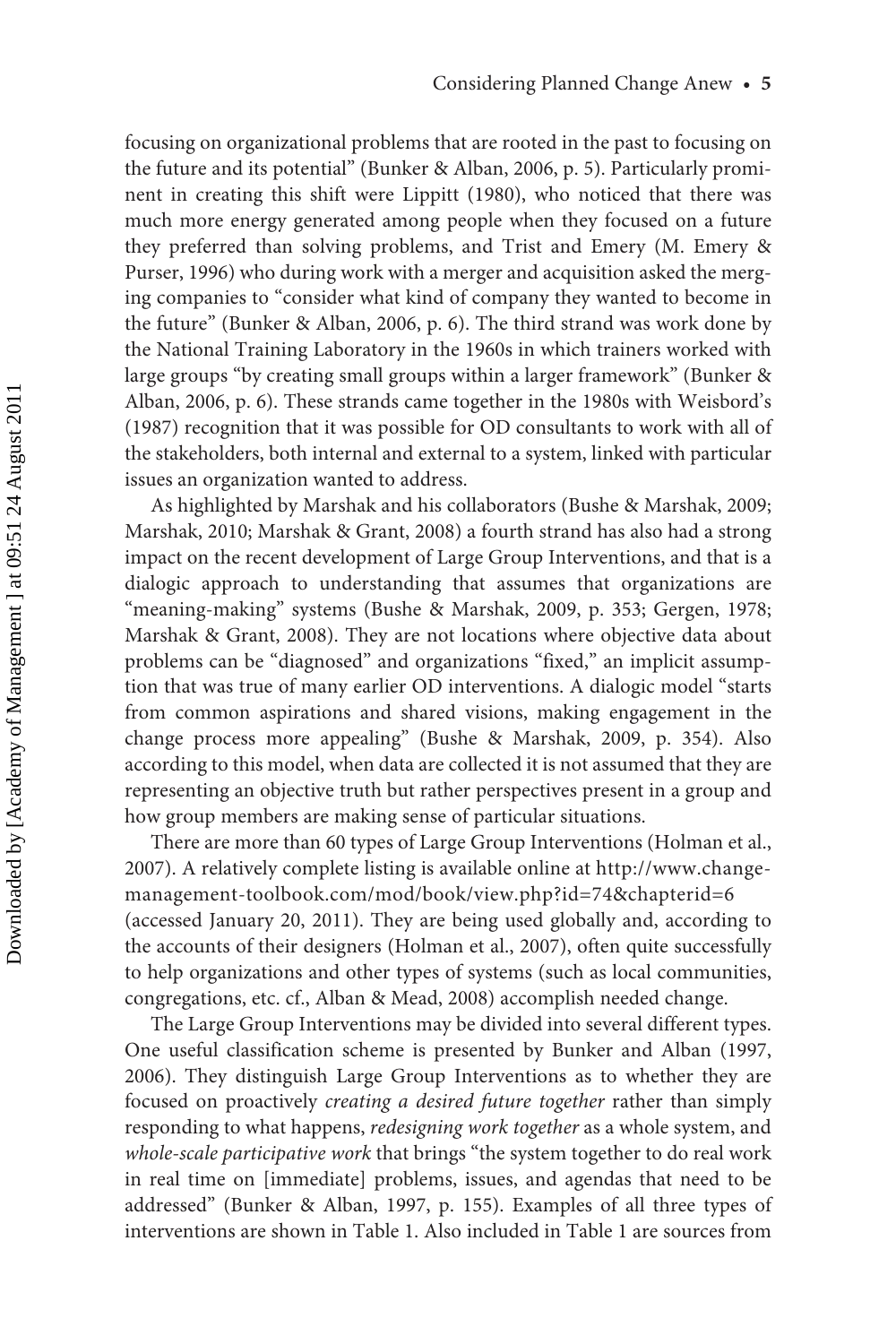which more information about each of the Large Scale Interventions can be gained. We will focus on two of these interventions: Future Search and Whole-Scale™ Change.

Large Group Interventions (Shmulyian et al., 2010) are all significant interventions into organizational processes. They are well known by a wide variety of practitioners, including managers, consultants, community leaders, and many others across the world.

Further, although most academics are not aware of this, they all provide occasions when issues that academics are very concerned about are enacted. For example, there is a *strategic* element to the Large Group Interventions that focus on proactively creating the future together; these interventions are prime locations of strategic practices, since they are often designed to facilitate strategy implementation and wider strategic change. In addition, participants in the Large Group Interventions individually and collectively *make sense* of the interventions and have *feelings* about them. Thus it is well worth academics' while to know more about them.

It is also well worth Large Group Interveners' time to become familiar with academic research that is pertinent to these interventions. Such research provides an opportunity to "see" dimensions of the interventions that might

| <b>Examples of Large Group</b><br>methods for proactively<br>creating the future | <b>Examples of Large Group</b><br>methods for Systemwide<br><b>Work Design</b> | <b>Examples of Large Group</b><br><b>Methods for Whole-</b><br>Scale™ participative work |
|----------------------------------------------------------------------------------|--------------------------------------------------------------------------------|------------------------------------------------------------------------------------------|
| The Search Conference                                                            | The Conference Model                                                           | SimuReal                                                                                 |
| (Emery & Purser, 1996)                                                           | (Axelrod & Axelrod, 2006)                                                      | (Klein, 1992)                                                                            |
| Future Search                                                                    | Participative Design                                                           | Open Space Technology                                                                    |
| (Weisbord & Janoff, 2010)                                                        | (Emery & Devane, 2007)                                                         | (Owen, 2008)                                                                             |
| Whole-Scale™ Change                                                              |                                                                                | Work Out                                                                                 |
| (Beedon & Christie, 2006;<br>Dannemiller Tyson                                   |                                                                                | (Ulrich, Kerr, &<br>Ashkenas, 2002)                                                      |
| Associates, 1999)                                                                |                                                                                | The World Café                                                                           |
| <b>ICA Strategic Planning</b>                                                    |                                                                                | (Brown & Isaacs, 2005)                                                                   |
| Process                                                                          |                                                                                | America Speaks                                                                           |
| (Spencer, 1989)                                                                  |                                                                                | (Lukensmeyer & Brigham,                                                                  |
| Appreciative Inquiry<br>Summit                                                   |                                                                                | 2005)                                                                                    |
| (Ludema, Whitney, Mohr<br>& Griffin, 2003)                                       |                                                                                |                                                                                          |

Table 1 Examples of Types of Large Group Interventions (cf., Bunker & Alban, 1997, 2006) and Selected Sources for Gaining More Information about Each Type of Intervention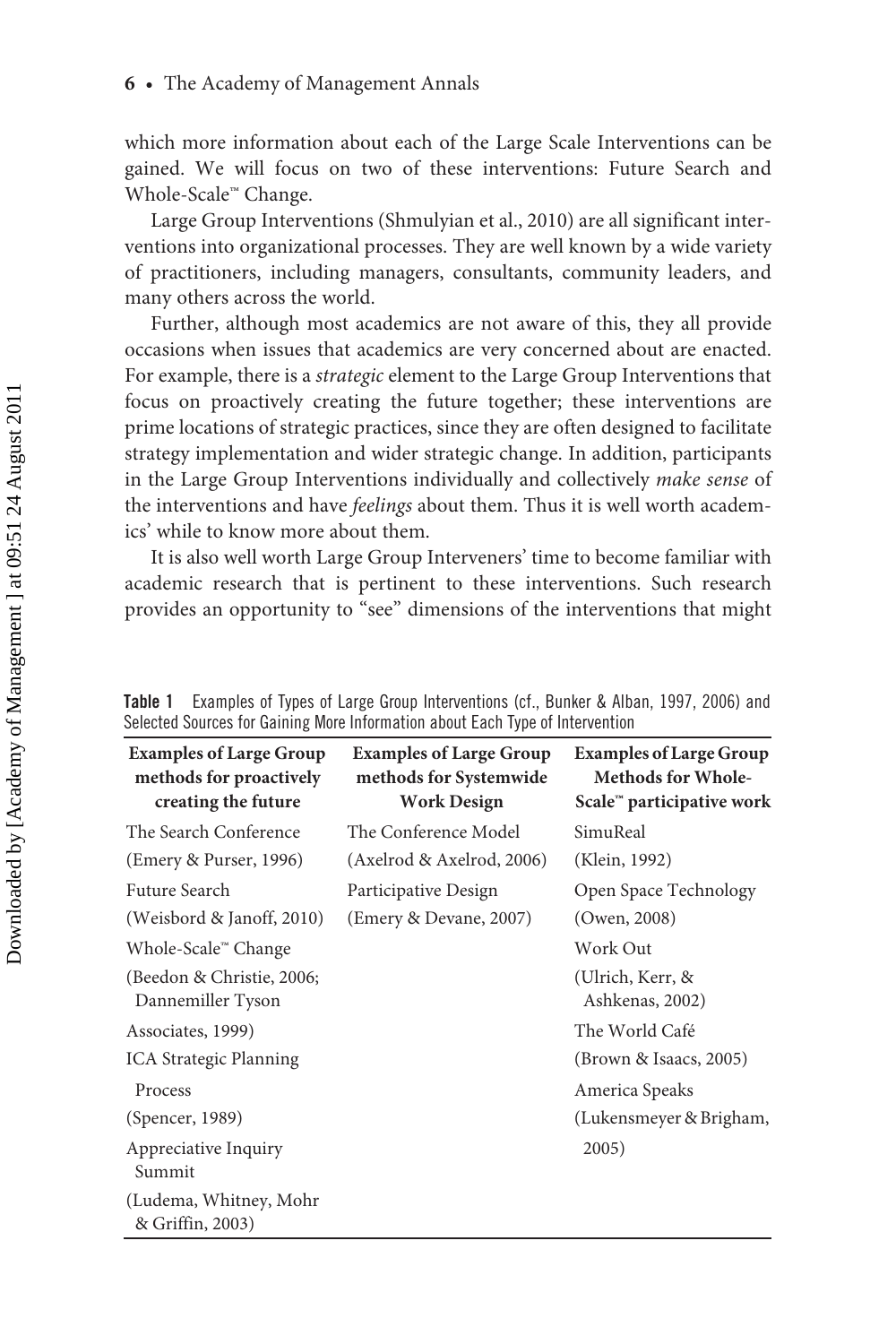otherwise not be noted. Thus we turn now to theorizing regarding strategy, emotion, and sensemaking.

## **Contemporary Theorizing in Strategy, Emotion, and Sensemaking**

### *Strategy Research Pertinent to Large Group Interventions*

Developments in research pertinent to OD in the 1980s were paralleled by an interest in processes of strategy development and change in the developing field of strategic management. It is this research—with its focus on patterns of strategy development and change through time, and its concern for how, if at all, new intended planned strategies of senior executives are developed and implemented to deliver change to the realized strategy of an organization that is most pertinent to the Large Group Interventions we will discuss (e.g., Chaffee, 1985; Chakravarthy & Doz, 1992; Frederickson, 1983; G. Johnson, 1987, 1988; Mintzberg, 1978; Mintzberg, Raisinghani, & Theret, 1976; Pettigrew, 1985; Spender, 1989). We describe here some of these areas of inquiry, including some brief historical background for them.

In the 1980s, many started to argue that organizations were facing unprecedented changes in their environments and that, as result, the scale and occurrence of organizational change was increasing considerably beyond that studied by earlier OD researchers (Nadler, Shaw, & Walton, 1995). Business environments were increasingly global, competitive, and turbulent, forcing many companies fundamentally to rethink their purposes and directions (Kilmann & Colvin, 1988). Shifts in approaches in OD at that time included the early development of large-scale interventions (e.g., Bunker & Alban, 1997; Schmidt & Manning, 1998) and approaches to organizational transformation, plus an interest in the leadership of change, since this was felt to be a significant factor in the success of transformation efforts (e.g., Bartunek & Louis, 1988; Beckhard & Harris, 1987; Kilmann & Colvin, 1988; Kotter, 1996; Miles, 1997a, 1997b; Nadler et al., 1995; Tichy, 1983; Tichy & Devanna, 1990).

This research interest in transformation and leadership was mirrored in the field of strategy process research, with its particular focus on how strategic change that is "descriptive of magnitude in alteration in, for example, the culture, strategy, and structure of the firm, recognizing the second order effects, or multiple consequences of any such change" (Pettigrew, 1987, p. 668), is formulated and implemented. Early studies on strategy development and change (such as those cited above) had focused attention on the gap that often arises between the formulation and implementation of strategy (Pettigrew, 1992) and the reasons for it. The distinction captured by Mintzberg (1978) and Mintzberg and Waters (1985) in Mintzberg's notion of intended versus realized strategies was represented by a more general questioning of managerial assumptions that strategy interventions (such as corporate planning) will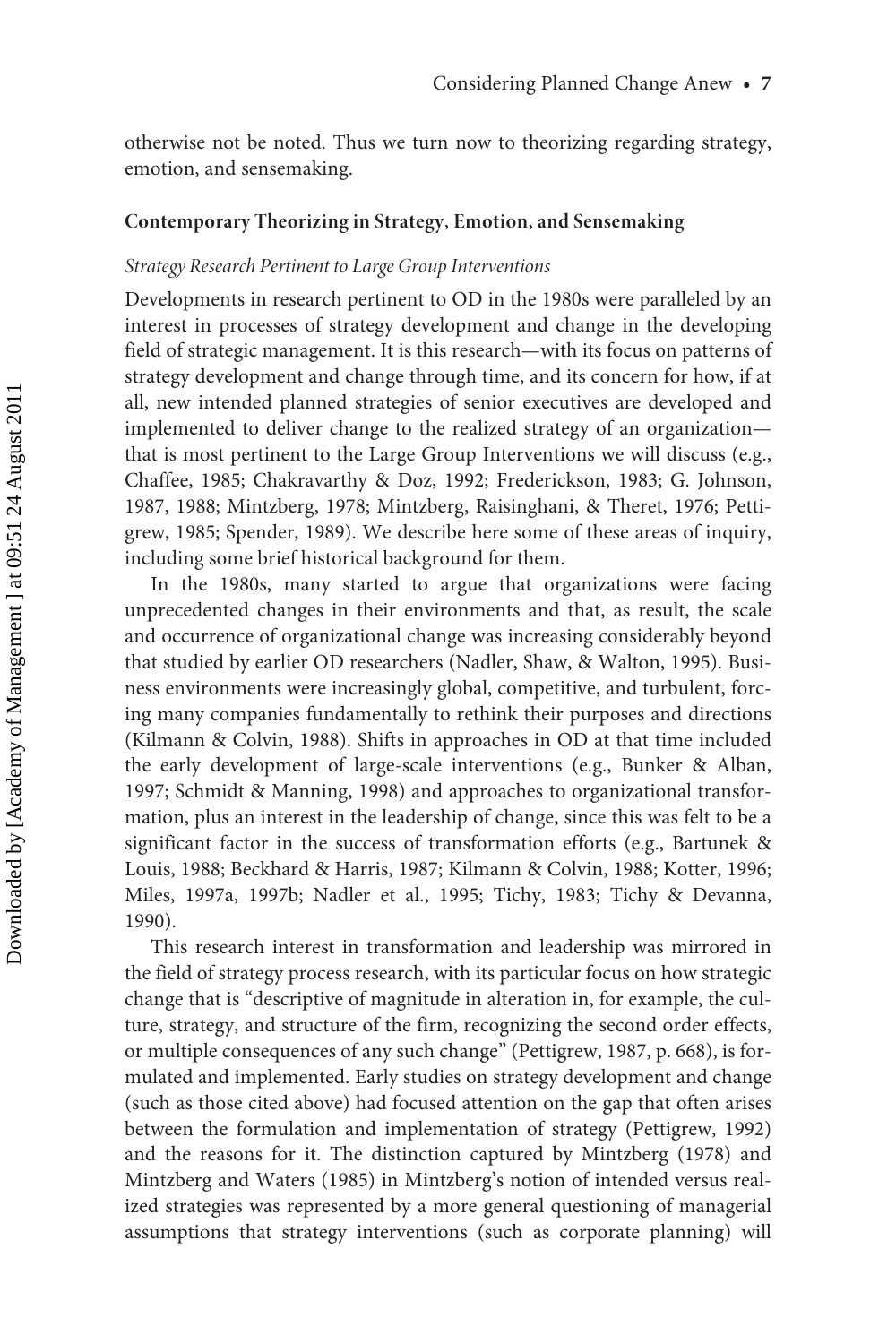achieve a change in intended (planned) strategy and that this will result in a change in realized strategy (what the organization is currently doing). Patterns of strategic change in organizations also revealed that formulation and implementation may become hard to separate as earlier design decisions may be modified or derailed in implementation. In their search for explanations of these findings, scholars coalesced around explanations that saw strategic change processes less as outcomes of rational decision making and more to do with incremental, political, cultural, and social processes, which in turn led to strategic inertia.

Towards the end of the 1980s and into the 1990s, others started to explore these issues in more depth, resulting in the 1990s and 2000s in a particular interest in cognition and sensemaking (e.g., Balogun & Johnson, 2004, 2005; Barr, 1998; Barr & Huff, 1997; Eisenhardt, 1989; Eisenhardt & Bourgeois, 1988; Eisenhardt & Zbaracki, 1992; Gioia & Chittipeddi, 1991; Gioia, Thomas, Clark, & Chittipeddi, 1994; Maitlis, 2005). These studies augmented earlier research by focusing on the cognitive reorientation required of both senior managers developing strategy and others in the organization on the receiving end if taken-for-granted assumptions about the nature of the organization and its competitive environment, and "the way of doing things around here" were to change in the way needed to effect shifts in intended and realized strategies. They also highlighted the extent of political activity such change triggers at all levels of the organization. Different understandings of change proliferate, unexpected outcomes become the norm, and planned processes of change become more incremental as different groups seek to protect their interests.

As such, process studies raise serious questions about the capability of senior executives in organizations to articulate a new strategic intent that requires complex change, including the development of new organizational capabilities (Leonard-Barton, 1992), in response to a shift in the viable basis of competitive advantage in the external environment. They also raise questions about the feasibility of delivering such change in a revolutionary and rapid fashion consistent with the punctuated equilibrium models of change that characterized much strategy research in the 1980s and 1990s (e.g., Miller, 1982; Miller & Friesen, 1980; Miller, Friesen, & Mintzberg, 1984; Romanelli & Tushman, 1994; Tushman & Romanelli, 1985). As a result, it has been argued that to maintain competitiveness, senior managers need to foster ambidexterity, balancing exploration and exploitationin their organizations through time (e.g., Gibson & Birkinshaw, 2004; O'Reilly, Tushman, & Harreld, 2009; Tushman & O'Reilly, 1996), rather than assuming it is possible to effect a shift in strategic direction through deliberate intervention once competitiveness is in decline.

Exploration of processes of strategy development and change also focused attention on the importance of middle managers in both getting significant strategic issues onto the agenda of senior managers to influence strategic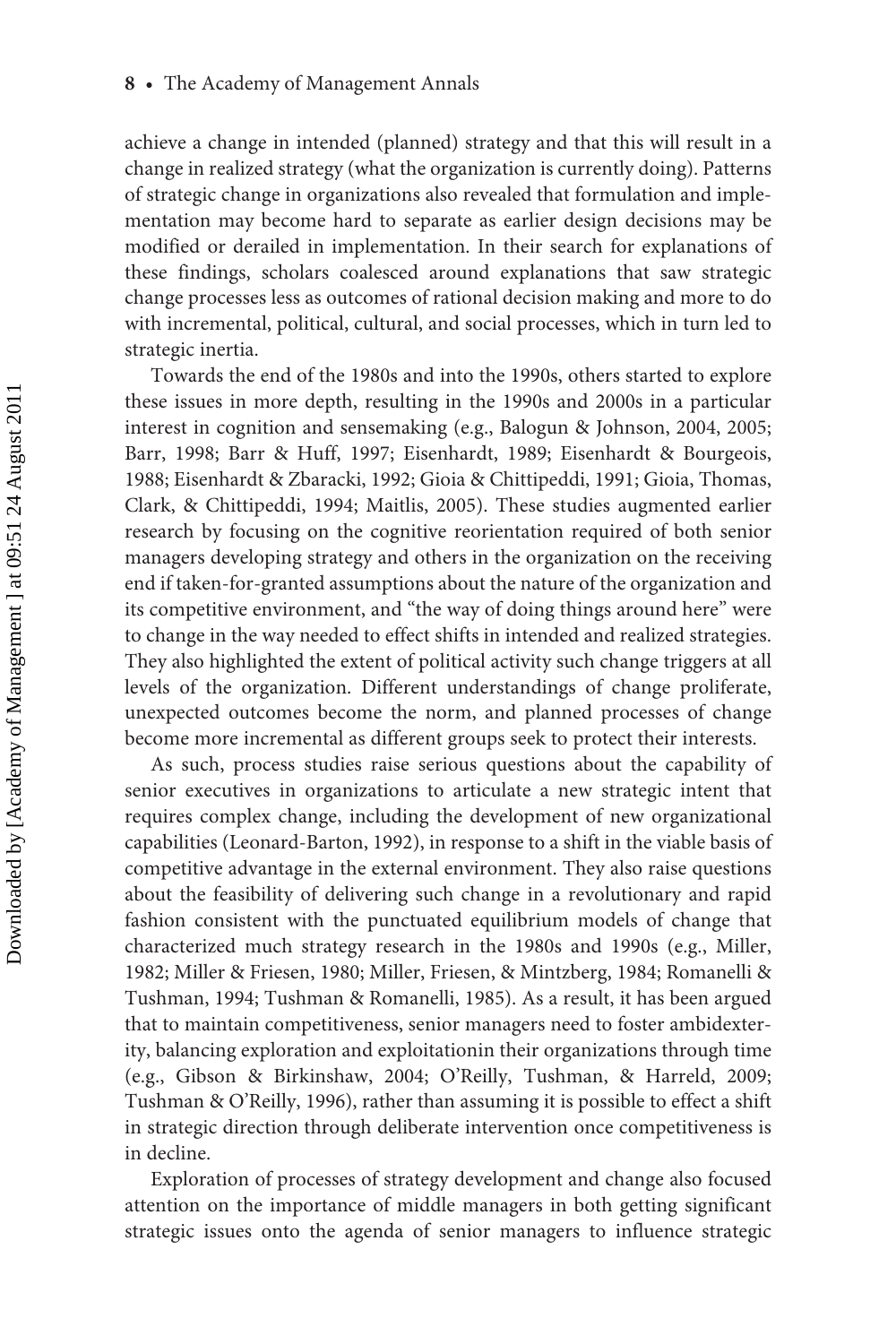direction and facilitating change implementation (Balogun & Johnson, 2004, 2005; J. Bower, 1970; Burgelman, 1983, 1991, 2005; Dutton & Ashford, 1993; Dutton, Ashford, O'Neill, & Lawrence, 2001; Floyd & Wooldridge, 1992, 1994, 1997; Huy, 2002; Rouleau, 2005; Rouleau & Balogun, in press; Westley, 1990). Bansal (2003), for example, shows how individuals' championing of natural environmental issues can lead to their incorporation in the strategic agenda of an organization. An important finding in this research (J. Bower, 1970; Burgelman, 1983, 1991, 2005) is that strategic change can occur through bottom-up and emergent processes as a result of middle manager championing of new strategic initiatives, and this can reduce the senior executive role to one of creating official strategies that capture the strategy that has emerged from the activities of operational level managers. Thus different theories of strategy development and change attribute different roles to senior executives: they may act as the instigators and leaders of top-down change or, alternatively, as the shapers of the internal structural context and therefore which strategic initiatives, whether originating in a bottom-up emergent fashion or more topdown, are selected or rejected. The role senior managers play might also depend on the change context. Organizations that fail to change sufficiently to keep pace with their changing competitive environment and thus ossify may then need to implement a step change that requires top-down intervention from senior managers in a way that more ambidextrous organizations may avoid.

Finally, some scholars have focused recently on continuous, emergent models of change (Thomas et al., 2011; Weick & Quinn, 1999). The focus is switched from organizations as largely stable and punctuated occasionally by change to the ongoing actions and interactions that occur as part of everyday organizational life, altering what an organization does, maybe imperceptibly at any one point in time, from moment to moment (Langley & Denis, 2006; Tsoukas & Chia, 2002). These debates about the nature of change have led to other questions about its pace, linearity, and sequencing (Amis, Slack, & Hinings, 2004; Pettigrew, Woodman, & Cameron, 2001). Does radical change need to be rapid or not? To what extent can incremental and continuous changes occur without the interdependencies of existing domains of organizational activity to lead to more radical change? What sequencing of interventions occurs in successful radical (strategic) change? What about degrees of linearity? To what extent is change actually linear or are there frequently reversals and changes of direction?

The questions about the extent to which strategic change has to occur in an "all at once" punctuated equilibrium as opposed to more incrementally may depend on issues to do with modularity, the extent to which a system's components can be segregated and recombined, and the tightness of coupling (Rivkin, 2000; Schilling, 2000; Siggelkow, 2001). The tighter the interactions, the more a change in one component to reestablish fit between an organization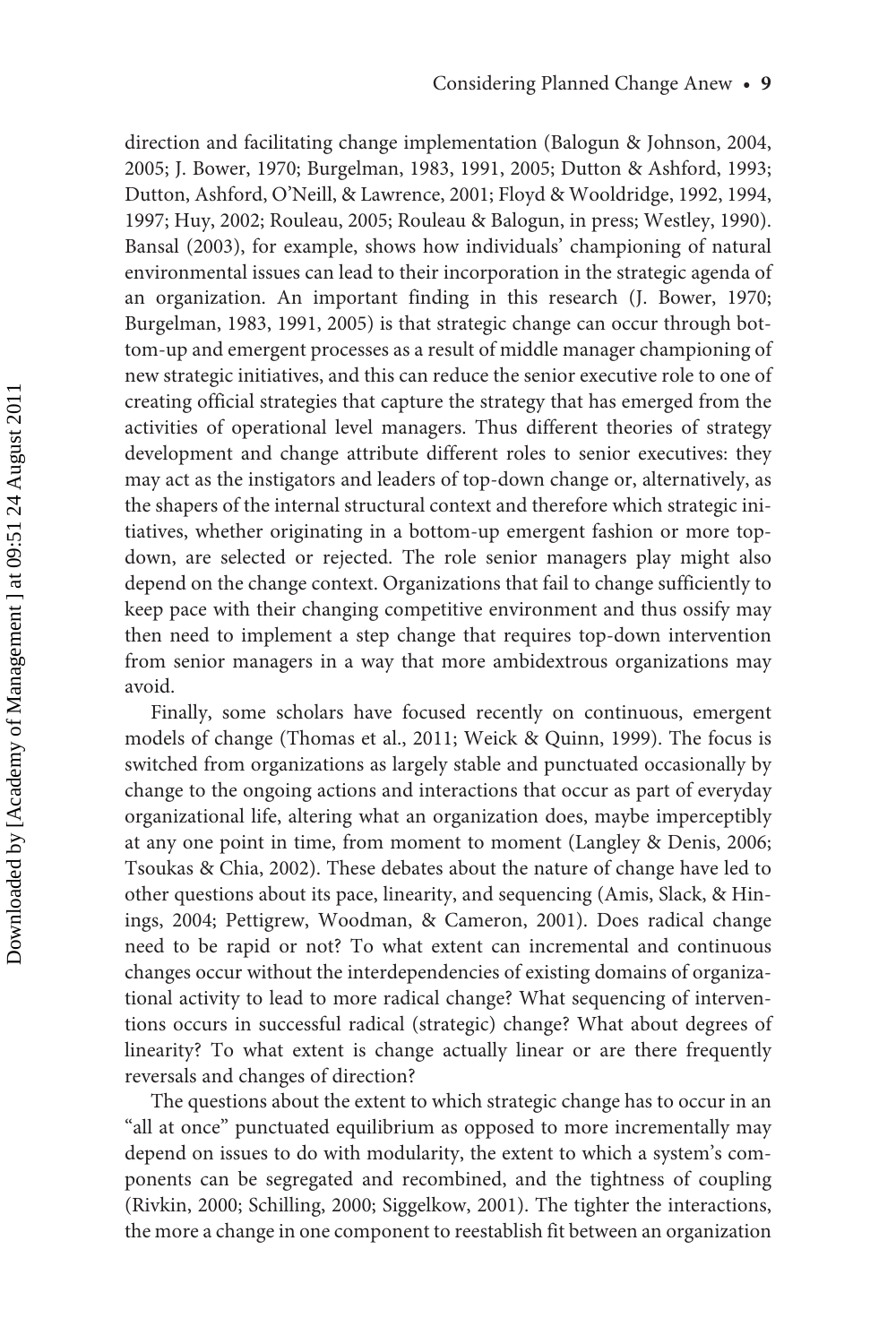and its environment as competitive conditions shift, the more this will require accompanying changes in the other components for the system to perform optimally (Siggelkow, 2001), consistent with the punctuated equilibrium perspective. However, modularity also enables us to conceive of change as a series of organizational modifications, as long as we acknowledge a temporary performance drop during the transition stage (Siggelkow, 2001) when components are out of alignment, and as long as change does ultimately run through all parts to recreate realignment. And in fact, process researchers do find both types of change present over time. For example, Plowman et al. (2007) showed how both convergent and divergent change can occur through continuous or episodic means.

*Strategizing, activities, and practices.* While there remains a healthy stream of work that continues to explore processes of strategy development and change (see, e.g., studies by Burgelman), process research has become relatively marginalized in the strategy field as the interest in micro-economic approaches to strategy, and other perspectives such as the resource-based view (RBV; Barney, 1991), has increased. The growing dominance of the microeconomics tradition within strategic management has led to recent calls for a new research approach with a renewed emphasis on the "human being" involved in strategy. G. Johnson et al. (2003, p. 4) argued for an "activity based view" on strategy and strategizing, "an emphasis on the detailed processes and practices which constitute the day-to-day activities of organizational life *and* which relate to strategic outcomes." They argue for the opening up of the "black box" of organizational activity, which process research shows the importance of yet has largely left unopened. This has led to a field of research based on an interest around Strategizing Activities and Practices, or Strategy as Practice (SAP). The field is united around an interest in the advancement of knowledge and understanding of strategy as something people *do* and not just something organizations have, and therefore the work involved in doing strategy and strategizing (Jarzabkowski et al., 2007; G. Johnson et al., 2007; Whittington, 2006). Empirically the focus is on the day-to-day-work, activities, and practices of strategists, with an interest in how this work socially accomplishes a wide range of individual and organizational outcomes, and how it is also embedded in and relates to broader institutionally accepted practices and trends. The focus on "strategists" also brings individuals beyond senior and middle managers, such as consultants, into the research frame.

While SAP has an interest in a wide variety of strategic activity, the SAP perspective encourages us to explore the implementation of strategy as a "translation into collective action" (Mintzberg & Waters, 1985). In other words, effecting strategic change is about translating strategic thinking into strategic acting by adjusting the current realized strategy of an organization to meet the requirements of the intended action. This in turn requires changes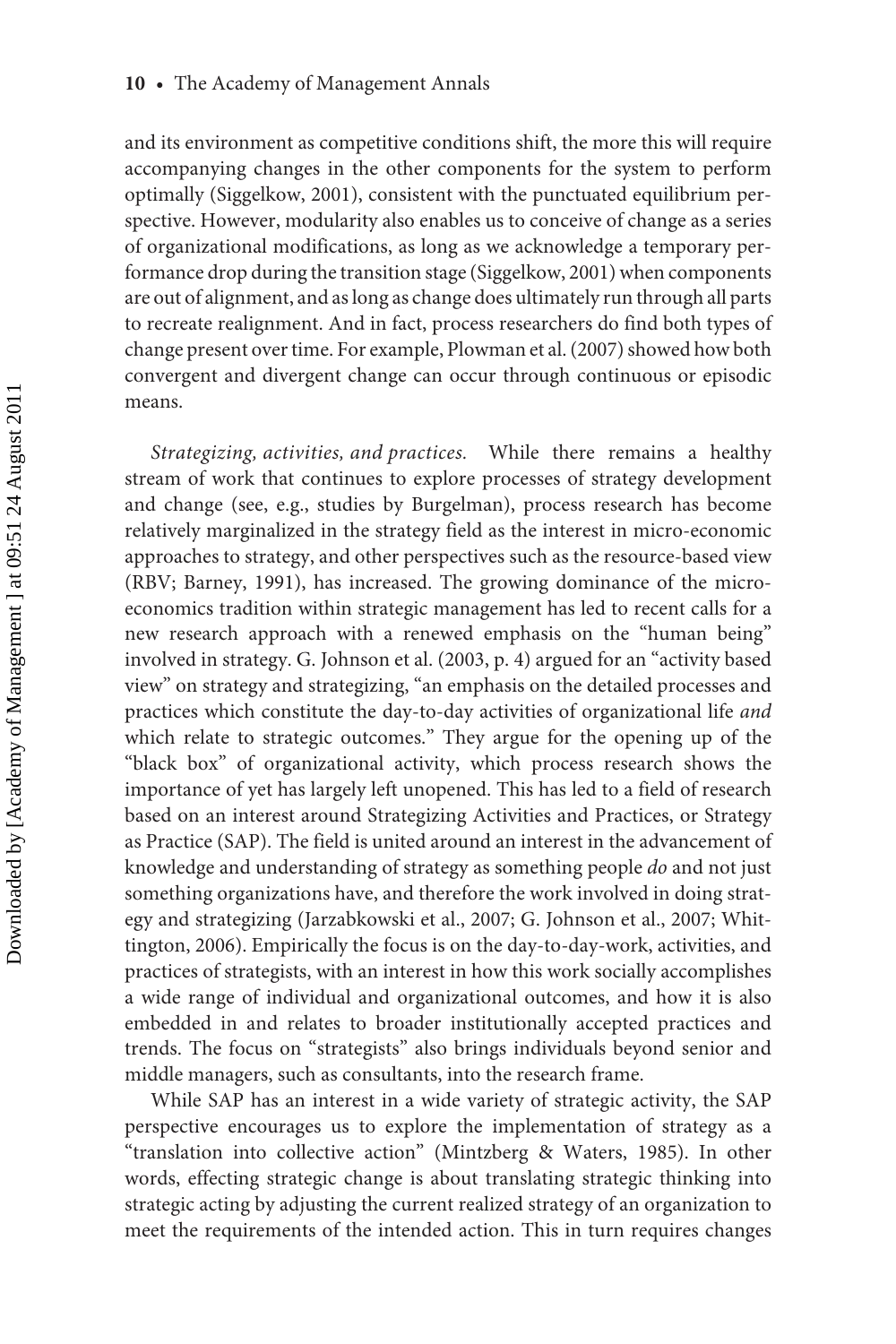beyond structures and systems to the patterns of behaviors and interactions within an organization, and requires a focus on the detail of actions, activities, practices, and systems, including those of leaders (Balogun & Floyd, 2010; G. Johnson, 1988). Such an approach is consistent with scholars (e.g., Burgelman, 1983, and those researching ambidexterity in organizations) who argue that the role of top managers is to set a guiding context that enables change. The new capabilities and competencies an organization requires cannot be imposed top down nor imported through adding a few new individuals, since an organization's capabilities are embedded in the ways people behave, interact, talk, and negotiate (Leonard-Barton, 1992).

Strategy process and SAP research therefore suggest several questions that can guide examination of the case examples of Large Group Interventions in ways that can throw light on current thinking about strategic change.

- *Complexity of change*: To what extent do Large Group Interventions address change of the complexity, scale, and scope that characterizes strategy process research? Can they be considered to represent attempts to change both the intended and realized strategy of an organization, or do they typically represent more incremental changes within an existing strategic direction?
- *Relationship between intended and realized strategy*: In the instances when large-scale change interventions can be considered to represent attempts to effect change in the strategic direction of an organization through the development of a new intended strategy and its implementation, is there evidence that they succeed in doing so? What is the relationship between decisions made during Large Group Interventions and what is eventually implemented? Can we compare examples of successful and less successful Large Group Interventions as in strategy process research to understand if, when, why, and how (or why not) intended change processes resulting from the interventions become derailed?
- *Social, political, and cultural processes*: What kinds of roles do political, cultural, and social processes play in the design and enactment of Large Group Interventions and their implementation? How and why do changes occur?
- *Timing*: Many Large Group Interventions are designed in ways that assume "short bursts" of major change within facilitated by two to three day events, similar to punctuated equilibrium models. What are the timing issues before and after the short bursts? How does the apparently intentional, linear character and rapid pace of the designed changes compare to the pace, linearity, and sequencing of the changes that result? Are there patterns in the sequencing of actions that lead to successful change? What kinds of changes are top down? What kinds are bottom up, unexpected, and emergent?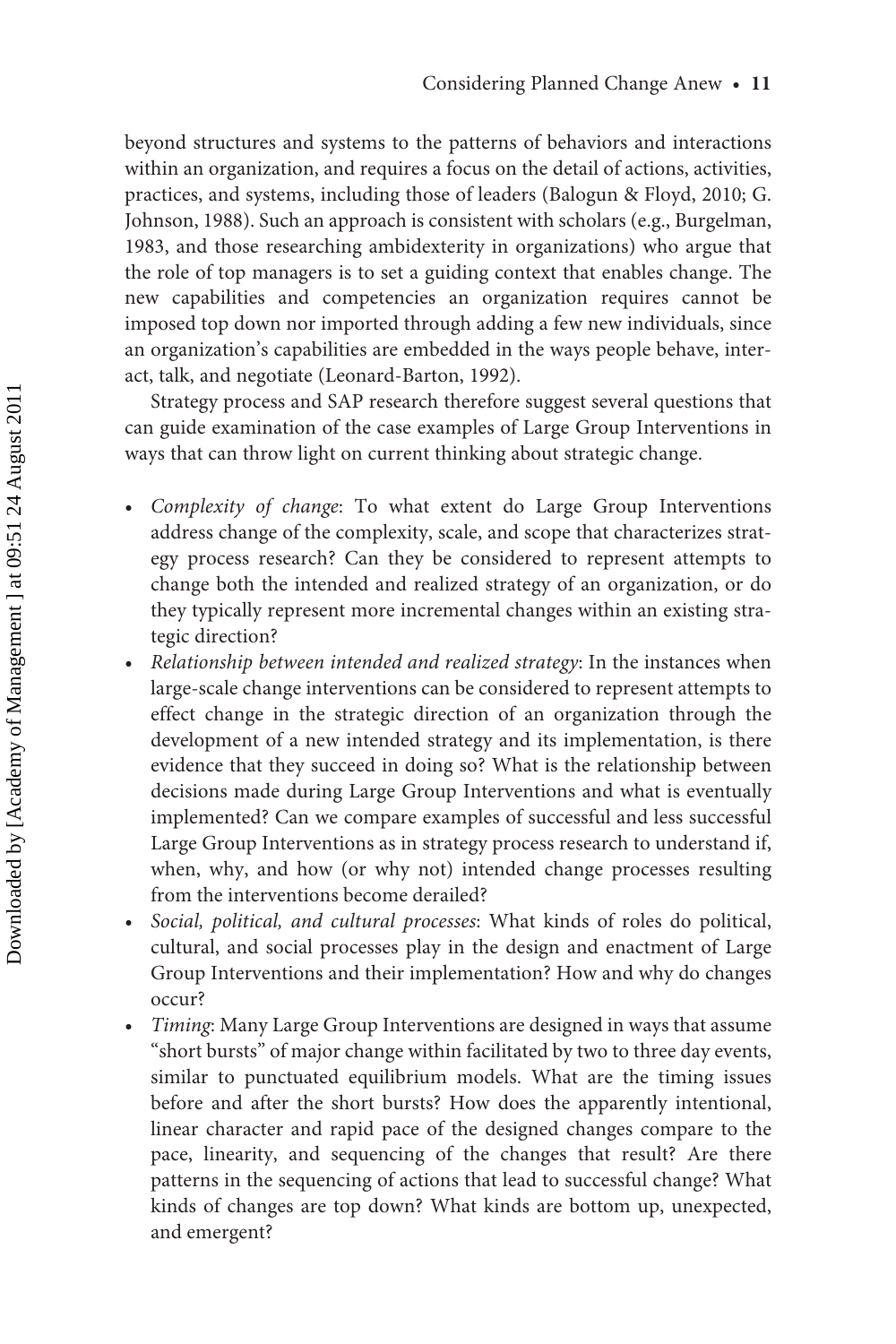- *The whole system and modularity*: Large Group Interventions are designed to get the whole system in the room. But is there actually modularity there? Do interdependent subgroups form to carry out planning and implementation in ways that do not require very much interaction with others? Are there linking activities present that ensure that all organizational components are realigned? What kinds of overlap issues occur during implementation of change?
- *Activities, patterns, and relationships*: Consistent with the focus within SAP on the detailed actions and activities, how are shifts in patterns of behaviors and interactions within an organization effected as a result of Large Group Interventions, and what is actually occurring within and between the different sets of stakeholders involved in the design and enactment of interventions to explain the patterns of change delivered? How are the activities, roles, and discourses in the Large Group Interventions connected to and embedded in taken-for-granted industry practices? To what extent does this structure and legitimate the interventions and to what extent does it limit and constrain the activities and participants? What are the different roles of the multiple actors involved in the Large Group Interventions?

## *The Emotional and Cognitive Experiences of Change Recipients*

From the early part of the twentieth century, beginning with the Hawthorne studies (Mayo, 1946; Roethlisberger & Dickson, 1939), scholars have explored social dynamics and their psychological effects on organizations (Scott, 2007). Early OD research and practice similarly emphasized humanistic values in the workplace, often focusing on the social relationships and personal needs of workers (e.g., French & Bell, 1995; Friedlander & Brown, 1974; Walton & Warwick, 1973). However, beginning with Lewin (e.g., Coch & French, 1948; Lewin, 1951), the primary affective experience that many authors have emphasized was resistance. This emphasis, and the importance of "overcoming" resistance, became more pronounced with the development of transformational change interventions in the 1980s (Kilmann & Colvin, 1988). Authors have often assumed that change recipients are inherently resistant to organizational change, and investigated ways to manage and mitigate it (e.g., Ashford, 1988; Diamond, 1986; Reger et al., 1994; Sagie & Elizur, 1985). This approach assumes a management-oriented, top-down perspective on organizational change, without full understanding of change recipient perspectives (Ford et al., 2008; Meston & King, 1996). For example, scholars have presumed that organizational change is always necessary and appropriate, taking the "change agents know everything" approach (Ford et al., 2008; Meston & King, 1996; Powel & Single, 1996), and that there always exists the optimal, objective solution for organization that employees are currently missing (cf., Bushe & Marshak, 2009).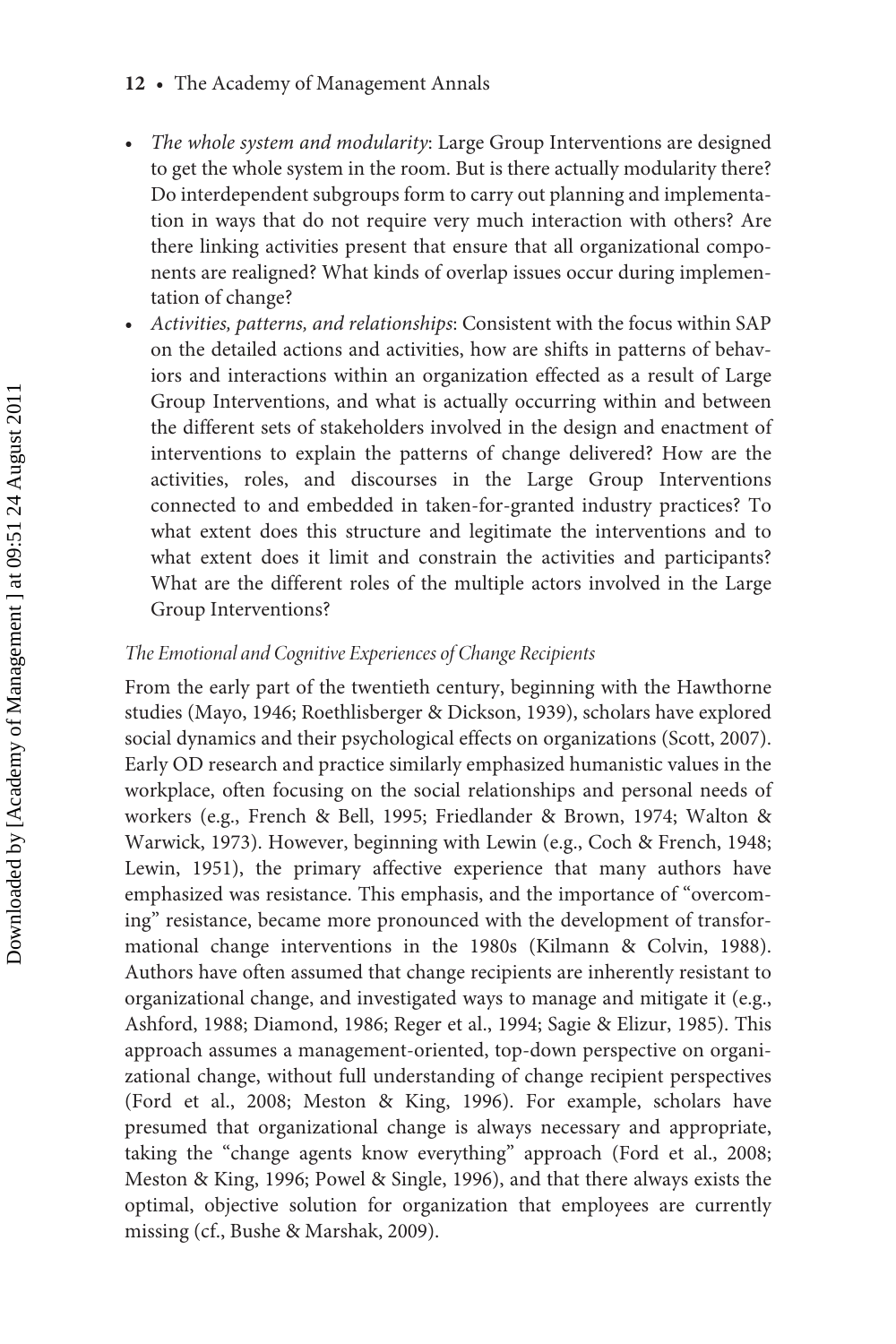Since the 1990s, academic interest in the cognitive and emotional processes of individuals in organizations has increased (e.g., Bernerth, Armenakis, Feild, & Walker, 2007; Lines, 2004; Piderit, 2000). Studies of sensemaking (e.g., Gioia & Chittipeddi, 1991; Maitlis, 2005; Weick, 1995) and emotion (e.g., Barsade, 2002; Seo, Barrett, & Bartunek, 2004; Seo, Bartunek, & Barrett, 2010; Staw, Sutton, & Pelled, 1994) have become more prominent. Studies of sensemaking, which generally refers to the interpretive process through which people assign meanings to their experiences (Weick, 1995), have offered rich explanations of how people socially construct the experience of external cues, exploring their dialogues, narratives, identity, and identification (e.g., Maitlis, 2005; Weick, 1995, 2001). Similarly, studies of positive and negative emotions of individuals as consequences of external cues and as antecedents to their attitudes and behaviors have broadened the understanding of reasons individuals behave as they do (e.g., Schwarz, 2000; Seo et al., 2004; Staw et al., 1994).

The range of studies of sensemaking and emotion is wide (e.g., Gioia & Thomas, 1996; Huy, 2002; Kiefer, 2005; Luscher & Lewis, 2008; Maitlis, 2005; Maitlis & Sonenshein, 2010; Sanchez-Burks & Huy, 2009; Vince & Broussine, 1996). We will focus only on studies that are likely to be directly pertinent to the experiences of participants in organizational change efforts such as Large Group Interventions.

*Emotional experiences of change recipients.* In recent years, the view that the default reaction of participants to change is resistance has been challenged (cf., Dent & Goldberg, 1999; Ford et al., 2008). It has begun to be recognized that change recipients do not automatically react negatively to change, that resistance might sometimes be quite appropriate and helpful (e.g., Maurer, 2010), and that change recipients may experience positive emotions during organizational change, including happiness, pride, enjoyment, and enthusiasm (e.g., George & Jones, 2001; Huy, 2002; Kiefer, 2002, 2005; Spiker & Lesser, 1995; Stanley, Meyer, & Topolnytsky, 2005; Sullivan & Guntzelman, 1991).

When change recipients perceive the support, trust, and fairness that are antecedents of positive emotions (e.g., Ashkanasy, Hartel, & Daus, 2002; Eisenberger, Stinglhamber, Vandenberghe, Sucharski, & Rhoades, 2002; Fisher, 2000; Murphy & Tyler, 2008), they experience pleasant and happy feelings, which lead to cooperative attitudes toward change (Kiefer, 2002; Kim & Mauborgne, 1998; Lines, Selart, Espedal, & Johansen, 2005). Moreover, Liu and Perrewé (2005) argued that change recipients experience highly positive emotions when they perceive organizational change as congruent with their personal goals and as having a high potential for success and growth.

There has also been more awareness in recent years of how uncertainty plays an important role in emotional experience. Organizational change is an uncertain process for both change leaders and change recipients, particularly in its beginning stages, when change recipients cannot estimate the likelihood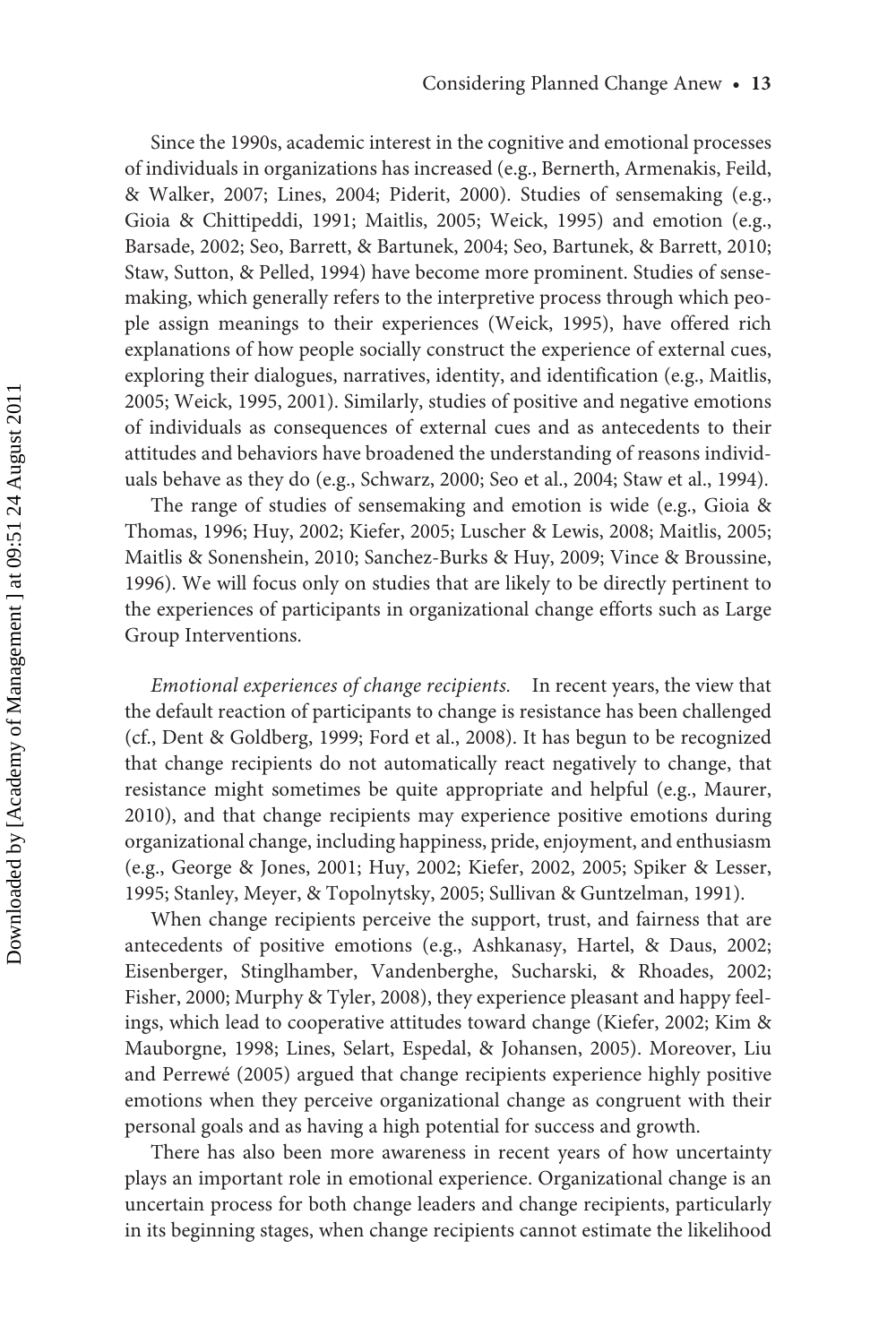of a certain event, lack information about the situation, and typically cannot predict what the outcomes of change-related decisions will be (Berger & Calabrese, 1975; Bordia, Hunt, Paulsen, Tourish, & DiFonzo, 2004; Milliken, 1987). Uncertainty is generally experienced as aversive, and elicits negative emotions such as anxiety, threat, and fear (Bordia et al., 2004; Schuler, 1980) because it makes people feel vulnerable and insecure about the situation (DiFonzo & Bordia, 2007). Recipients may often be more sensitive to uncertainty than to organizational change itself.

Change recipients may also experience negative emotions because of inappropriate change management by change leaders (Balogun, Bartunek, & Do, 2010). Ford et al. (2008) and other scholars emphasize change agents' contributions to the occurrence of resistance, such as broken agreements, the violation of trust, and communication breakdowns. For example, change recipients experience anger, anxiety, and disappointment when they perceive injustice and unfairness on the part of change agents, and are often skeptical about management during organizational change (Bernerth et al., 2007; Folger & Skarlicki, 1999; Stanley et al., 2005).

Neither positive nor negative emotions are fixed states that change recipients always experience in the same way. Emotions are transient and evolve over time, so emotion literature has focused not only on between-person differences but also on within-person differences over time (Fisher, 2000). For this reason, scholars have suggested that one's emotional experiences in a certain point of time should be understood as part of a process that embraces a continuous variance of emotions, not as a cross-sectional, single state (e.g., Folkman & Lazarus, 1985; Frijda, 1993; Gross, 1998; Lazarus, 1991). Organizational change involves multiple events over time, during which recipients' feelings and thoughts evolve. For example, at the beginning of a change, its recipients tend to perceive a higher level of uncertainty than at the middle or end of the change process, so their early emotions may differ from their later emotions.

*Collective* emotions also emerge among organizational change recipients. As change unfolds, change recipients typically share similar experiences that have emotional components. Emotions are contagious under these conditions, as individuals unconsciously mimic others' emotional expressions and come to experience the emotions that mimicking represents (Elfenbein, 2007; Hatfield, Cacioppo, & Rapson, 1994; Laird & Bresler, 1992). They are also contagious when people perceive others' emotions as appropriate and desirable for the given situation (e.g., Adelmann & Zajonc, 1989; Schachter & Singer, 1962; Sullins, 1991). Finally, emotions also become contagious during uncertainty; when change participants perceive a lack of information and high uncertainty about their situation, they become more receptive and sensitive to emotional signals from others (Hatfield, Cacioppo, & Rapson, 1993).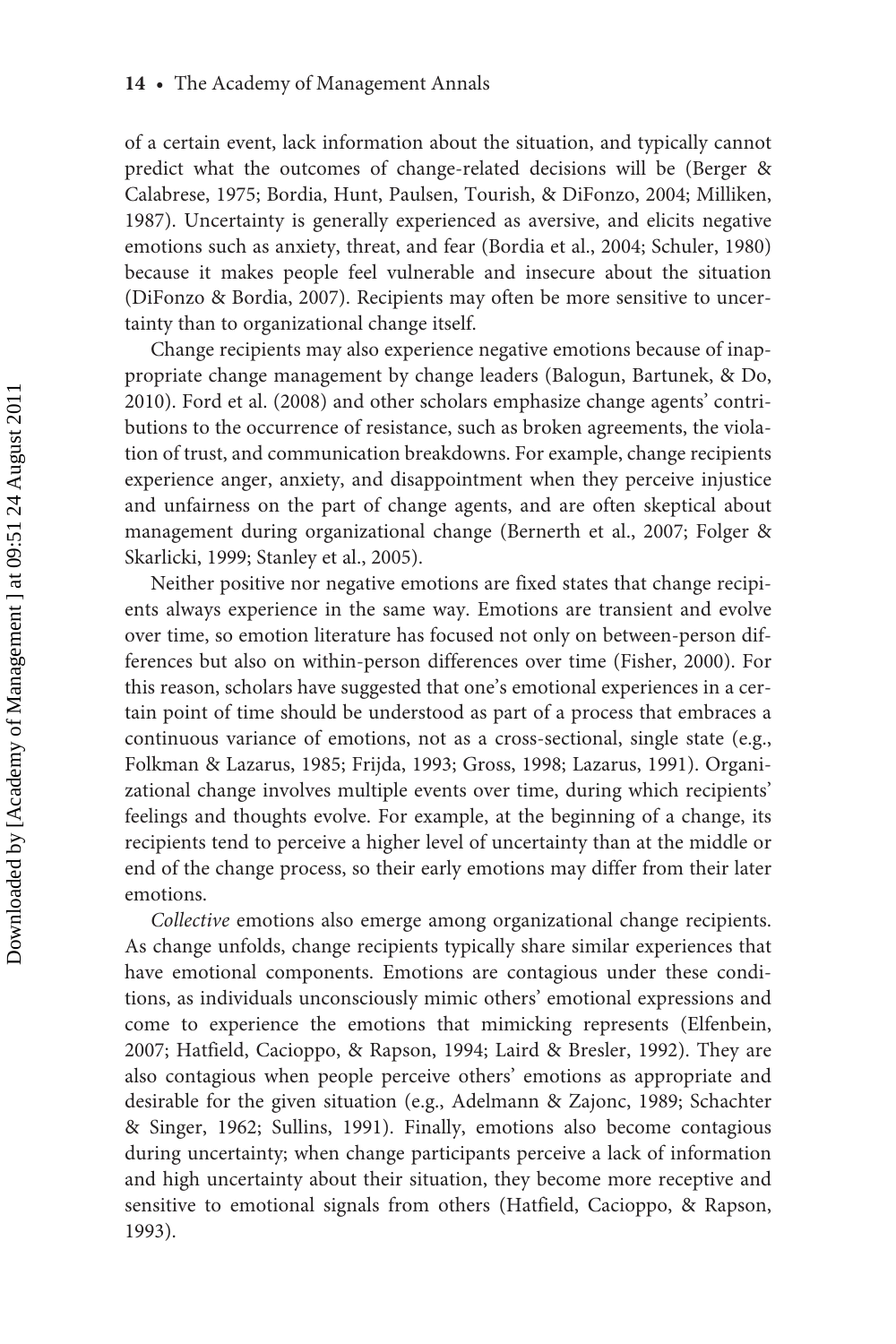Thus change recipients are likely to experience common, collective emotions, and these in turn have been shown to impact group-level thinking, behaviors, and performance (Barsade, 2002; Van Zomeren, Spears, Fischer, & Leach, 2004; Weiss & Brief, 2001). The collective emotions of change recipients influence their actions, such as collective turnover if they are very upset about poorly managed change processes (Balogun et al., 2010)

*Cognitive processes of change recipients.* Scholars have focused on the sensemaking of change leaders more than of change recipients (Maitlis & Sonenshein, 2010). For example, Gioia and others (Gioia & Chittipeddi, 1991; Gioia & Thomas, 1996) focused on senior managers' sensemaking and sensegiving during organizational change. Balogun (2003) and Balogun and Johnson (2005) explored the sensemaking of middle managers, who serve as a change recipients and as mediators between senior managers and employees. But sensemaking processes of change recipients who directly carry out organizational change are critical in the implementation of the change (Maitlis & Sonenshein, 2010; Sonenshein, 2010). In the following, we aim to give more concrete shape to change recipients' sensemaking by summarizing recent approaches to sensemaking and its implications.

Organizational members often share interpretive schemes or schemata (Bartunek, 1984), common ways of understanding important aspects of their organizational experience. However, organizational change, particularly radical change, often requires new schemas (Bartunek, 1984; Ranson, Hinings, & Greenwood, 1980), what strategy researchers refer to as cognitive reorientation. Thus change recipients are likely to experience dissonance between new and old schemata (Harmon-Jones, Brehm, Greenberg, Simon, & Nelson, 1996; Harmon-Jones & Mills, 1999). In particular, in situations in which schemas are in transition, change recipients are likely to be in an unstable state containing multiple options, alternative meanings, or courses of action without enough understanding of any of them (McKinley & Scherer, 2000). They tend to be in more conscious and less automatic sensemaking modes, as they try to understand what is going on around them (Balogun & Johnson, 2004; Frijda, Manstead, & Bem, 2000; Liu & Perrewé, 2005).

As change recipients make sense of organizational change, they do not merely shift to or accept new ideas wholesale but interpret them according to existing schemas and then gradually develop new understandings (Balogun & Johnson, 2004; Fiske & Taylor, 1991). As Weick (1995) argued, sensemaking is retrospective and grounded in identity. Thus sensemaking about organizational change happens neither by abandoning old schemas nor switching to new ones, but connecting new schemas to their current and past experiences. Thus many studies view organizational change as a continuous sensemaking process in which participants perceive and interpret organizational events by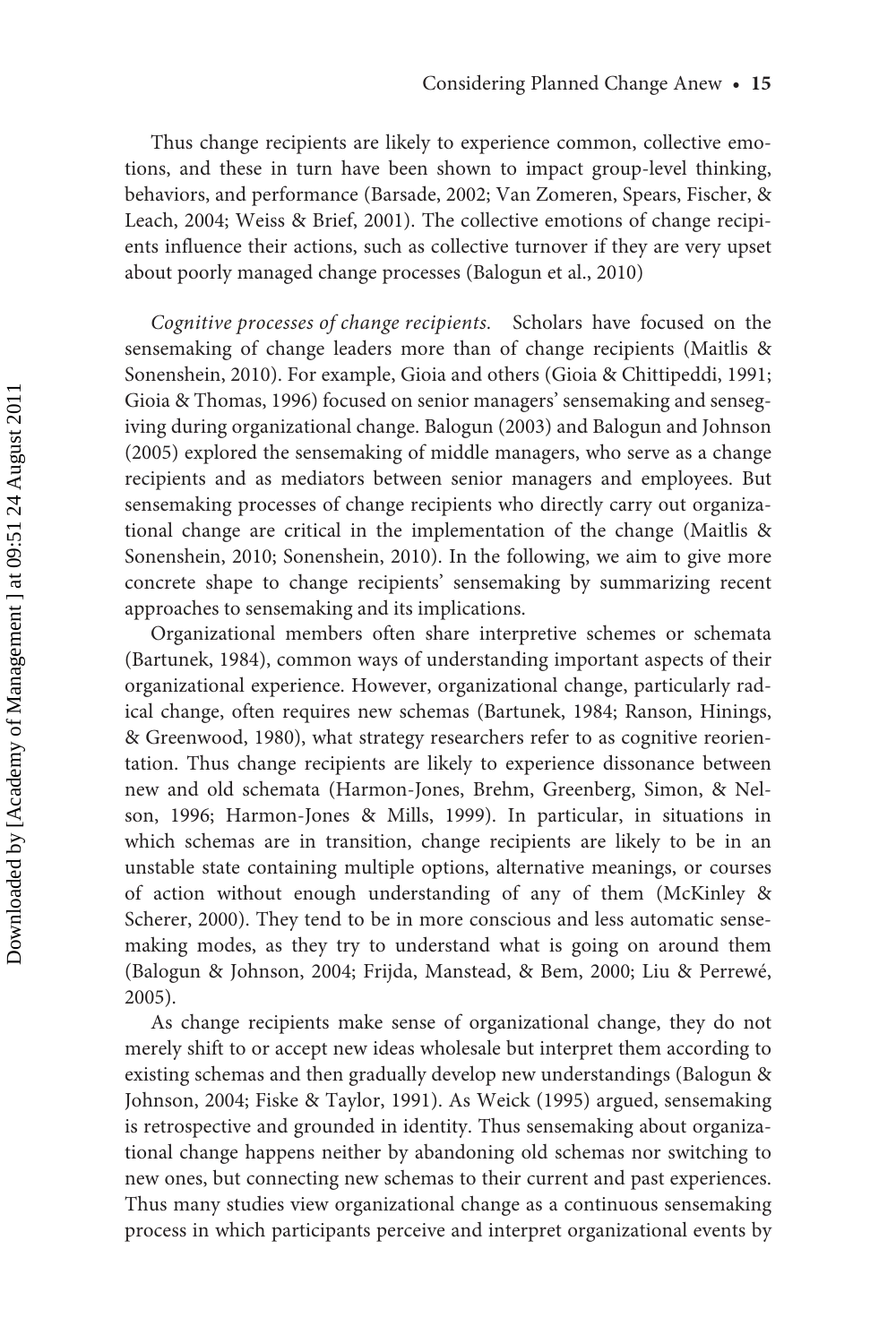combining with their preexisting cognitive and emotional states (Gioia, 1986; Huy, 1999).

This sensemaking process forms the groundwork for appreciating change recipients' perspectives on organizational change. As organizational change unfolds, there is ongoing sensegiving from change leaders and sensemaking by change recipients, through which the recipients construct the meaning(s) of the change for themselves (Gioia & Chittipeddi, 1991; Maitlis, 2005; Sonenshein, 2010). As they construct their meanings of organizational change, change recipients experience decreased cognitive dissonance (Liu & Perrewé, 2005), and shape their commitment and engagement to the organization and its change (Holbeche & Springett, 2004; Milliman, Czapleurski, & Ferguson, 2003).

Sensemaking is also a collective process among change recipients. As individual change recipients strive to make sense of change situations, they seek new information in interactions with others (Kramer, Dougherty, & Pierce, 2004). Corresponding to the conversational and narrative nature of sensemaking, change recipients share their information, opinions, and experience about organizational change (Corley & Gioia, 2004; Gioia & Chittipeddi, 1991; Isabella, 1990), engaging in a collective sensemaking process. Their interactions, and who the interactions are with (change agents, particular sets of change recipients), not only facilitate the sensemaking of individual recipients but also help to develop collective, shared meanings among all those interacting with each other (Morrison & Milliken, 2000). Collective sensemaking facilitates the construction of intersubjectively shared meanings, perceptions, and interpretations (Balogun & Johnson, 2004; Walsh & Ungson, 1991). It is consistent with the concept of 'objectification' that Bartunek, Huang, and Walsh (2008) noted, through which certain perceptions and meanings become a socially constructed reality within a group (Berger & Luckmann, 1966; Zucker, 1977).

However, shared meanings of organizational change constructed by change recipients may or may not be identical to what change agents intend (Sonenshein, 2010; Weick, 1995). This is especially the case when recipients' organizational experiences are dissimilar from change agents' (Bartunek et al., 2006; Dawson & Buchanan, 2005; Sonenshein, 2009), so their context for understanding what is going on is radically different. This lack of shared understandings is a reason that many scholars and practitioners have reported unpredictable or unintended results of strategic change, such as inter-divisional tensions, turnover, and so on (e.g., Balogun & Johnson, 2005; Bartunek et al., 2006). Thus there is recognition of the importance of trying to achieve similar understandings of change on the part of change leaders and change recipients, and this is a reason that Ford and Ford (2008) have emphasized the importance of ongoing conversations between change agents and recipients.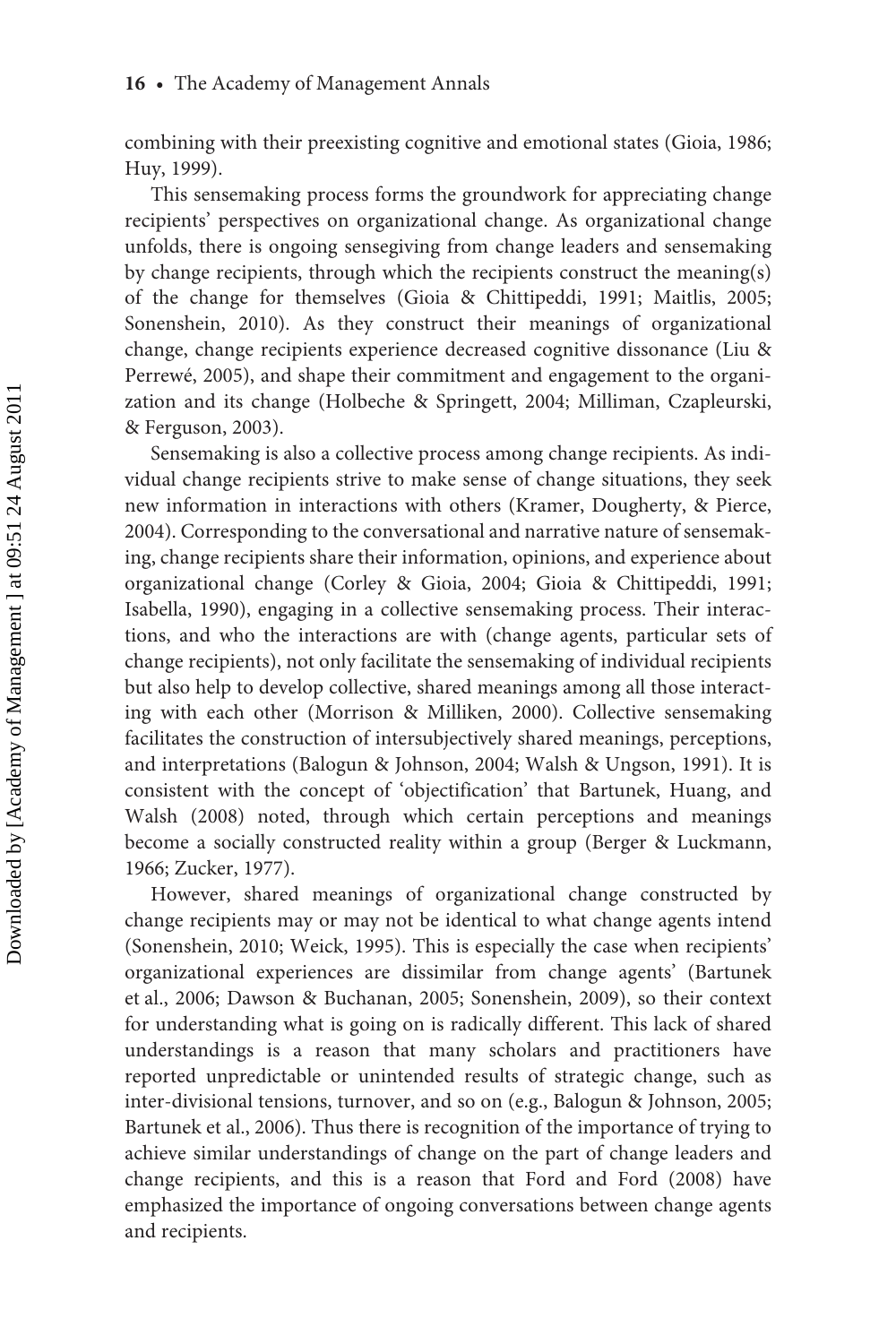*Positive emotions, positive meanings, and practices.* Attention to positive emotions and positive meanings has increased in recent years, primarily led by Positive Organizational Scholarship (POS; e.g., Cameron, Dutton, & Quinn, 2003; Dutton & Glynn, 2008). Scholars have suggested the facilitating effects of positive emotions and meanings of change recipients on their implementation of the change.

When change recipients experience positive emotions, they are more engaged, innovative, and creative (Rock, 2009; Rock & Tang, 2009). They are also more likely to interpret organizational change as favorable than when they experience negative emotions because people tend to make judgments that are consistent with their emotions at the time of judgment (e.g., E. Johnson & Tversky, 1983; Mayer, Gaschke, Braverman, & Evans, 1992), as well as selectively accept information that is congruent with their current positive emotions (Forgas, 1995). For this reason, people experiencing positive emotions are more likely to interpret organizational change positively, focusing on hopeful and encouraging information regarding the change. They are also more likely to interpret change processes as challenging rather than threatening because positive emotions heighten the self-confidence of change recipients (Bandura, 1982; G. Bower, 1981; Staw et al., 1994).

Positive emotions facilitate sensemaking and lead to the construction of positive meanings (Fredrickson, 1998, 2001), which broaden thought-action repertories and help to build physical, social, intellectual, and psychological resources (Aron, Norman, Aron, McKenna, & Heyman, 2000; Boulton & Smith, 1992; Fredrickson & Branigan, 2005). Thus positive emotions help change recipients make sense of organizational change by broadening possible alternatives to explain particular situations, as well as by maintaining an open approach to problem solving during a change process (Avey, Wernsing, & Luthans, 2008; Baumeister, 1982). Such positive sensemaking has important implications. Sonenshein (2010) showed how change recipients who construct positive meanings of organizational change voluntarily strived to make the change successful by sensing and rectifying problems in the change process.

Academic investigations of change recipients' emotions and sensemaking suggest several questions that can be asked about Large Group Interventions. These include:

- *Experienced emotions*: What are the various emotions experienced by planners and participants in Large Group Interventions prior to, during, and after the Large Group events? How are these positive and negative emotions guided or managed during the events? Then how do they, in turn, influence their attitudes and responses to the change aftermath?
- *Emotional contagion*: How are emotional contagion and collective emotions manifested during and after the interventions? How do change agents work with these?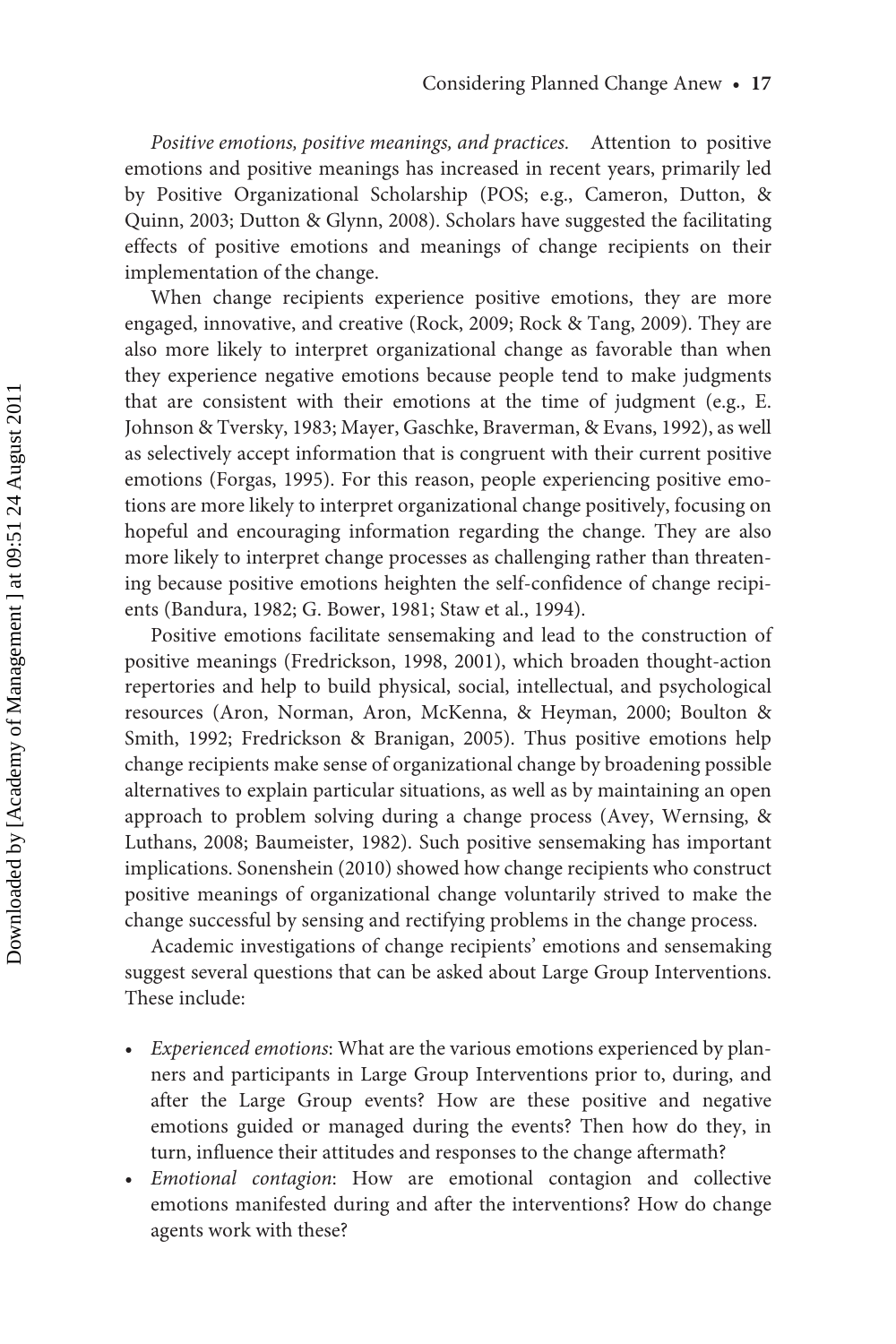- *Occasions for sensemaking*: What are the occasions in Large Group Interventions in which participants typically "make sense" of what is happening? Does their sensemaking evolve beyond the intervention, and if so, how?
- *Interactions between sensemaking and sensegiving*: How do sensegiving and sensemaking interact during and after the interventions? What is the nature of the storytelling triggered by the interventions and what is the importance of this in facilitating the change process?
- *Positive emotions and positive meanings*: How do positive emotions and positive meanings arise during the Large Group events? How are they related to participation in intervention? How do they affect the outcomes of the intervention and change?

# **Case Examples of Large Group Interventions: Future Search and Whole-Scale™ Change**

We will address in depth two examples of Large Group Interventions—Future Search and Whole-Scale™ Change—including their underlying frameworks and extended examples of how they have been used. Both of these interventions fall into the category of methods for proactively creating the future together (Table 1), and both of them contain strategic components. Further, both of them have been used all over the world and are important because of the large number of consequential situations in which they have played important roles. We do not claim that these are representative of all Large Group Interventions. But they are representative of Large Group Interventions that have been used widely over several years and, according to their participants, successfully (Shmulyian et al., 2010).

First we will describe each intervention in some depth and give an example of its use. Next, we will use the questions we have presented above to highlight aspects of the interventions that link with strategy, cognition, and emotion research, and make these links more explicit.

## *Future Search*

Future Search (http://www.futuresearch.net/) is a future-oriented planning conference developed in the 1980s by Marvin Weisbord, Sandra Janoff, and their colleagues (Weisbord & Janoff, 1995, 2010). Its purpose is to "explore possible agreements between people with divergent views and interests and to do consensus planning with them" (Bunker & Alban, 1997, p. 43). Future Search is based on theories and principles derived from action research regarding problem solving and planning. The core principles that are most important to it are getting the whole system in the room, a global context for local action, focusing on the future and common ground rather than problems and conflicts, and self-management and responsibility for action (Weisbord & Janoff, 2010, p. 47).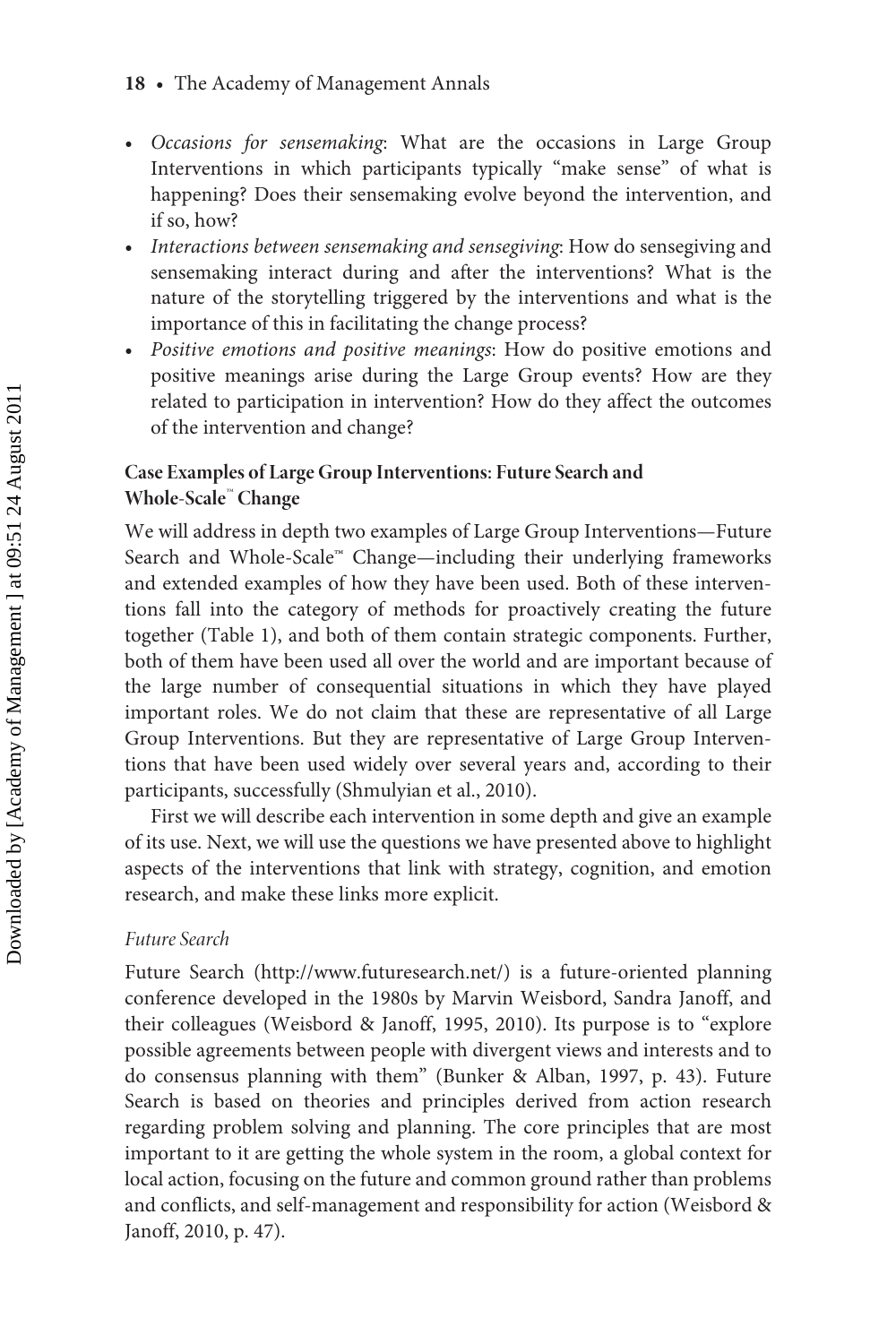Future Search usually takes place in three-day conferences that are preceded by extensive planning and then succeeded by several months of implementing plans developed during the conferences. Designers recognize that despite the fact that the most intense time occurs during the conference, there must be planning time and implementation time scheduled for before and after the large group event for the Future Search conference (or any of the large group methods) truly to be a success (Bryson & Anderson, 2000).

As Bunker and Alban (1997) and Holman et al. (2007) note, Future Search conferences are highly participative; they include the full participation of a wide range of stakeholders who can contribute to an issue and/or have a stake in it, from within and beyond the organization. The average size of Future Search conferences is approximately 60–80 people (Weisbord & Janoff, 2007b).

Six major tasks take place during the three-day Future Search conferences (http://futuresearch.net/method/methodology/index.cfm). The first task is for participants to focus on the past with regard to the Future Search topic and other events. They individually create timelines of key events in the world, in their own lives, and in the history of the Future Search topic, and then, in small groups of diverse participants, look for themes or create a story about one of the decades on the timelines.

The second task is to focus on the present. The whole assembly makes a "mind map" of trends currently affecting the Future Search topic and identifies the trends most important for it. Third, the participants form stakeholder groups in which they discuss what they are doing now about these key trends and what they want to do in the future. Stakeholder groups report what they are proud of and sorry about in the way they are dealing with the Future Search topic.

Starting on the fourth step, they focus on the future. Diverse groups imagine and describe their preferred future as if it has already been accomplished. Fifth, based on hearing the preferred future, the groups post themes and discuss and agree on the common ground for everyone. The sixth and final step is action planning. After action plans are developed, volunteers sign up to implement them over the coming months.

Weisbord and Janoff (1995, 2007b) recognize that Future Search conferences may bring a range of emotions, both positive and negative. They comment (2007b, p. 321), for example, that "We experience the conference's peaks and valleys as an emotional roller-coaster ride… swooping down into the morass of global trends, soaring to idealistic heights in an ideal future. Uncertainty, anxiety, and confusion are necessary byproducts; so are fun, energy, creativity, and achievement." They add that "Commitment builds as we encounter chaos together, hang on despite our anxiety, and come out the other side with some good ideas, people we can trust, and faith in our ability to work together. In short, we uncover buried potential that already exists" (p. 323).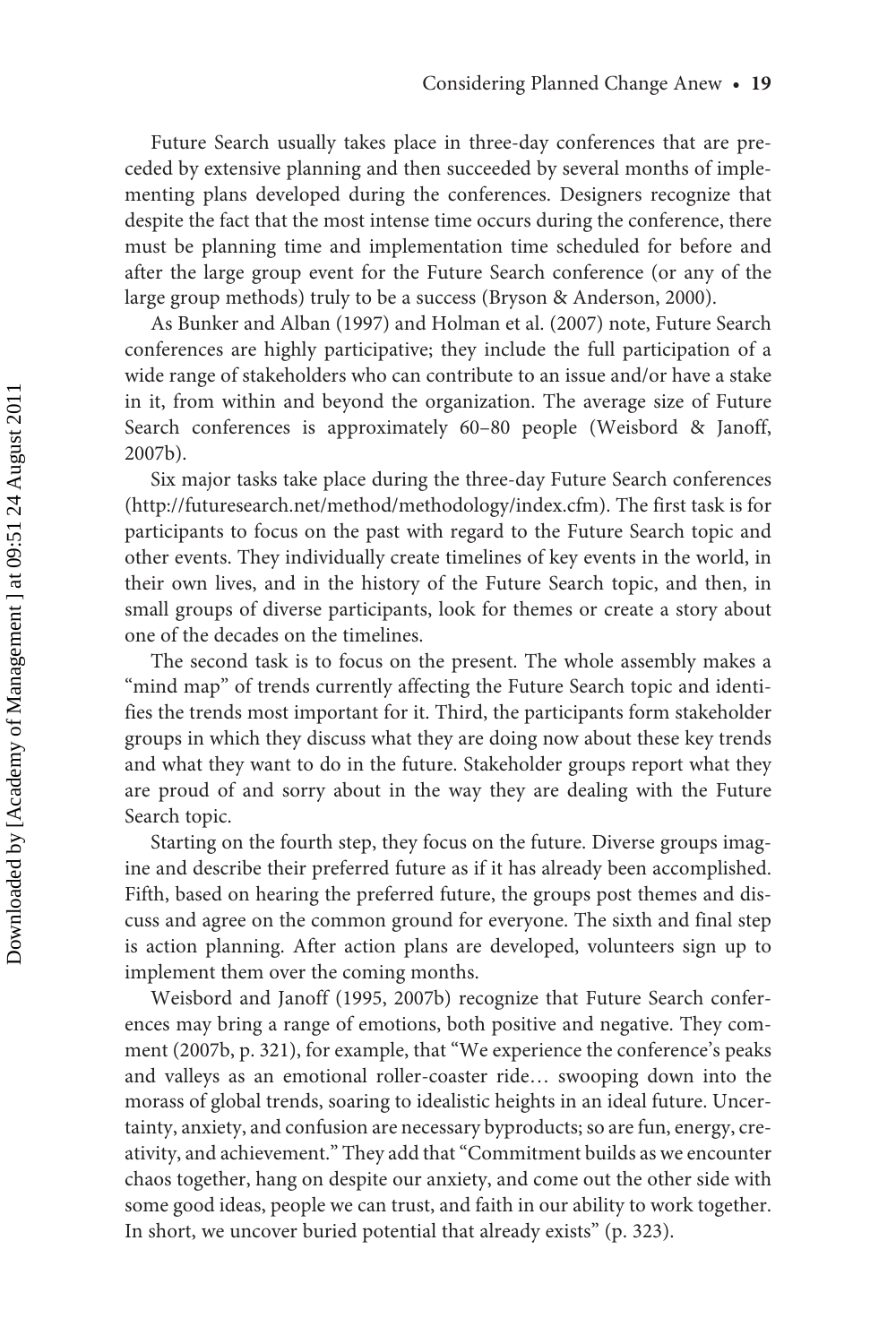Future Searches have been used successfully in a large number of organizations. For example, Boeing used a version of it in the design of its 777 aircraft (Bunker & Alban, 1997). IKEA used Future Searches that started with a single product (a sofa) and that led to a review of the entire system, a new strategic plan, and the eventual use of Future Search processes for other purposes, including improving supplier relationships and developing sustainability initiatives (Weisbord & Janoff, 2005, 2007b, 2010). A Future Search intervention helped 3M carry out union-management joint planning (http://www.futuresearch.net/method/applications/world/north\_america/3m.cfm).

## *A Future Search Case: Future Search and the Federal Aviation Administration*

Weisbord and Janoff (2006) give an extended illustration of how Future Search was used with the United States Federal Aviation Administration (FAA) to address a crisis situation. "Air traffic patterns over the United States … had become an interlocking web," where "delays anywhere in the system could ground planes thousands of miles away" (p. 178). The FAA decided to use a Future Search to see if they would find a way around this conundrum, to rethink "airspace design and traffic control" (p. 178), and they contacted Weisbord and Janoff to lead the gathering. Other planning approaches had not succeeded; they had simply generated political controversy. The hope was that a Future Search meeting could enable airspace users to "agree on a set of 'minimum critical specifications' to avoid gridlock" (p. 178).

The planning group for the meeting included representatives of multiple stakeholder groups, including the National Business Aviation Association, FAA representatives, airline industry representatives, air traffic controllers, and others concerned about airspace. This group listed more than 90 stakeholders, including national and regional airlines, other types of flyers (such as the military), and customers. Representatives of all these stakeholder groups were invited to participate in the Future Search conference.

Ultimately, 60 stakeholders accepted the invitation to participate in the conference. They represented a good cross-section of the stakeholder groups that had been identified. The FAA Administrator gave an opening talk at the conference and agreed to be present for action plans. She urged participants to accept responsibility for collaborative decisions and made clear to them how serious the issue was.

The conference used a standard Future Search approach. Individual participants began by writing key points on three posted timelines covering personal, global, and air traffic system issues. Groups composed of diverse stakeholders were assigned a timeline to study and brought to the entire assembly the implications of the timeline for the work. For example, the group studying the global timeline noted trends towards globalization, advanced technology, higher security concerns, cyclical conflicts, and fluctuating fuel costs.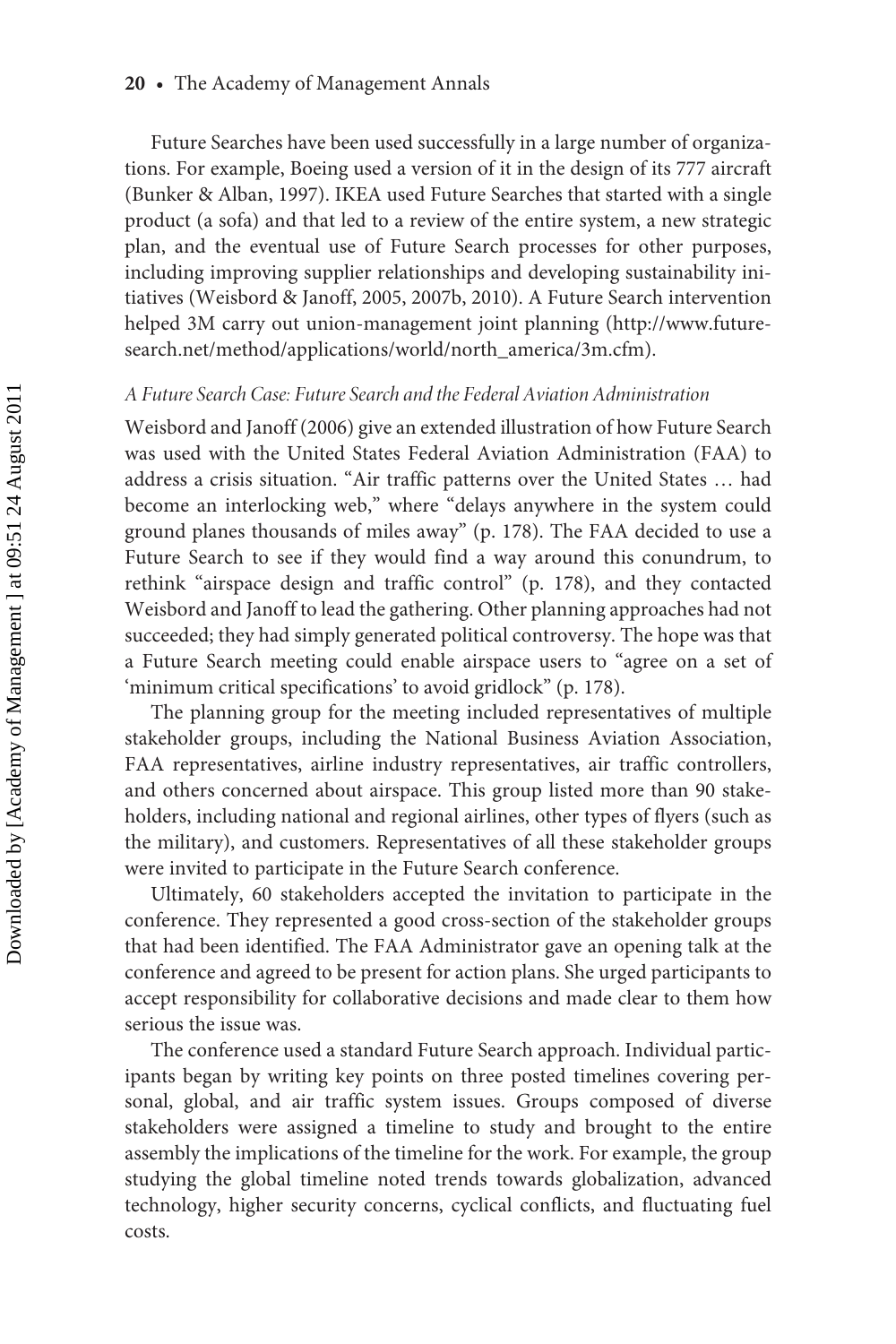Next the participants identified present trends affecting air traffic operations. Recorders listed these on a large mind map that all the participants were facing, and everyone had a chance to contribute to the list of trends. After the list was completed, the individual participants placed colored dots on issues they felt ought to be considered.

Next stakeholder groups created their own maps that showed connections among the key trends of greatest concern to them. They also added to the maps what their stakeholder group was doing about the trends and what they were not doing but wanted to do. The assembly then shared this information together, and as they discussed it they realized that it was essential to accomplish something that no one had yet been able to do: "problem solve in a spirit of collaboration and interdependent support from all stakeholders" (p. 182).

The stakeholder groups then described what they took pride in about they own behavior and what they were sorry about, including "parochialism and turf protection—internally and externally" (p. 183). This sharing, which was deep and important, led to a pivotal dialog, as people "began voluntarily to soften adversarial positions" (p. 183).

Next participants returned to the diverse groups in which they had originally worked. Here they were asked to imagine a future situation in which there would be an air traffic operations system that was technically feasible, would benefit society, and be personally motivating. They were asked to describe what this might look like and what actions they had taken that would help accomplish it.

They created several scenarios as part of this exercise. Afterwards, they wrote down what they considered "common ground" for everyone present, what everyone agreed on, and, after discussion, developed several areas of shared agreement. One issue—financing—could not be agreed upon. It would require further work beyond the conference.

Finally, on the last morning of the conference, groups selected "common ground themes to translate into policies, programs, procedures and structures" (p. 185). Five groups formed to develop action plans around issues they were interested in working with, and they continued their work after the conference ended.

Weisbord and Janoff (2007a) noted that this work was very successful. It led to a new system access plan that enabled the FAA to relieve congestion based on system-wide data, an express lane strategy to be used when airports experienced 90-minute delays, and elimination of a first come first served policy of routing airlines by enabling air traffic controllers to make systemic decisions. This substantially assisted in achieving the FAA's goal for the conference, and was certainly much more successful than any prior planning effort had been. An FAA press release called the outcomes of the conference a minor miracle (http://www.futuresearch.net/network/activities/index-58284.cfm)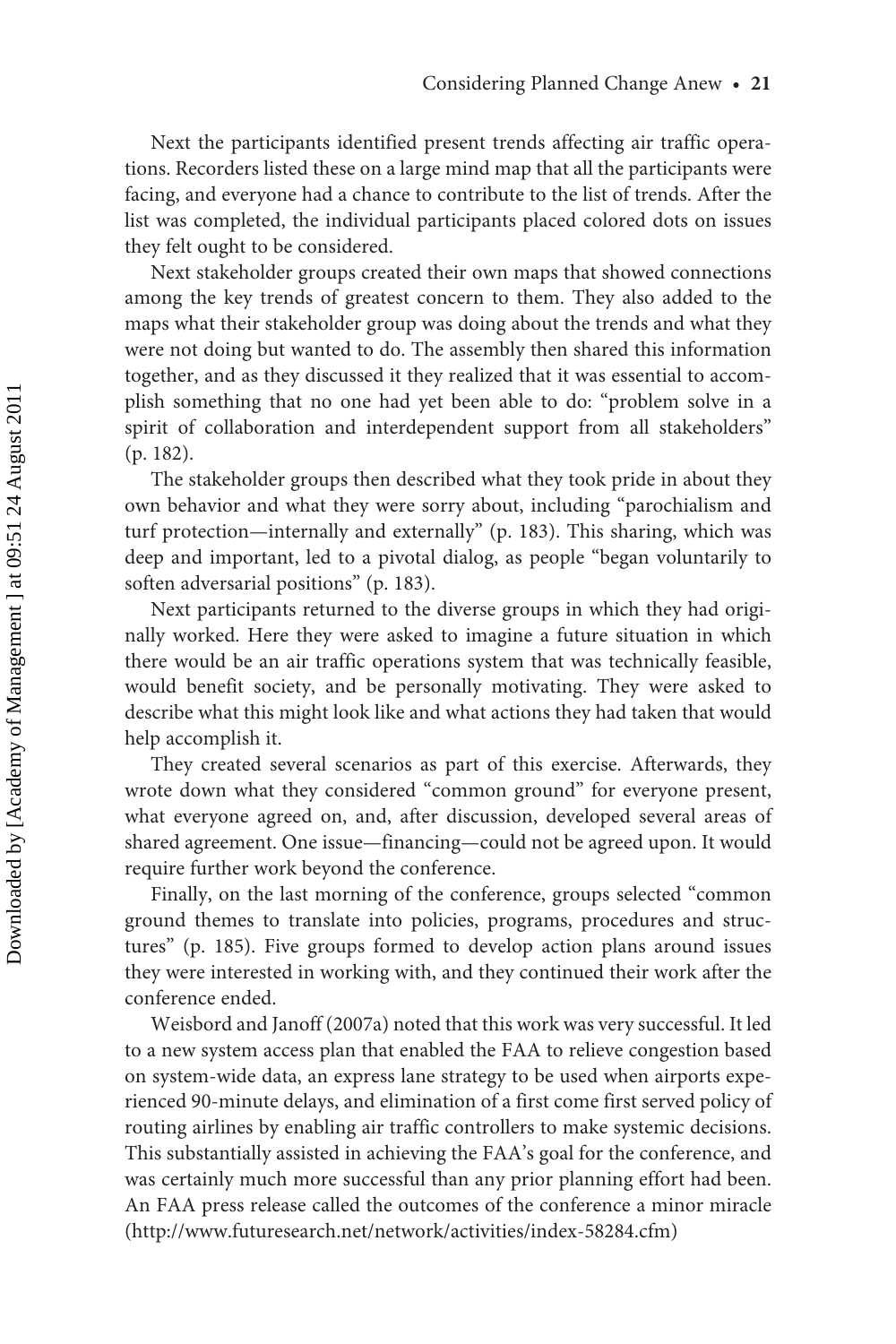## *Whole-Scale™ Change*

Whole-Scale™ Change (http://www.wholescalechange.com/), which was developed by Kathy Dannemiller, Robert Jacobs, and others (Dannemiller Tyson Associates, 1999; Jacobs, 1994; Vonofakou et al., 2008), has been used for a variety of applications, including strategic planning, work design, reengineering, training, and culture change (http://www.dannemillertyson. com/ferranti.php). It is a registered trademark of Dannemiller Tyson Associates. One of the distinguishing features of the approach is its flexibility in dealing with large and small groups and in addressing a wide variety of systems issues. Whole-Scale™ thinking can be used to unite and mobilize people in organizations and communities around nearly any kind of convening issue.

An adaptation of Gleicher's formula for change (Beckhard & Harris, 1987),  $D \times V \times F > R$  (DVF), guides the Whole-Scale<sup>™</sup> Change approach (Bunker & Alban, 1997; James & Tolchinsky, 2007; http://www.wholescalechange.com/ methodology.html). This rubric posits that if an organization wants to accomplish system-wide change, it must work with a critical mass of the organization to uncover and combine member dissatisfaction (*D*) with the present state, uncover and combine yearnings for their Vision (*V*) of the future, and take first steps (*F*) towards reaching the vision. The values of *D*, *V*, and *F* all need to be greater than zero in order to be greater than people's resistance (*R*) to change.

For Whole-Scale™ Change to be conducted successfully, there must be a clear purpose to be accomplished. In addition, a core leadership team must be committed to accomplishing this purpose, an event planning team whose members are a microcosm of the planned meeting must prepare the Whole-Scale™ event, and there must be a logistics team. There must also be participation on the part of large numbers of organization members who are willing to work with other members they may not originally know.

James and Tolchinsky (2007, p. 168) describe the Whole-Scale™ Change process as a "never ending journey, a continuing cycle" of several steps. In brief summary, during Whole-Scale™ Change, these steps include building a common database of information, determining what the data mean for the organization, agreeing on change goals, committing to specific actions, and taking time to check and measure what was agreed upon. The steps are accomplished through a "series of small and/or Large Group Interactions … Through microcosms, groups representing the range of stakeholders, levels, functions, geography, and ideas in the organization, Whole-Scale processes simultaneously work with the parts and the whole of the system to create and sustain change" (James & Tolchinsky, 2007, p. 165).

The assumption of Whole-Scale™ Change is that while emotions may be difficult at first, they will, as a result of the process, end up being very positive.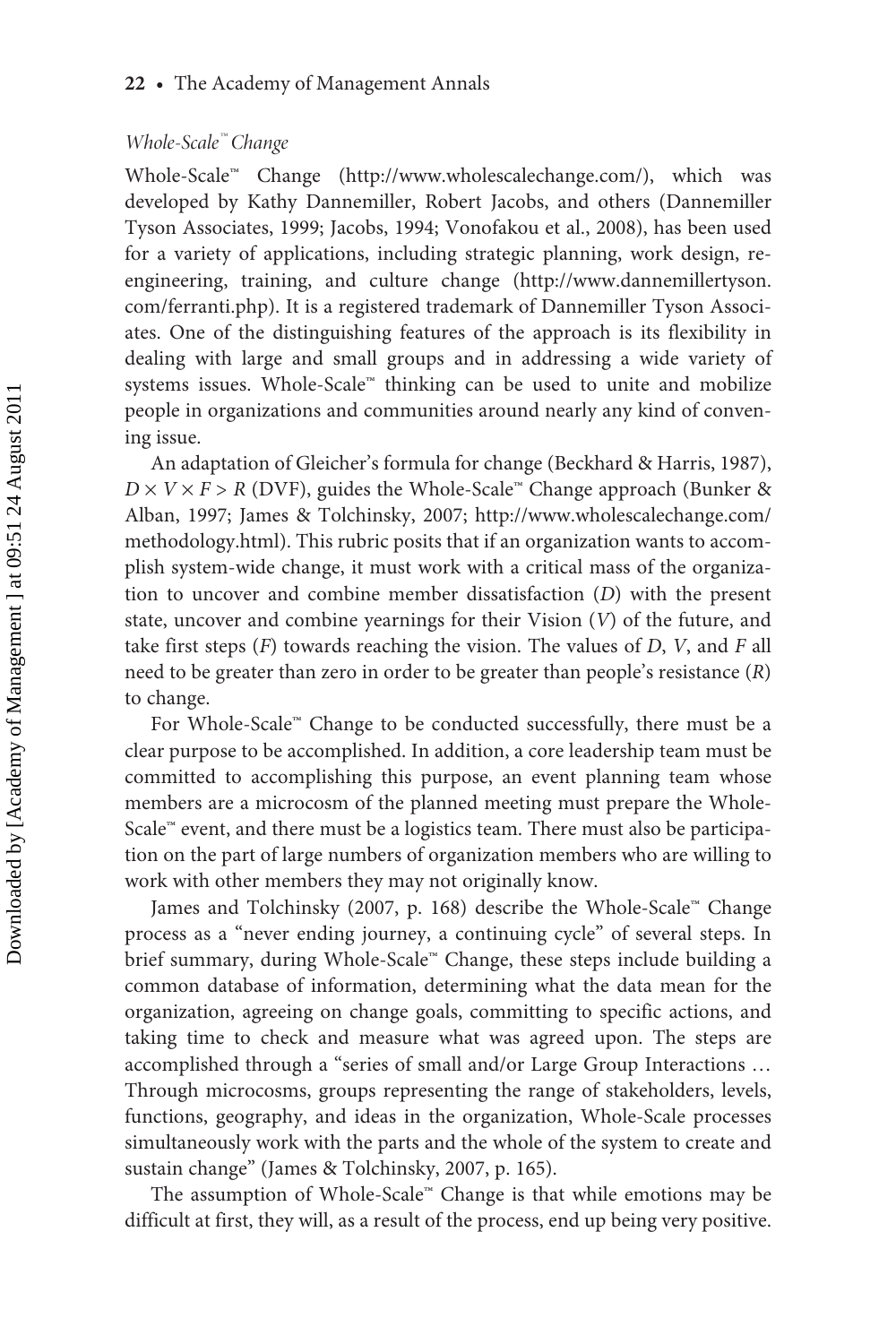For example, James, Carbone, Blixt, and McNeil (2006) described a Whole-Scale™ intervention aimed at integrating two education unions in Florida in which initially, and during early parts of the process, there were conflicts and a lack of trust. As a result of the Whole-Scale™ Change, however, intergroup trust increased considerably and energy became high. Whole-Scale™ Change was also used to help five predecessor organizations create a high-performing health organization within the UK National Health Service (Beedon & Christie, 2006). James and Tolchinsky (2007) state that that one common outcome of Whole-Scale™ Change projects is that organization members feel more and more empowered as they see that their voices can be heard, so much so that they may end up feeling euphoric (Dannemiller Tyson Associates, 1999).

Whole-Scale™Change has been used in other settings, including the U. S. Central Intelligence Agency (M. Johnson & Tolchinsky, 1999); Covenant HomeCare, a comprehensive home care services organization (James & Tolchinsky, 2007); Ferranti-Packard Transformers, an Ontario, CA, manufacturing plant that was a subsidiary of Rolls Royce (http://www.dannemillertyson.com/ferranti.php); and Ford Motors, where the method was first developed (Bunker & Alban, 2006). We will present an extended example of its use at Best Friends Animal Society (http://www.bestfriends.org/). This example is summarized briefly on the dannermillertyson. com website, http:// www.dannemillertyson.com/clients.php#bf. Al Blixt, a senior partner at Dannemiller Tyson Associates, described it in detail to Jean Bartunek in October 19, 2010. The following description is taken from his account and the Best Friends website.

## *A Whole-Scale™ Change Case: Whole-Scale Change with Best Friends Animal Society*

The founders of Best Friends Animal Society (http://www.bestfriends.org/) came from England to North America in the 1960s. Their aims for the work they wanted to do were humanitarian and altruistic, and after trying different ideas, they became more and more certain that they wanted to work with animals. In 1984, they were able to purchase land to create an animal sanctuary at Angel Canyon in Kanab, UT, and began their sanctuary, Best Friends, there. As they state on the Best Friends website, one of their main aspirations is to place dogs and cats who are considered "unadoptable" into good homes and to reduce the number of unwanted pets through effective spay and neuter programs so that over time no animals will be euthanized due to there being no place for them to go.

The sanctuary began with about 18 people (the founders) and with only basic means of gaining funding. Over time, however, it started to build a more effective marketing campaign and many more people joined the founders in working at Best Friends. By 2004, there were 300 people working there, caring for close to 2000 animals.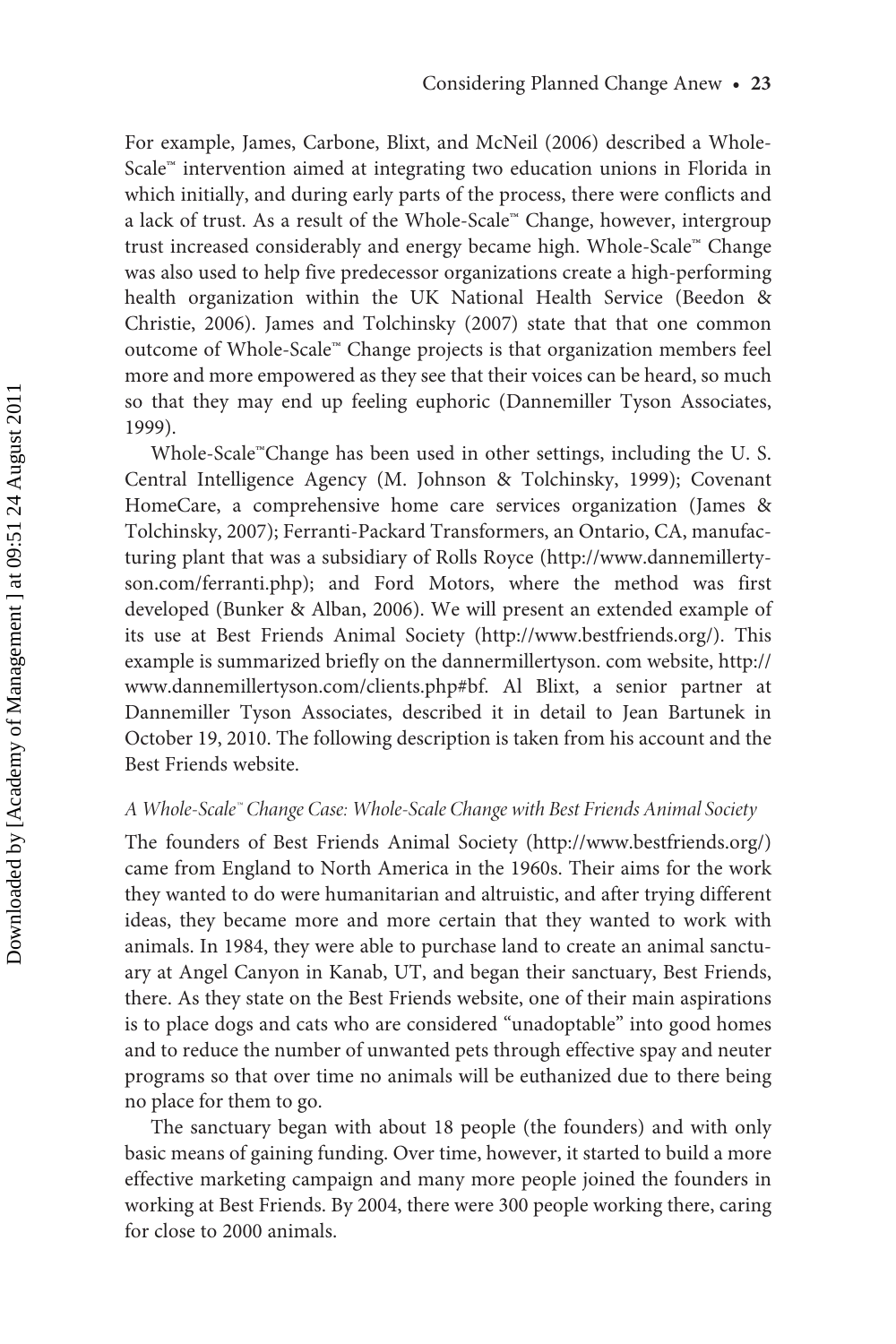The founders had had no management training; Best Friends was purely mission driven. Further, by the early 2000s, most of the founders were in their 60s. They realized that Best Friends desperately needed more structure and professional management, but feared that it would not be possible to accomplish this without losing their mission. They contacted Dannemiller Tyson associates because of its work in the non-profit sector and asked them to help serve as consultants.

Three Dannemiller Tyson associates, Al Blixt, Sylvia James, and Mary Eggers, consulted with Best Friends. They met with the leadership team (eight founders and two additional leaders) in December 2004 concerning its desire to create a more structured organization with a mission plan and accompanying strategy along with some type of (non-hierarchical) organizational structure and an external board of directors. With the help of the consultants, the leadership team developed an interim solution to these issues, a draft organization design, along with a high-level strategy and strategic goals.

They then convened a large-scale event for early January for 50 people who were in some type of leadership position. Following the standard model for Whole-Scale™ interventions, the 50 people sat in mixed tables of approximately six people each.

At the beginning of the two-day event, each person had a brief period of time to consider some of their own experience with Best Friends, what they would most want out of the two-day gathering, and then introduce themselves to their group. Together they listed common themes, significant differences, and outcomes their table wanted. Each table reported these to the whole assembly. Then they listened to panel presentations by a range of stakeholders of Best Friends who each described the value that Best Friends creates and why they cared about it. The tables discussed what they heard and their reactions, and then posed burning questions for the panelists.

Next individuals brainstormed about what made them glad, sad, and mad when they thought about Best Friends during the prior year. They divided these into specific themes (communication, employee morale, etc.). The tables were then assigned the tasks of organizing all the comments about one of the themes for the whole assembly. These were posted, and individuals were asked to note the most important sads, glads, and mads for themselves.

After lunch, the transition leadership team presented a draft strategy, and tables discussed their reactions to it and asked questions of the transition leadership team. Next the tables discussed what they agreed with in the strategic plan and what they would like to change and why. They posted this for all to see. Finally, at the end of the day, they noted how strongly they agreed with each recommendation. The leadership team met in the evening to consider this information and to make changes as necessary.

The next morning, the leadership team distributed a new plan along with specific strategic goals and told the assembly what they had heard from the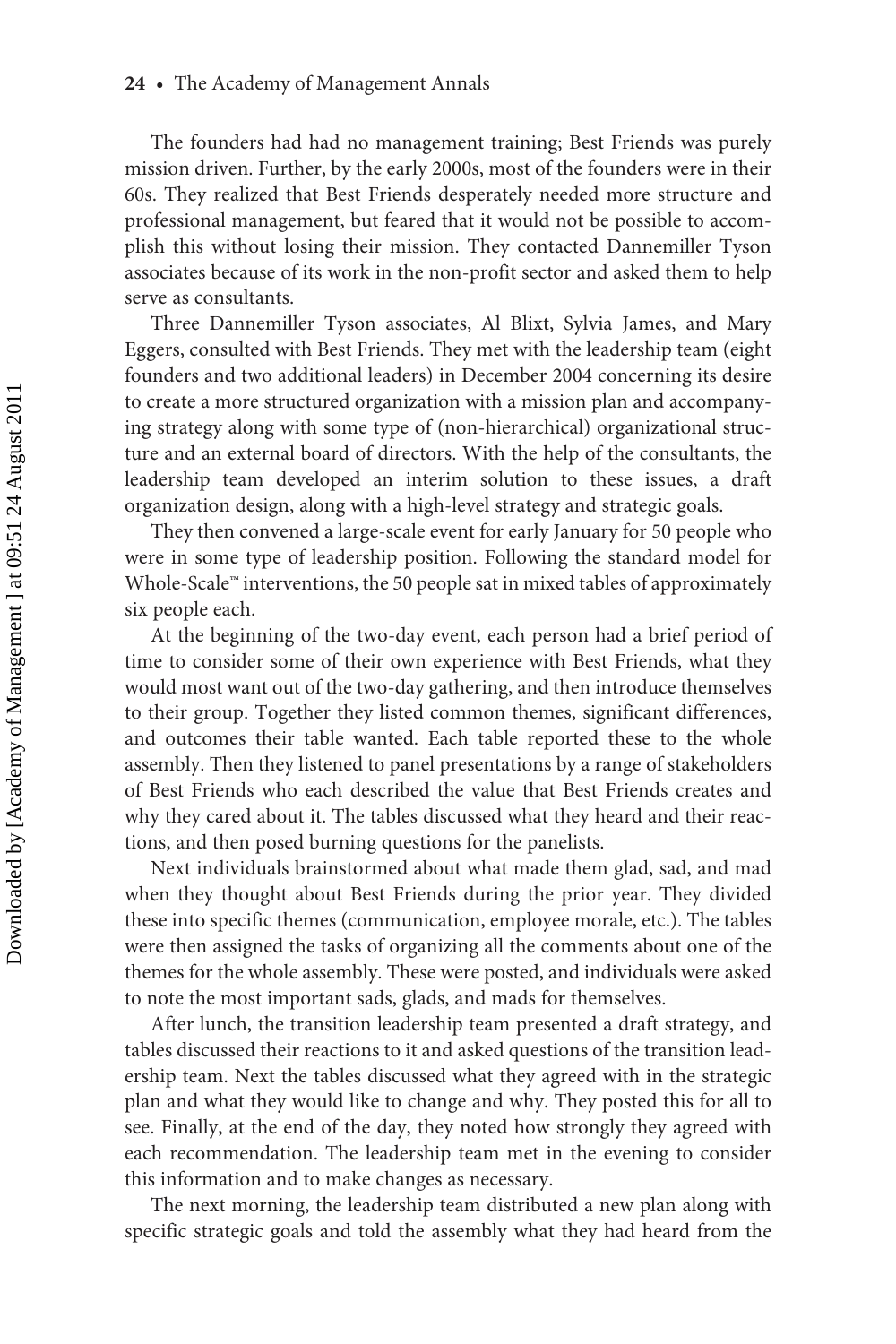groups about what should be changed. They described what they changed and why and what they didn't change and why. The groups discussed this presentation until everyone reached consensus.

Next the consultants introduced the DVF rubric, and individuals brainstormed their own vision of success in terms of each of the strategic goals. The groups agreed on statements for the future and brainstormed everything they saw going on at Best Friends that would make it easier to get to their preferred future and more difficult to get to it. Based on this brainstorming, they agreed in tables on the most important actions that could help them move toward their preferred futures and posted these for the whole assembly. After this, individuals registered which posted actions were highest priority and which were lowest. These were then presented, and the groups then moved into transition planning for the new structure. The leaders agreed on next steps in the development of the structure.

A month later, during the first week of February, 2005, this process was repeated twice: once for the first half of all the employees at Best Friends, and then for the second half of the employees. (It would have been ideal to have one session for all 300 employees, but it was not possible to leave the animals uncared for.) It was out of these large group meetings that arose the conviction that Best Friends wanted to be more than a sanctuary; they wanted to change attitudes about animals and make it non-acceptable not to neuter them. Also at the meeting and then more fully after it, the participants developed a new circular organizational structure, one that included people working together in teams.

At the February meeting, the participants also developed a "rapid response" team, one that would be able to mobilize quickly to respond to emergency situations. When Hurricane Katrina hit the U. S. Gulf Coast less than seven months later, in August 2005, the rapid response team was mobilized, and through its initiative, Best Friends was able to save close to 1000 pets (http://mlmiller. myweb. uga. edu/project/tylertown/rainbow. htm; http://news. bestfriends.org/ index.cfm?page=specialreports&mode=cat&catid=04061773-bdb9-396e-9001 ef6ec01318a4). The response, which involved 100 of the employees, slowed down the full implementation of the new structure, and work on the restructuring had to be renewed in 2006, after the last of the employees returned from the Gulf region. In 2008, the rapid response group also enabled Best Friends to rescue 22 pit bulls seized from the property of Michael Vick that had been part of his dog fighting ring (http://www.bestfriends.org/vickdogs/).

## *Similarities and Differences between These Large Group Interventions*

There are both similarities and differences between these two Large Group Interventions. On the surface, they appear to have much in common, but they are not identical, and the differences between them are central to their designers' conceptions.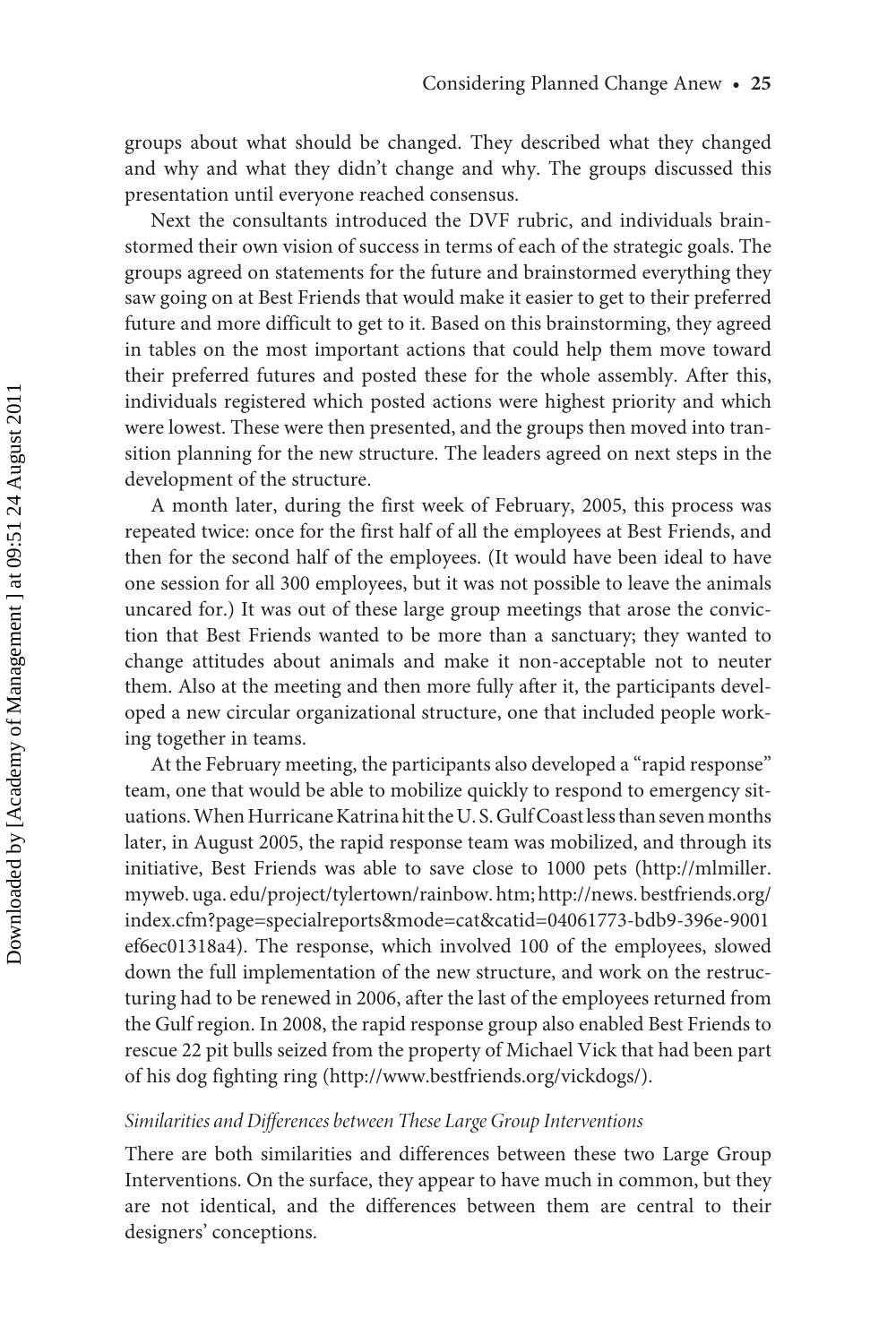Both interventions include short, intense, and carefully planned meetings of two to three days, preceded by considerable planning and followed with implementation tasks. Both incorporate the perspectives of external stakeholders, although Future Search more explicitly includes external stakeholders as participants in the planning process while Whole-Scale™ invites them to make presentations. Both take the past into account, as well as incorporating what participants are glad or sad (or mad) about. However, Whole-Scale™ Change focuses on the past year, while Future Search focuses on a longer time horizon. Future Search begins with a focus on the past, while Whole-Scale™ Change begins by focusing on current experiences.

Both approaches include individuals working in "mixed," diverse groups. Future Search explicitly alternates diverse group experience with individuals working in similar stakeholder groups. This may or may not happen in Whole-Scale™ Change, depending on the type of issue being addressed.

Future Search events are very democratic. Thus leaders need to decide in advance what is on the table for discussion or not. In Whole-Scale™ Change, there is more opportunity for lower-level organizational members to interact with leaders, but this interaction is consultative rather than decision making

Planning takes place in both types of interventions. However, in Future Search the whole group develops something new, while in Whole-Scale™ Change a leadership group develops draft plans to which the whole assembly responds and the leadership group has final say.

There are careful logistics in both groups, but the logistics for planning are more spelled out in Whole-Scale™Change. The optimum size of the group is 60–80 people in Future Search, while Whole-Scale™Change can handle 1000s of participants at once.

Both incorporate multiple hierarchical levels of participants and enable them all to affect planning, though the impacts of lower-level participants are less in Whole-Scale™ Change. Both developed originally in the 1980s and 1990s, and some details of their approaches have evolved since then, though the major frameworks have not. The developers of Future Search have introduced a method for planning meetings, as well as for Large Group Intervention activities (Weisbord & Janoff, 2007b). Finally, both focus implementation on what participants (come to) basically agree on. There are not major conflict resolution steps incorporated in them.

The similarities and differences between these two approaches suggest some of the multiple design decisions that need to be made about any one of these change efforts, and how the design must cohere in several areas in order for the intervention to succeed. They also make evident that planning interventions requires considerable skill and experience.

Sometimes, because the steps of the interventions are published, readers may be under the illusion that these interventions are easy to accomplish following a kind of "by the numbers" approach. However, there is considerable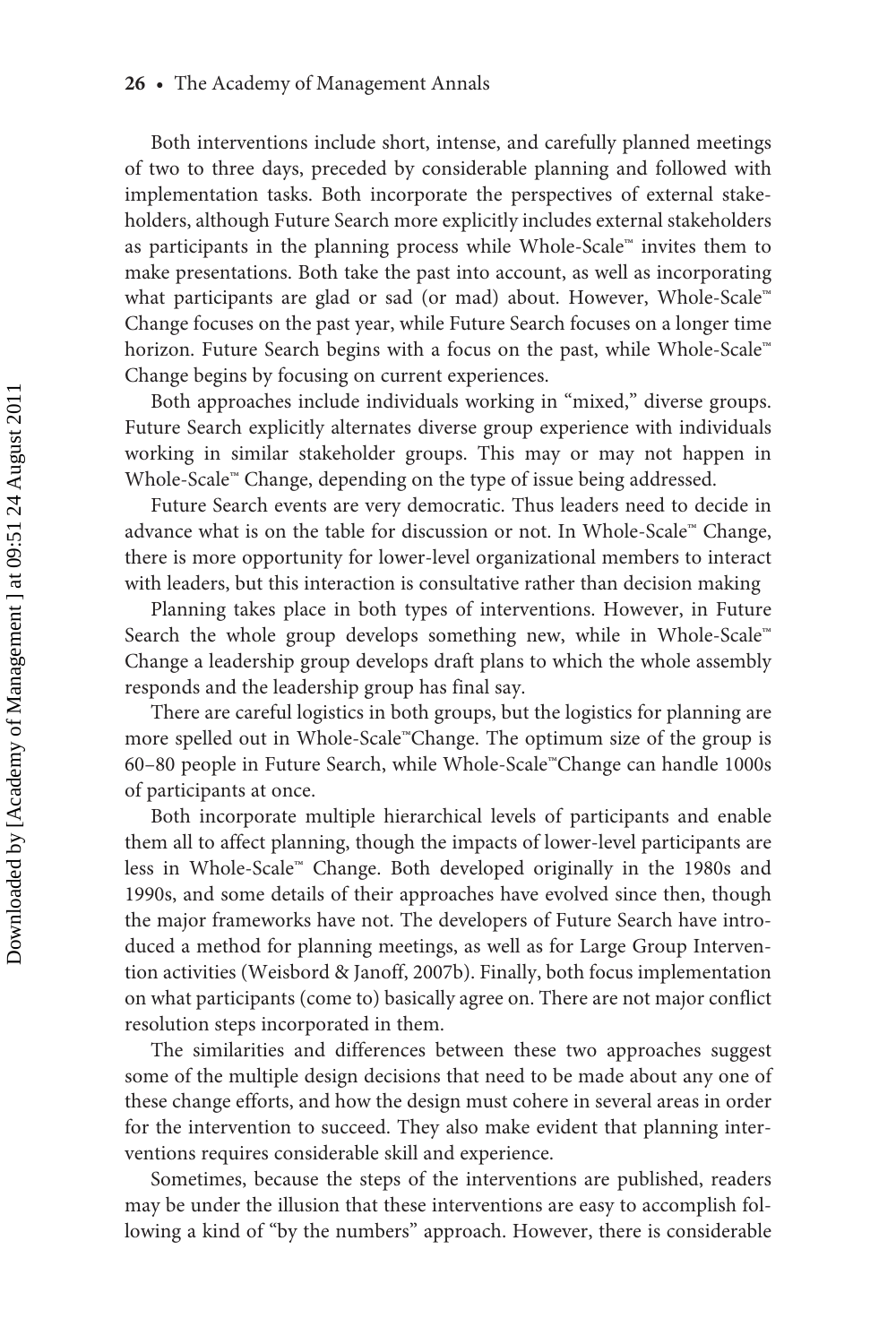skill and artistry involved in implementing these interventions successfully (Shmulyian et al., 2010). Rote carrying out of the steps leads to very poor interventions.

#### **Scholarly Questions Applied to the Large-Scale Changes**

Designers of the Large Group Interventions appear to be developing ingenious solutions to dilemmas of change and doing so in many crucial contexts. Furthermore, it appears that, at least from the designers' and participants' perspectives, these interventions often succeed (Shmulyian et al., 2010). They do so to the extent that they develop shared commitment to change across stakeholder groups, shared visions that participants find exciting and engaging, and shared understanding of what needs to happen in the organization if the vision is to become a reality. In addition, the interventions provide sets of solid and tangible lists of actions that can form the basis of an implementation plan.

At the same time, despite the many reported successes of Large Group Interventions, it is evident that organizational change often runs into problems, especially when it is major. Many put failure rates at around 70% (Axelrod, 2010; Beer & Nohria, 2000). Further, there is evidence that Large Group Interventions sometimes fail. Shmulyian et al. (2010) suggest that failure is particularely likely if only some of the important stakeholders participate, if autonomous units with no interrelated tasks participate together, if there is inadequate organizational sponsorship for change, and if change agents are not skilled.

The research we discussed above raises other important issues about how change occurs and what inhibits and facilitates it. The conclusions generated by strategy process and emotion and sensemaking literatures suggest many questions that advocates of Large Group Interventions may find helpful to consider to be able to explain why it is that their Large Group Interventions are successful (or not) and how they solve typical problems encountered during organizational change.

From an organizational scholarship perspective (rather than other conceptual perspectives that inform change agents such as neuroscience, cf., Axelrod, 2010), the large scale changes are "under theorized." That is, while the change processes are very carefully designed and scripted, they also include ongoing processes that are not explicitly acknowledged by Large Group Intervention designers, but that almost certainly have impacts on the course of the interventions. Many of these processes can be illuminated by scholarship such as we have presented, and the interventions may, in turn, illuminate scholarship in these areas. Thus we will now revisit the questions we raised above, this time from the perspective of the interventions.

#### *Revisiting Questions About Strategy*

The strategic questions we have posed above, in conjunction with the description of the Large Group Interventions, raise issues regarding their scope of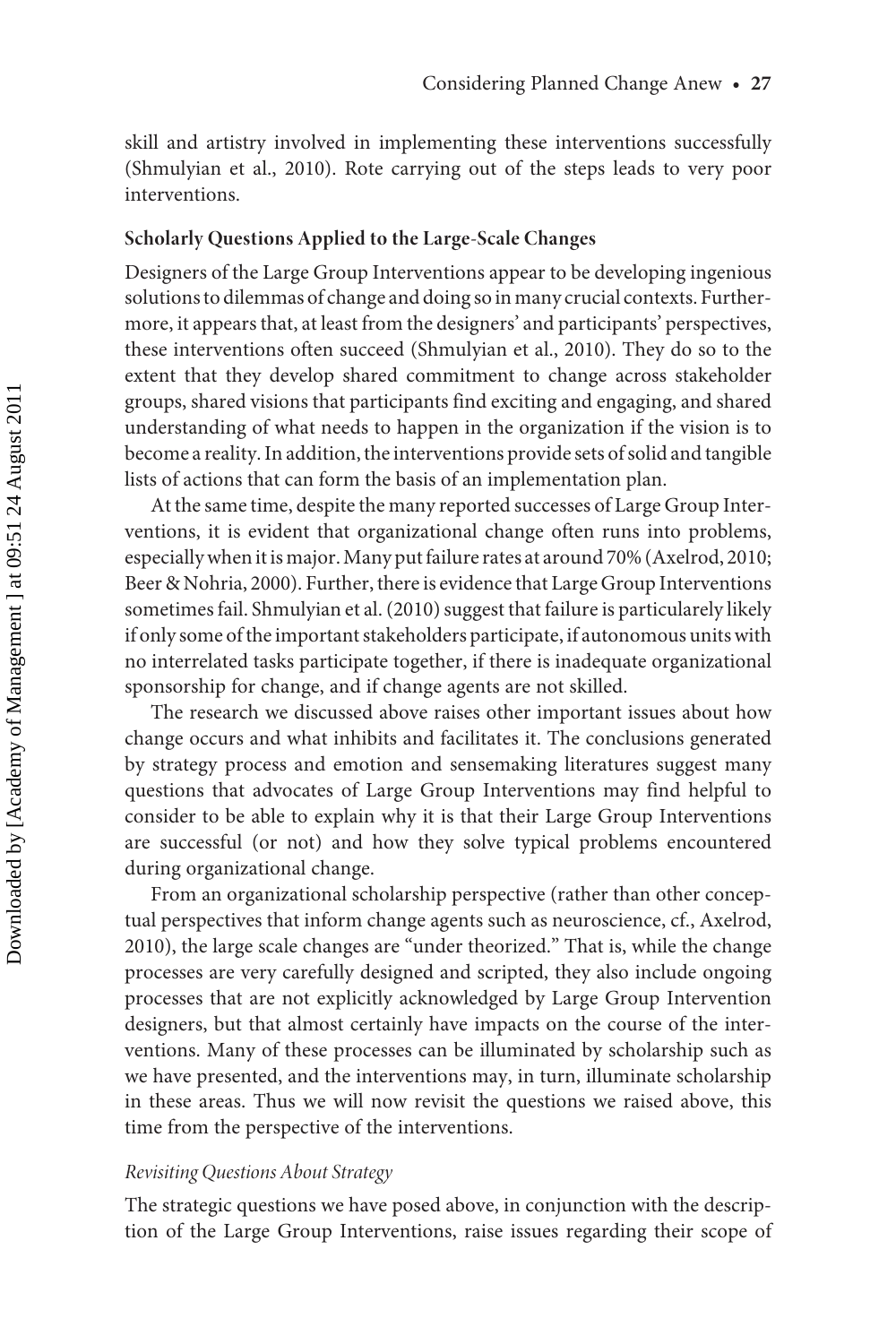change, the relationship between their formulation and implementation, and the experiences associated with various types of roles and timing issues. Some of the questions that arise are for the Large Group Interventions, while others are for strategy researchers.

*Complexity of change.* We begin with questions about the extent to which Large Group Interventions address strategically complex change such as that studied by strategy scholars and, therefore, can throw light on issues of interest to these scholars. How do they, if they do, overcome problems identified with such change, for example, cognitive reorientation, politically driven agendas, and the development of new organizational capabilities?

Certainly it would seem that the FAA Future Search intervention was operating at a strategic level and did require some cognitive re-orientation towards a willingness to cooperate. Yet it is not clear whether the changes agreed upon represented a shift in strategic direction for the organizations involved. The Best Friends Whole-Scale™ Change intervention seemed to require some level of questioning of fundamental assumptions and beliefs about the mission and how it could be delivered; at least some of the stakeholders, if not all, came to agree that some type of organizational structure was not necessarily antithetical to mission.

It would be helpful to know in more detail how the interventions aimed to and accomplished this. Clearly the sharing of "prouds" and "sorries" in the FAA Future Search intervention had an impact. What was it about this sharing that made the difference, and was the sharing enough in itself? The initiatives described here hint at significant change, and make it evident that they are important for scholars to learn about. Yet without some detail about the inner and outer strategic organizational context, it is hard to gauge the extent of change actually required of different stakeholder groups and how this relates to the overcoming of political interests and the development of new organizational capabilities.

*Relationships between intended and realized strategy.* There are also questions about the implications of Large Group Interventions for what scholars know about the possibility of planned interventions effecting shifts in both the intended and realized strategies in organizations, particularly given that the examples suggest that they put primary emphasis on formulation, on dialogic issue appraisal (cf., Marshak, 2010) and solution design, with implementation as a subsequent phase. Even if these interventions do lead to the formulation of a new planned strategy, how does this overcome the formulation/implementation gap? The interventions do embody "best practice," as advocated in much prescriptive literature on change regarding how to ensure implementation follows on from formulation. They include careful planning and buy-in at the large group event. Further, they often include features such as implementation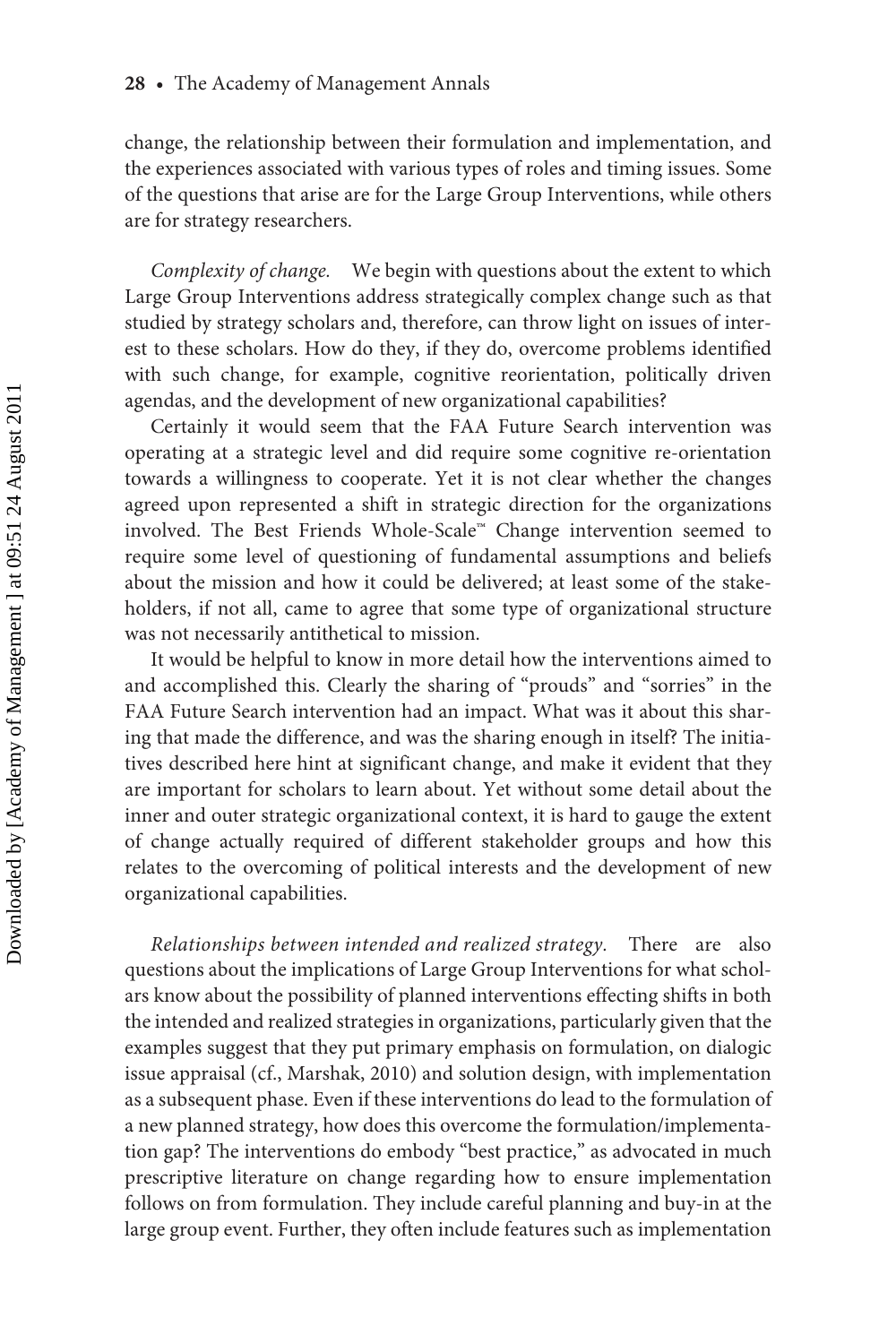subcommittees to ensure carrythrough after the large group events, and additional sessions to involve those not present in the large group sessions and get their feedback and engagement (Axelrod & Axelrod, 2006). In addition, Weisbord and Janoff (2010) suggest several practices that should help foster success in following up, including frequent reports and newsletters, get-togethers, and review meetings.

*Social, political, and cultural processes.* Yet the use of these methods may not on its own account for how they prevent change processes being derailed, diverted, or morphed by, for example, political activity. Involvement, consultation, and participation are not panaceas. Some research (e.g., G. Johnson, Prashantham, Floyd, & Bourque, 2010; MacIntosh, MacLean, & Seidl, 2010) suggests that strategy workshops are often meaningless, that there is little that changes in the organization because of them. But the Large Group events, which are forms of such workshops, are described as having considerable impact. What makes the difference? Is it that those interventions require particular skill sets or particular conditions of senior executive readiness? It would help considerably to have examples of both successful and unsuccessful interventions that enable depth of understanding of linkages through time in terms of context, content, process, and outcomes.

*Timing.* Both of the case studies illustrate episodic assumptions associated with punctuated equilibrium models of change; both of them build up to intense short events and then include implementation that derives from the events. There also appear to be assumptions of linearity in these change processes; there will be follow through on the plans developed at the major event. Further, consistent with standard OD expectations (Cummings & Worley, 2009), there seems to be an assumption that what people help to create they own and will implement faster. Is this always enough? Are the attempts to build in shared learning as implementation takes place (cf., Axelrod & Axelrod, 2006) and periodic additional events adequate to support momentum? Is the resulting change process really linear or are there (often) reversals, diversions, and delays in the journey? That certainly seemed to be the case with the Whole-Scale™ intervention at Best Friends. The Gulf Coast hurricane was clearly an unexpected event that slowed down restructuring.

Alternatively, perhaps Large Group Interventions are successful because they are modeled on punctuated equilibrium notions of change, but actually embody concepts consistent with more continuous change. Weick and Quinn (1999) suggest that notions of continuous change reverse the Lewinian model of unfreeze, move, and refreeze. Instead, in constantly changing organizations, it is necessary to freeze first—bring everyone together around where the organization is currently. The power of the Large Group events could be that by bringing together different stakeholder groups and voices, they are able to achieve this.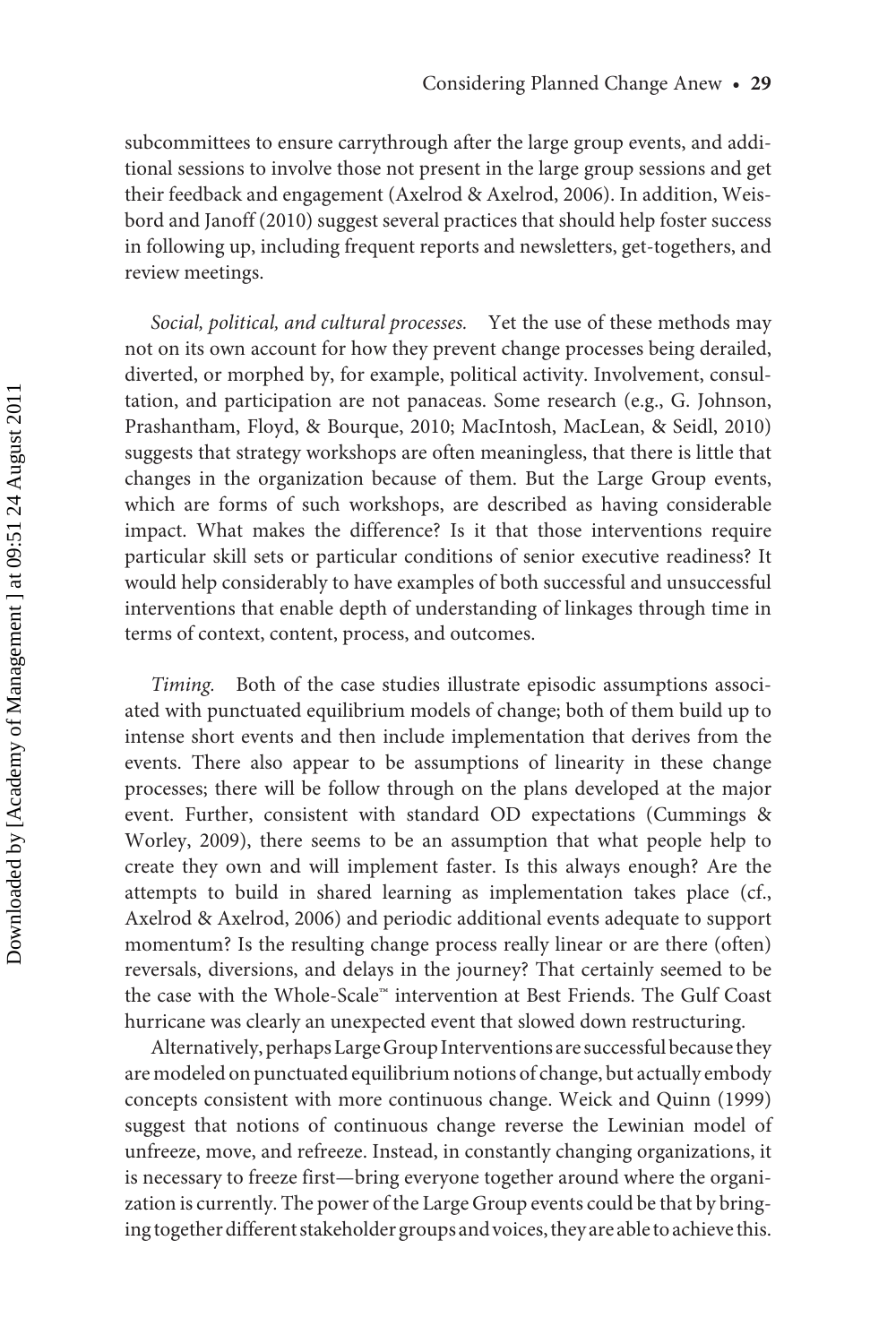*The whole system and modularity.* Does the approach of putting the "whole system in the room" discourage appropriate questions about modularity and interdependencies and what should be changed first? Perhaps, consistent with Amis et al. (2004), there are hidden within successful Large Group Interventions certain sequences of actions that correspond to notions of changing high-impact systems first that keep the change moving in a certain direction. The Large Group event might occur all at once, but perhaps the subsequent implementation develops in a more incremental and evolutionary fashion, in a way that would support notions of modularity and more continuous notions of change.

*Activities, patterns, and shifts in behavior.* Furthermore, strategy scholars typically have to research change as it is designed and implemented by managers in the organizations they gain access to. While strategy researchers might argue that strategic change cannot always be separated neatly into formulation and implementation, many senior executives and the strategy consultants they work with still operate in a dualist epistemology that splits strategy into thinking (largely done by senior executives) and doing (largely the preserve of others). And many executives might argue that when organizations need to undertake a step change in strategic direction, which represents a break with the past, this is a necessary approach. The Large Group Interventions may offer an opportunity to research a different change context. The success of Large Group Interventions may reside in the fact that they are more consistent with a constructionist epistemology in which thinking, talking, and acting cooccur, bringing formulation and implementation simultaneously into the room. This seemed to be the case more with the FAA than with Best Friends, where senior managers still retained most of the formulation of the structure and the emergent hurricane event had an impact on success.

The Large Group Interventions we have discussed intentionally involve all key stakeholder groups, including senior and middle managers and lower-level employees. The nature of the involvement differs in different types of Large Group Interventions, as was indicated in the two examples we presented. The senior managers at Best Friends took a fairly active top-down role in the structural redesign in the Whole-Scale™ Change effort. Everyone played apparently equal roles in the Future Search FAA Intervention, though the types of roles they played during implementation of the change are less known. Thus there is still much that is not known about how the roles of seniors and middles (and others) are juxtaposed and changed in these interventions.

Research in SAP is starting to reveal more about the roles of some stakeholders. Scholars know, for example, that informal interactions between different stakeholder groups outside of the formal meetings may be as important, if not more important, than formal meetings (Hoon, 2007; Sturdy, Schwarz, & Spicer, 2006). Indeed, both interventions show significant levels of behind the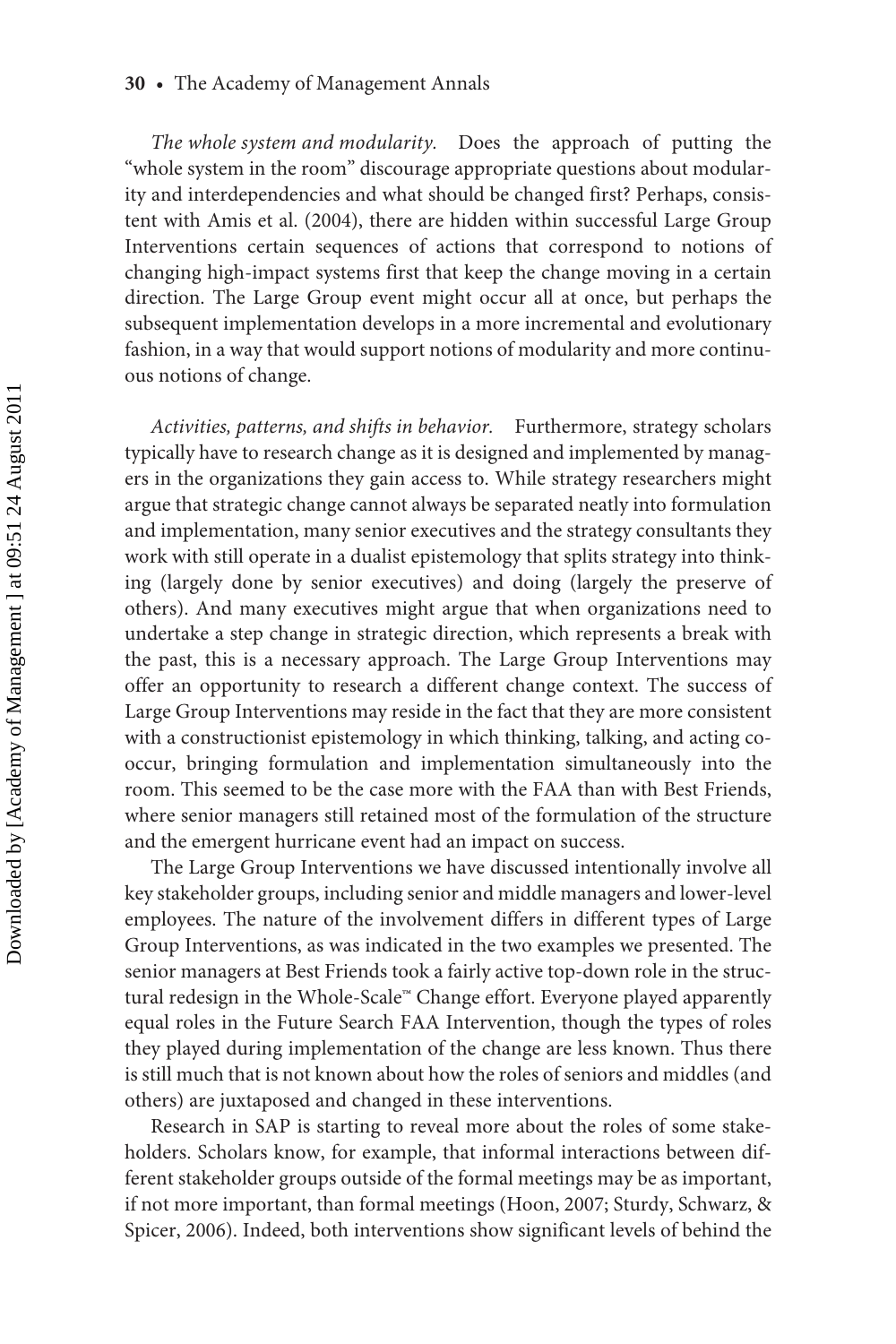scenes interactions. A growing body of research also shows the importance of influencing through skilled practice by those without the formal authority held by senior executives (cf., early work by Dutton and colleagues and more recent work by Balogun and others referenced above). In addition, strategic discourses in which individuals, such as middle managers, are embedded can limit in taken-for-granted ways how they conceive of their roles (Mantere & Vaara, 2008). How do the large group events either incorporate or change these findings? Are roles different during implementation than they are during the Large Group events?

Finally, the interventions described above are shaped by what could be considered to be "best practices," such as stakeholder involvement, good communication, leadership, and so on. These practices seem critical in the success of the interventions described. Yet information is not presented regarding how shifts in patterns of behaviors and interactions within an organization occur as a result of Large Group Interventions, and what is actually occurring within and between the different sets of stakeholders involved in the design and enactment of interventions to explain the patterns of change delivered. Nor is it easy to appreciate the extent to which the incorporation of best practices is important in legitimizing the interventions or, alternatively, constraining them in different circumstances. Again comparison between successful and less successful interventions would be helpful.

## *Revisiting Questions about Sensemaking and Emotion*

The questions about emotion and sensemaking that we have posed address a variety of the experiences of change recipients. These include the types of emotions they might experience, the impacts of these emotions, and the degrees to which the emotions are shared. The questions also address the participants' sensemaking, including how it evolves over time and how it comes to be shared. Again, while some of these questions are particularly pertinent to Large Group Interventions, others are particularly pertinent to research concerning emotion and cognition.

*Experienced emotions.* First, there are questions of the relationship between Large Group Interventions and change recipients' emotions, particularly the way the interventions generate, influence, and benefit from their participants' emotional experiences. At some points, the interventions stimulate the public expression of both positive and negative emotions. Whole-Scale™ Change participants list "glads, sads, and mads," Future Search participants describe prouds and sorries, and these clearly have an impact; they were a major turning point during the FAA Future Search event. Large Group approaches expect that participants have a multitude of feelings in relation to any planned change effort and offer an opportunity to express those feelings authentically. They view that feeling good about the past does not necessarily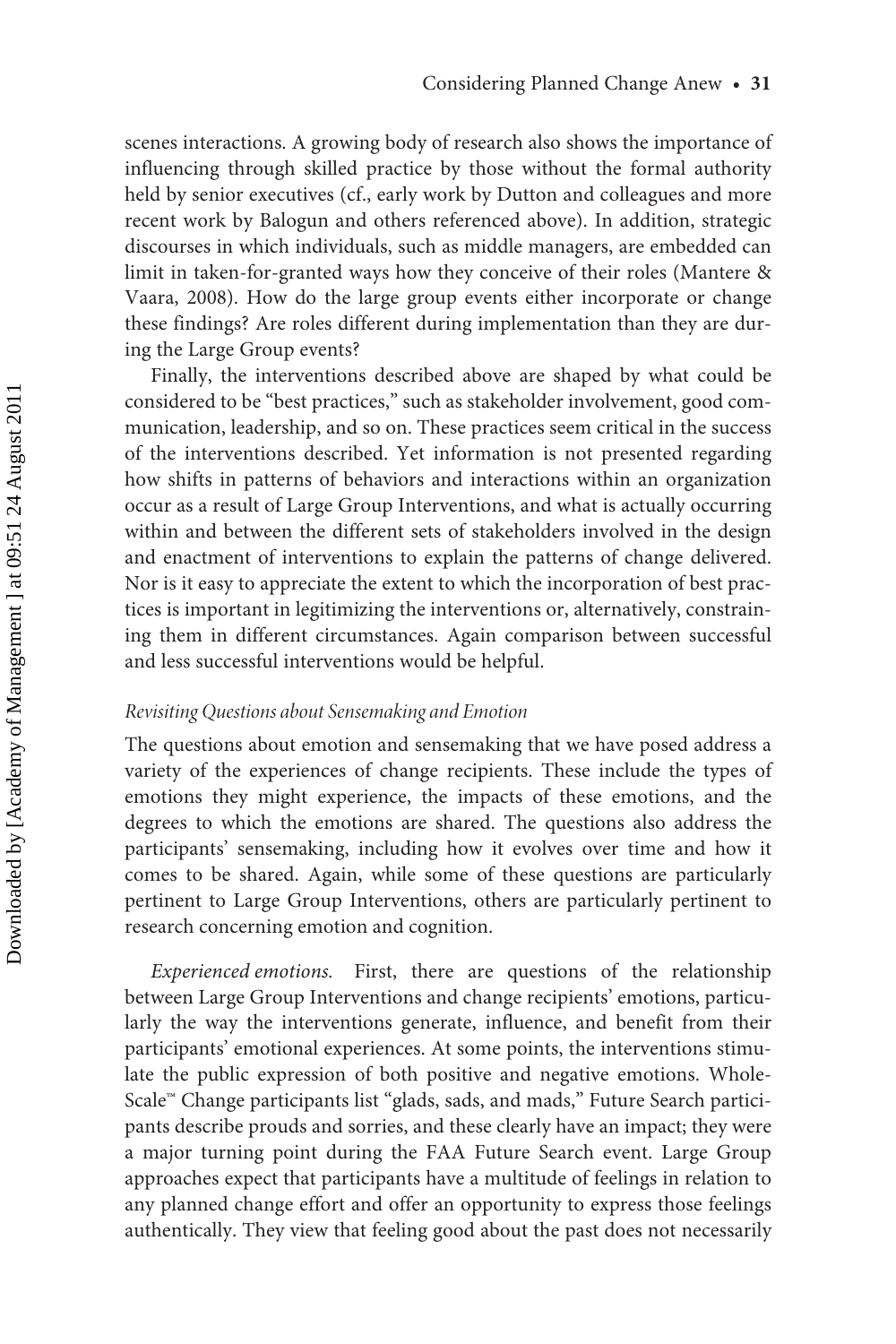mean something negative about particular change processes, consistent with scholars' recent suggestions (Ford et al., 2008; George & Jones, 2001).

However, it is not clear how these experienced emotions are changed and managed during the interventions, and in turn how they influence recipients' attitudes, responses, and emotions afterwards. Oels (2002) noted that participants experience considerable mood swings from anger and frustration to pride and positive energy over the course of a Future Search Conference; in the FAA example, the emotional response was like a roller coaster. What do change agents do to enable such a roller coaster, but manage it in such a way that it becomes productive for change? For example, if negative emotions are likely to lead to disengagement, what is done during Large Group Interventions and during implementation phases to re-engage participants emotionally? The effects of emotional experiences are unclear as well. How do emotional experiences change the recipients during and after the intervention? How do they, if they do, influence recipients to overcome uncertainty or to perceive management support or capability for change? For example, how did brainstorming about what made them glad, sad, and mad influence participants' responses toward the change in Best Friends?

*Emotional contagion.* Large Group Interventions involve an intentionally diverse and large number of people. Sometimes it seems likely that some stakeholder groups (but not others) share common emotions, as was the case in the Florida Education unions (James et al., 2006). Some type of emotional contagion was apparently also generated as a result of the "prouds and sorries" exercise in the FAA Future Search intervention. How are emotional contagion and collective emotions stimulated and manifested during and after change efforts? What aspects of the interventions (such as, perhaps, times for sharing emotions) increase their collectivity? Also, how do these collective emotions in the interventions influence recipients' participation and commitment to the intervention and their collective attitudes and responses toward the change? How do change agents work with collective emotions, especially if the shared emotions are not what would seem most desirable? This is not clear from the descriptions of the interventions.

*Occasions for sensemaking.* Similarly, the interventions enable occasions in which participants make sense of particular events, such as the opening sessions in which they discuss the past or present state of affairs regarding the topic they are addressing. To the extent that they involve a cognitive reorientation, which seems to be the case in the interventions we addressed, how do they accomplish it from a sensemaking perspective? How do Large Group Interventions contribute to decreased cognitive dissonance between old and new schemata? What, in addition to shared emotional experiences such as those experienced at the FAA Future Search, leads to change in sensemaking?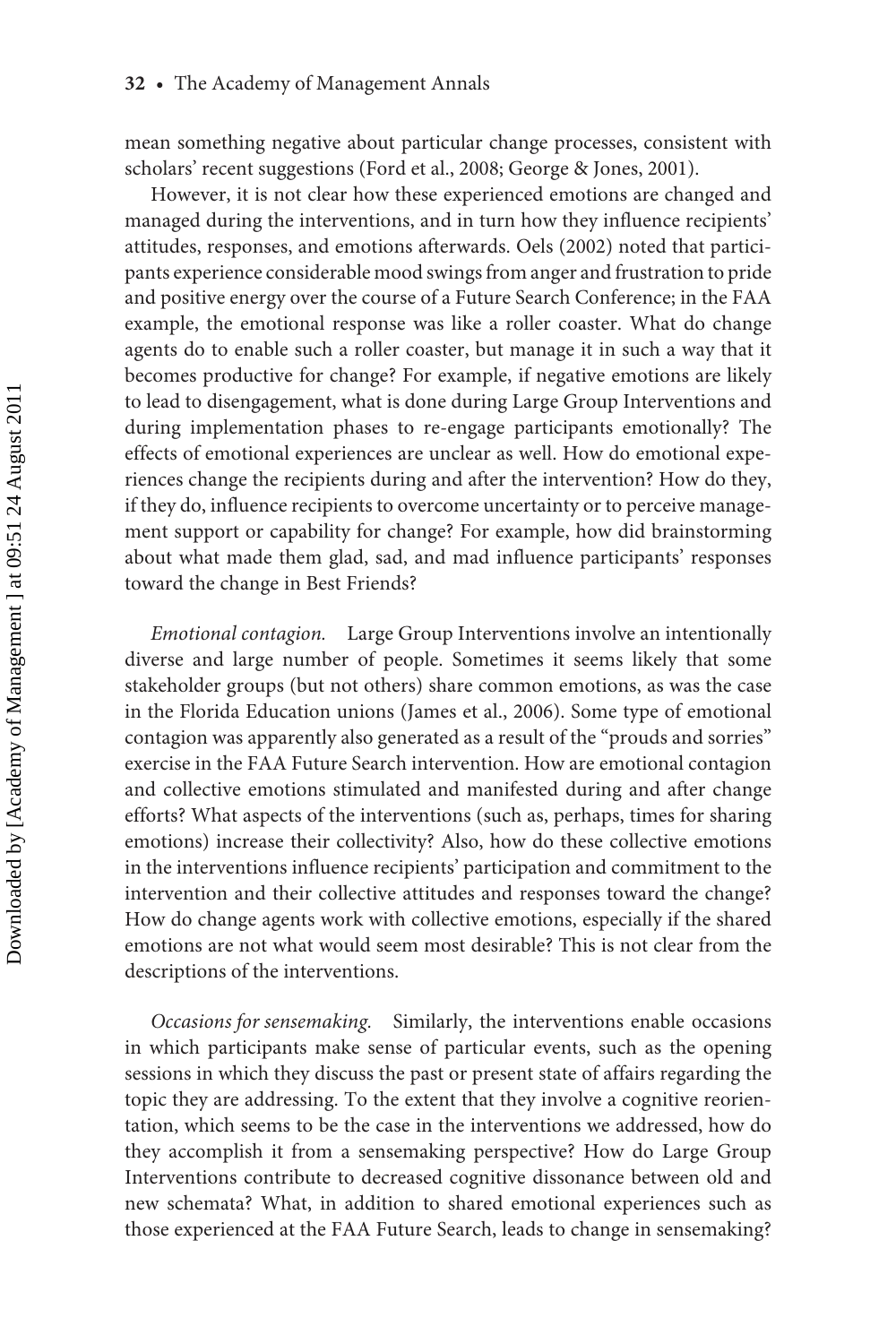For example, in the case of Best Friends, participants ended up making sense of the change to the new structure in the direction the leadership team intended, even though many started at a very different space. How did this occur? What is the relationship between sensegiving and sensemaking in Large Group Interventions? Are there typical times—for example, such as the sharing of prouds and sorries—in which participants typically make sense of the change? How do such experiences relate to storytelling in and around the event? What happens during these times, and the narratives they generate, could be key to the success or failure of the interventions and organizational change.

There has been relatively little discussion in descriptions of these interventions of when groups or subgroups come to share the same sensemaking and meanings. In Future Search, collective sensemaking seemed to be presumed when "common ground" was built during the interventions. However, little has been explored about how fully "common ground" is agreed upon in Large Group Interventions, how it influences development of action plans, and how it is maintained or not throughout implementation. Do participants actually attach the same meanings and therefore implications for action to the shared language they develop in the interventions? Also, how do interventions integrate (possibly) separate shared meanings of change between top management and change recipients, leading the "common ground" for every participant in different subgroups?

*Sensemaking and sensegiving.* It is noteworthy that the Large Group Interventions involve all stakeholder groups, including senior, middle managers, change agents, and change recipients. However, neither of the cases illustrated how interactions and communications with managers and change agents influenced recipients' emotions and sensemaking. How and what kind of communications across hierarchical levels and stakeholder boundaries influence how recipients make sense of the change? Do shared meanings of change emerge among participants through an iterative process between sensemaking and sensegiving? If so, how? Also, how do emotional experiences interact withsensemaking and sensegiving? Many scholars have noted negative impacts of low quality or breakdowns of communications between change agents and recipients (e.g., Ford & Ford, 1995; Ford et al., 2008; Qian & Daniels, 2008). Exploring recipients' emotions and sensemaking throughout change and in interaction with various other participants would be useful in understanding how communications among stakeholders affects the success of change.

*Positive emotions and positive meanings.* The interventions focus on the positive emotions among participants and positive meaning of change. They take several steps to generate positive emotions and meanings that energize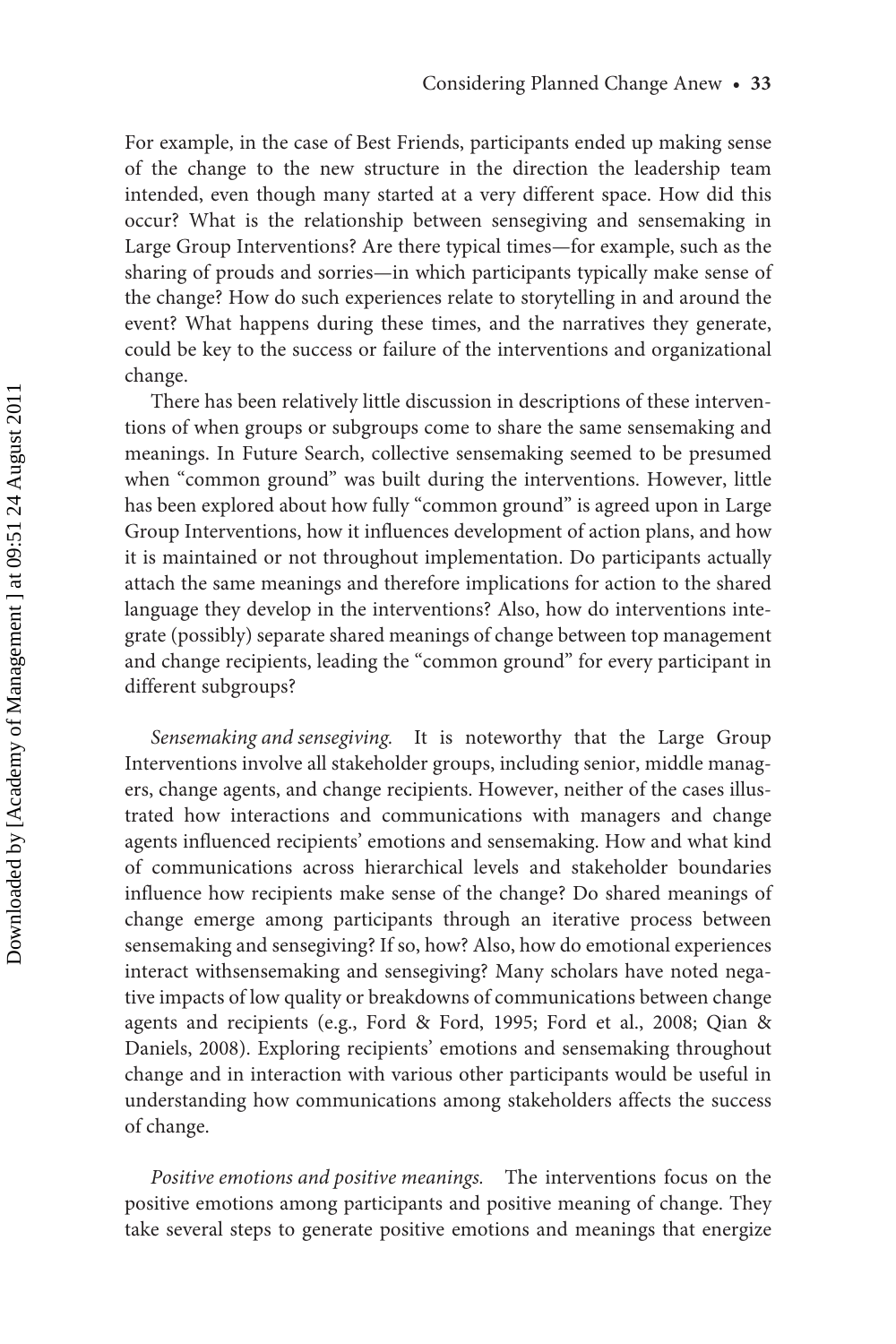change recipients to implement organizational change, such as clarifying goals and stimulating hope that the goals can be achieved (Holman et al., 2007). In the Future Search example, the discussion of the prouds and sorries, a staple of the Future Search method, helped accomplish a radical shift toward a more positive tone. Whole-Scale™ Change is designed so that participants come to feel more empowered over time, thus developing greater trust. In fact, something like this is a cornerstone of virtually all of the Large Group Interventions (e.g., Holman et al., 2007). Accomplishing these outcomes is "designed in" to these interventions; combining positive meaning and emotions is intended to boost the positive energy of change recipients, which will lead to successful change implementation. Does this happen as research on positive emotions such as Fredrickson's (2001) predicts? Or are there some complicated emotional sequences?

## *Comment on the Theoretically Based Questions about Large Group Interventions*

As we conclude this section, we recognize that the material we have presented here may seem critical of the Large Group Interventions and how they are practiced. It is not intended to be; the descriptions are not written as theoretical accounts. Rather, we are arguing that the theoretical material we have included opens up a number of questions about the strategic processes accompanying the change efforts and the affective and sensemaking experiences of participants in them. Reflecting on them has the potential to inform the scholarly understanding of the processes we have addressed. It also has the potential to inform the design and implementation of the interventions by making explicit several aspects of their designs and implementations that appear to be tacit.

## **Discussion**

We have suggested some ways in which organizational research and Large Group Intervention practice may be linked much more fully than is usually the case. We have discussed how theorizing might stimulate questions that are helpful for Large Group Intervention practice (e.g., about modularity, collective emotion, and sensemaking), and how the practice may inform theorizing (e.g., by stimulating new scholarly questions such as about impacts of short change bursts). We have accomplished this by discussing two specific interventions and three specific types of theorizing, not simply by issuing a general call for the importance of links between theory and practice.

These issues are important. At the same time, it is evident that accomplishing ongoing interactions in which scholars and practitioners can pose questions for each other and respond to each other in productive ways is not at all easy. There are multiple overlapping dimensions to this issue, including the different communities of practice (Brown & Duguid, 1991) that scholars and practitioners belong to, different languages they speak, different reward systems, and so on (cf., Rynes, Bartunek, & Daft, 2001). Addressing these fully is well beyond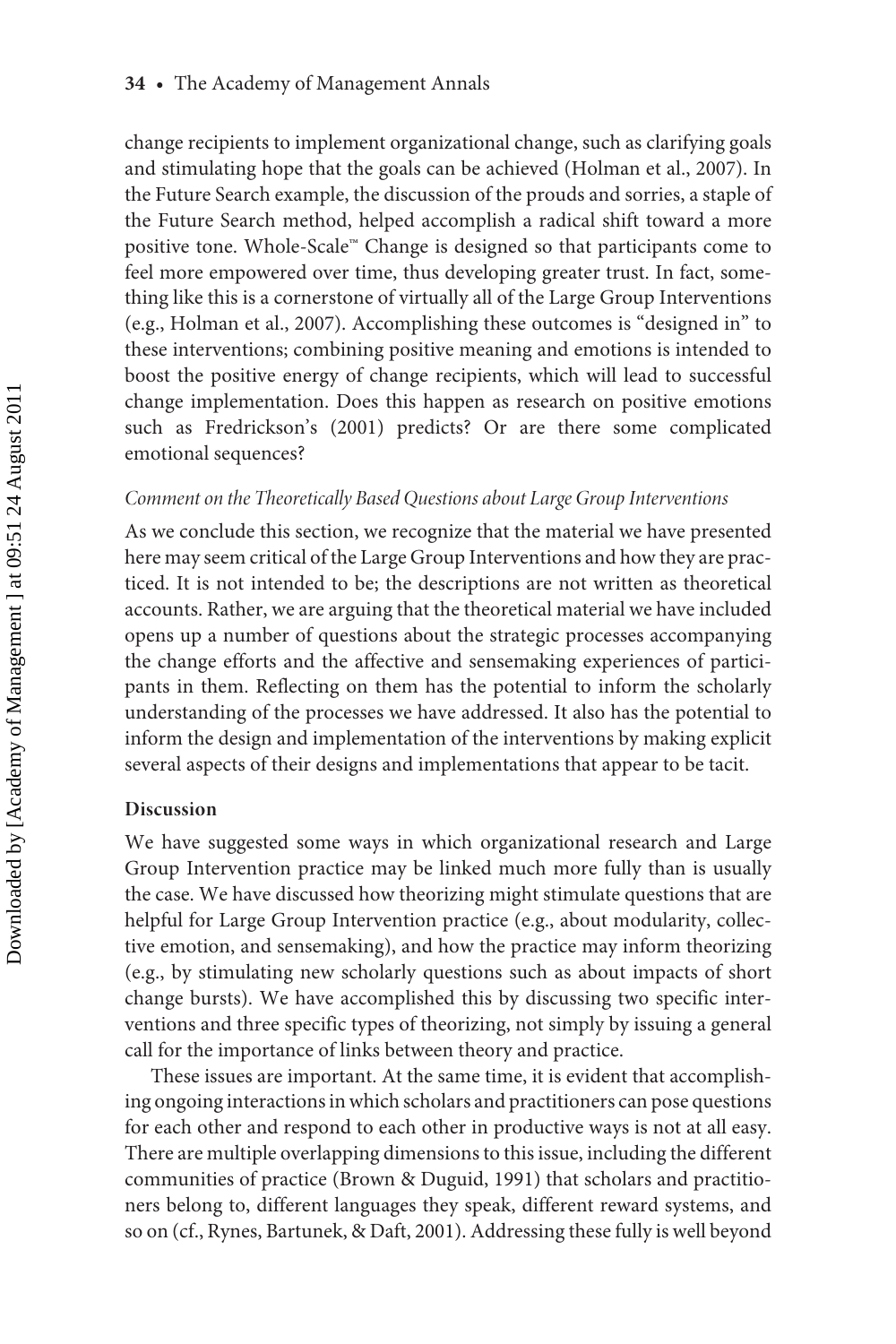the scope of this paper. In this discussion, we will simply discuss two intertwined dimensions pertinent to these links. One has to do with ways academics and practitioners might engage with each other with regard to scholarly interests and important practices. The other has to do with the role of the SAP interest group and ODC division in the Academy of Management. These are important organizational contexts for such links.

## *Academics and Practitioners Engaging with Each Other*

To many academics, it would be an obvious next step in the relationship between Large Group Interventions and academics for academics to study the effectiveness of Large Group Interventions. This has rarely been done, and it has not been done comprehensively at all. Such research would almost by definition represent what academics—although not practitioners—would see as engaged scholarship, especially if it is collaborative in some way (Van de Ven, 2007). But Large Group Intervention practitioners have not, by and large, shown interest in having the effectiveness of their interventions assessed by, or even in collaboration with, outside researchers. This is because, in part, it is not at all evident to them how academic research on their interventions would be helpful, and in part because their design methods do not always map neatly onto causal models (Bartunek, 2007). Thus we suggest stepping back from a research focus and instead developing relationships between academics and Large Group Intervention practitioners that might lead to research and practice that both sides experience as beneficial.

Bartunek (2007, p. 1328) recently suggested from an academic perspective some of what would be necessary for such relationships to be productive. This would likely include as attitudes "willingness to learn from those on whom we hope to have an impact, as well as bringing one's whole self to an engagement with others, being genuinely interested in their experience, demonstrating trustworthiness, and seeking feedback from them." Or, to use the model that Axelrod (2010) has developed from skilled practice, what is necessary is that both academics' and practitioners' voices count in their conversations, that both are attending to the big picture that they are about, that there is a sense of urgency in their conversations, and that there is fairness in their exchanges. These suggest a significant reworking of research practice (Balogun, Huff, & Johnson, 2003; P. Johnson, Balogun, & Beech, 2010).

Axelrod (2010, p. 28) suggests that it is important first to "widen the circle of involvement" so that everyone's voice counts. This is more likely to spark creativity and distribute accountability across groups. We have taken a first step toward both practitioner and academic involvement in this paper by inviting practitioners to discuss their interventions and both practitioners and academics to comment on the paper. A second step might be joint academic– practitioner forums (Bartunek, 2007). Perhaps, as Emily Axelrod (personal communication, October 30, 2010) has suggested, a type of Large Group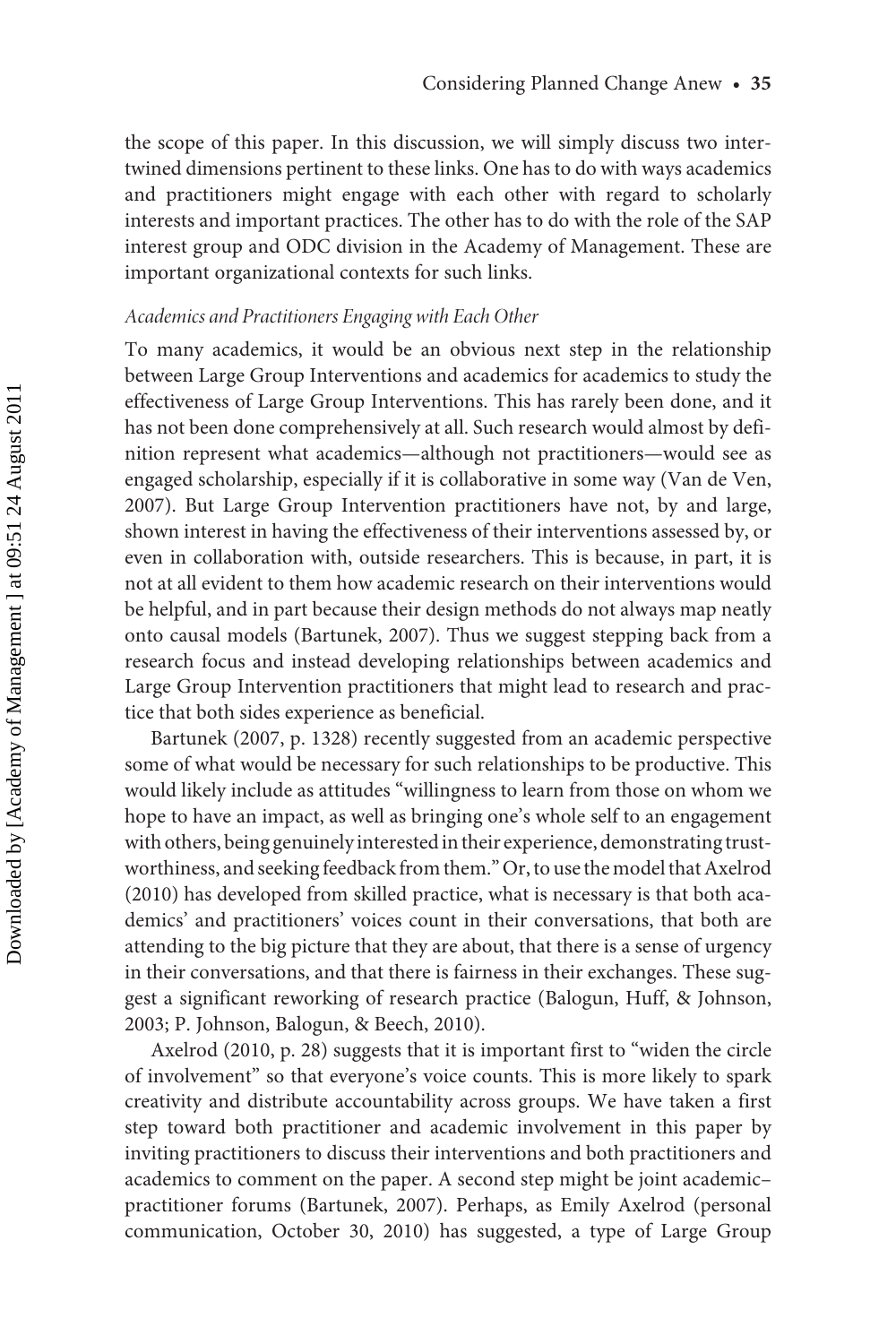Intervention would be appropriate for such a forum. Such an intervention might take place within the ODC division or SAP interest group at an Academy of Management meeting and/or in a more practitioner-oriented setting such as an NTL or OD Network conference. The intervention should be facilitated by skilled practitioners.

Third, it is important to connect individual practitioners and academics with each other. This might be done by helping them build personal relationships with each other, something that has been shown in other contexts to be beneficial (Paolini, Hewstone, Cairns, & Voci, 2004). Such relationships help people learn more about the broader context in which each other works, and also learn who they can contact in the "other" group with questions.

Fourth, it is important to create joint academic–practitioner communities for action, and to have a sense of urgency about them with respect to joint goals. This implies groups of academics and practitioners working together on tasks that they view as consequential, urgent, and capable of having positive impacts. Simply "talking" together will not create any sense of urgency.

Fifth, it is important to make sure that academic–practitioner interactions are fair, that one "side" does not have unjust advantages. We noted above that perceived justice has important impacts on participants' positive emotions. If practitioners feel that academics disrespect them, or if academics feel that practitioners aren't really interested in what they have to say, it will be difficult for them to work together productively. However, if steps are taken so that both sides feel treated equitably, progress in their relationship is very possible.

Even with these conditions, true dialog between academics and practitioners regarding change will not necessarily be easy. There are clear boundaries between the two groups, and avoiding stereotypes about the other group (Davidson & James, 2007) is not always easy to accomplish. Further, the groups are not homogeneous. There are vigorous disagreements within academia about rigorous versus relevant research (Anderson, Herriot, & Hodgkinson, 2001), and junior faculty are more likely to be punished than praised for collaborating with practitioners. Further, some practitioners may find themselves disapproved of by colleagues who do not see particular value in their partnership with academics, or feel threatened by the need to share and unpack both successful and less successful Large Group Interventions. Even with these difficulties, however, the work we have presented here suggests that relationships across the groups have the potential to be productive.

# *Potential Roles of the Strategy, Activities, and Practice Interest Group and Organization Development and Change Division*

Empirically the focus of SAP is on the day-to-day-work, activities, and practices of strategists, with an interest in how this work socially accomplishes a wide range of individual and organizational outcomes. While the development of this field was indeed due in part to the desire to "rehumanize" strategy and focus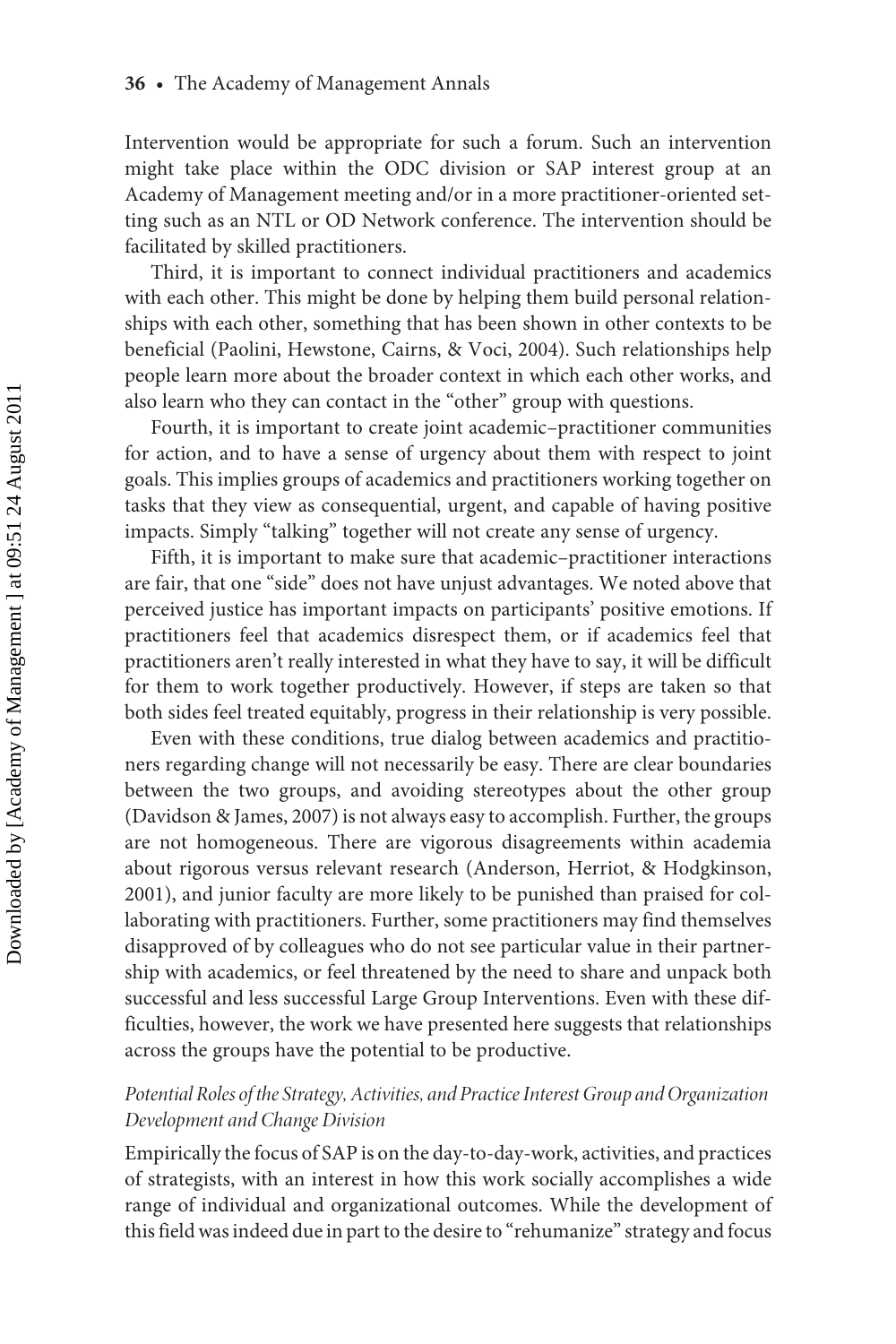on the work involved in strategizing, there was also a recognition that focusing on the *work* of strategy encourages research into the *practice* of strategizing, what people in organizations were actually doing. Existing research did not (1) explore what strategists in organizations actually did, and (2) the research that did have an interest in what people did (the strategy process research) was at an organization level and thus not getting close enough to what strategists/senior executives were doing. As such, the SAP agenda encouraged an engagement by scholars with not just the detailed activities within processes of strategy development and change (e.g., Ambrosini, Bowman, & Burton-Taylor, 2007; Balogun & Johnson, 2004; Jarzabkowski, 2008) and the activity of strategists other than senior executives (e.g., Rouleau, 2005; Sturdy et al., 2006), but also increasingly common, but relatively ignored, organizational strategic practices, such as strategy workshops (G. Johnson et al., 2011) and meetings (Jarzabkowski & Seidl, 2008), strategy tools (Hodgkinson, Whittington, Johnson, & Schwarz, 2006), and strategy talk and discourse (e.g., Rouleau & Balogun, in press; Samra-Fredericks, 2003).

The SAP field has drawn on the popularity of the practice turn (Whittington, 2006) to help develop a theoretically driven research agenda. The practice turn encourages a focus on individuals, their actions and practices, but also how their actions and practices are embedded in and driven by more widely (institutionally) accepted practices, such as in the field of OD that "participation is a good thing." Jarzabkowski et al. (2007) argue that this approach helps to drive questions that can inform research in the field. So, for example, focusing on practice forces researchers to ask the question of who is the practitioner? A focus on practices encourages researchers to understand the accepted practices managers are drawing on, and also appreciate how they go beyond, for example, the use of strategy workshops, to include things like a taken-forgranted use of PowerPoint presentations to capture strategic thinking and the impact this has (Kaplan, 2010), or, in the case of Large Group Interventions, the less scripted implementation phases that may stretch out over extended periods of time.

There is also some disconnect between scholars and practitioners in the ODC division of the Academy of Management. For example, a designer of one of the Large Group Interventions attended the 2010 meeting of the Academy, and wrote afterwards to one of the authors that the meeting was "eye opening for me. I went to a session where the leadership and ODC folks were talking about beginning to do some work together. I learned that they didn't and as a practitioner I couldn't understand how you did not take both into consideration. Lots of learning for me."

The ODC division might draw from the SAP model by having researchers focus on the daily activities of change agents and recipients of change. This is one way of addressing the concerns we raise up front in this paperthat OD interventions are not interacting with academic research as much as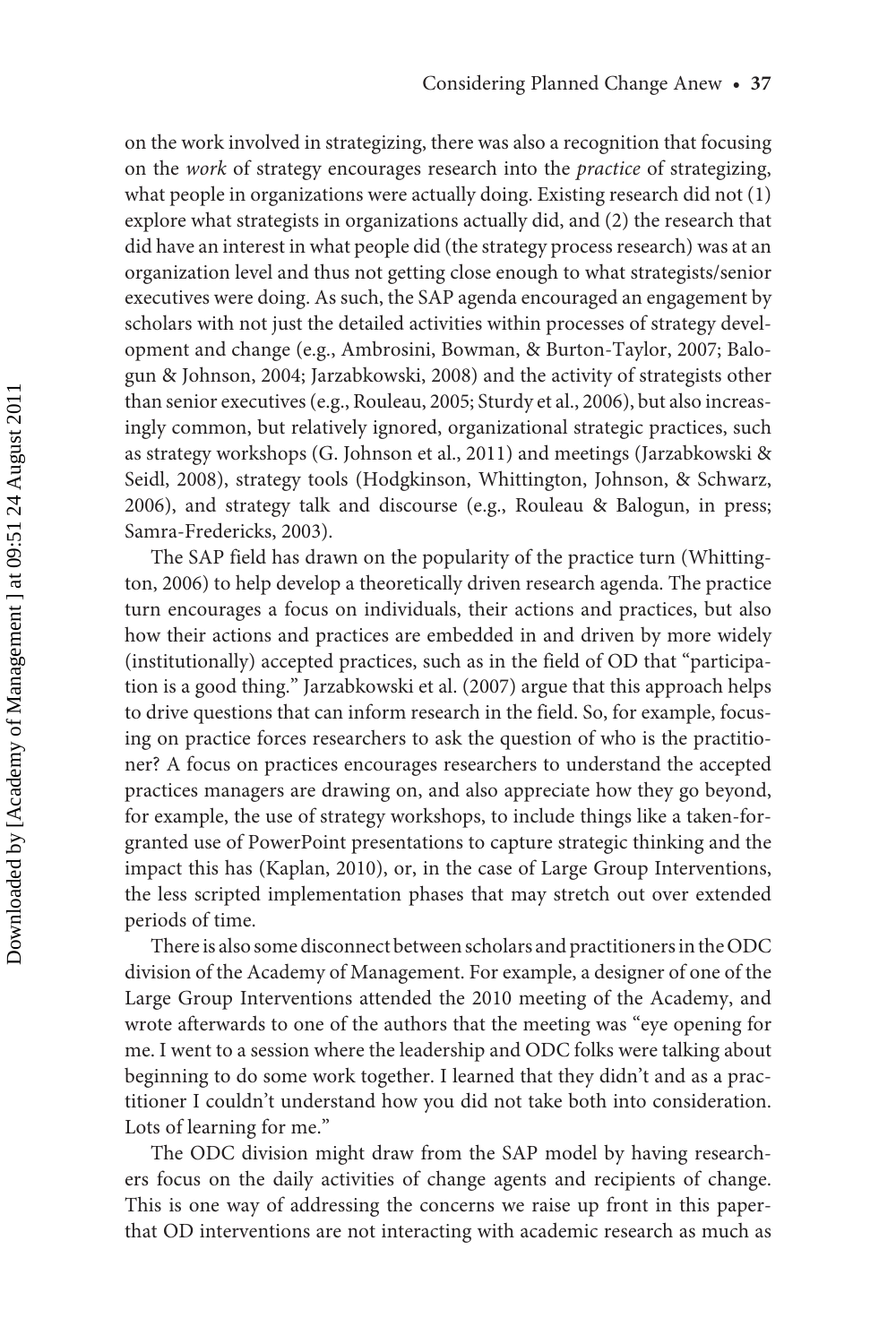was the case in the past, and that OD is no longer stimulating new academic scholarship.

Given the wide involvement of consultants and practitioners in the ODC division at places such as the Academy of Management, creating connections between scholars and practitioners may be more easily achievable for OD than the strategy field. As with the SAP field, it is then possible to build an initial agenda. Who are the ODC practitioners, for example? This category almost certainly includes consultants, specialist in-company OD or change management people, and HR people, but also senior executives and middle managers and probably others. So scholars need to be researching all of these practitioners. Second, what do these individuals do? They do things like Large Group Interventions, change workshops, communication, and many other activities that scholars could fruitfully be studying to achieve a greater understanding of more or less successful practices associated with organizational change. Scholars should also be working to understand wider ODC industry practices and assumptions that drive what individuals within the field do, and questioning them when they appear to be self-limiting (see growing debate about appropriateness of the concept of resistance to change; Ford et al., 2008). And scholars should then be connecting findings back to understand how what we find out can inform the broader questions we are asking. Equally, scholars should also be researching activities that practitioners are not consciously intervening in but may in fact be stimulating, such as processes of more emergent change, and using their findings to inform practice. Research agendas should not be driven solely by things the practitioners know. What is important, though, is that both groups need to build on their own strengths rather than dilute them.

Practitioners should also engage researchers in addressing issues about which they have questions but for which there might be applicable scholarly evidence. They should also feel free to challenge researchers if some of researchers' "new" questions, for example about relationships between leadership and change, are not particularly novel.

#### **Conclusion**

As we noted at the beginning of this paper, we have not simply conducted a review of literature in the area we are exploring. Rather, we have tried to conduct a review that combines scholarly literature and skilled practice.

There are not many models for conducting this type of review. We have tried to construct one by summarizing scholarly literature, posing questions for practice from it, summarizing skilled practice, and suggesting how the questions posed originally, when combined with descriptions of practice, open up new areas of inquiry that may be pertinent to both practice and scholarship.

We have carried out our review using scholarly literature concerning strategic practices, emotion, and sensemaking, and two exemplars of Large Group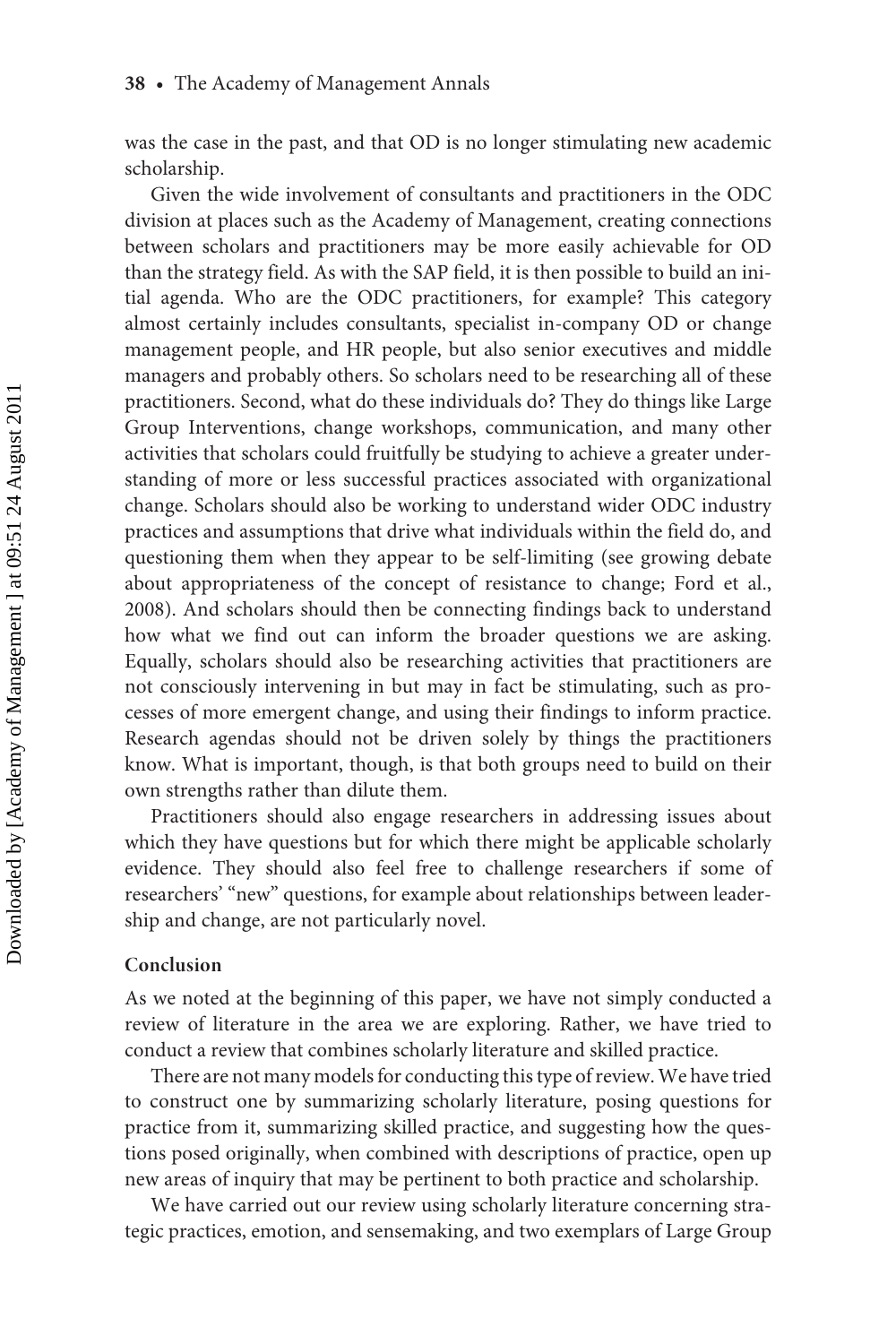Interventions. These are important areas of potential overlap. Nevertheless, they represent only three out of a wide range of conceptual perspectives and one out of many areas of skilled practice. Potentially, at least, there are many more theory–practice overlaps in which a method like ours, or one that builds on it, may be used.

In taking this approach, we have not resolved any issues and we have not made clear-cut conceptual contributions. Hopefully, however, we have provided a way to open up connections between theory and practice that are often closed, and, by posing and building on scholarly questions about very important practice, we have shown at least a small space they share.

Further, in the discussion section of our paper we have suggested some means—some possible practices—that may facilitate the implementation of the connections we have presented. While we recognize that the work we have suggested is just a beginning, we hope that use of the ideas we present can re-invigorate links between research and practice in ways that are beneficial to both and to the larger society, and in which both play important roles.

## **Acknowledgments**

We are very grateful to Bob Marshak, Emily Axelrod, Dick Axelrod, Frank Barrett, Al Blixt, Art Brief, Barbara Bunker, Jeffrey Ford, Gerry Johnson, Jim Walsh, and Marvin Weisbord for their assistance in the development of this paper and their helpful comments on earlier drafts. We also appreciate Panera Bread Company for offering a hospitable location for a good deal of the work on the paper.

## **References**

- Adelmann, P., & Zajonc, R. (1989). Facial efference and the experience of emotion. *Annual Review of Psychology, 40*(1), 249–280.
- Alban, B., & Mead, L. (2008). *Creating the future together: Methods to inspire your whole faith community.* Herndon, VA: Alban Institute.
- Ambrosini, V., Bowman, C., & Burton-Taylor, S. (2007). Inter-team coordination activities as a source of customer satisfaction. *Human Relations, 60*(1), 59–98.
- Amis, J., Slack, T., & Hinings, C. (2004). The pace, sequence, and linearity of radical change. *Academy of Management Journal, 47*(1), 15–39.
- Anderson, N., Herriot, P., & Hodgkinson, G. (2001). The practitioner–researcher divide in industrial, work and organizational (I-O) psychology: Where are we now, and where do we go from here? *Journal of Occupational and Organizational Psychology, 74*(4), 391–411.
- Argyris, C. (2005). On the demise of Organization Development. In D. Bradford & W. Burke (Eds.), *Reinventing Organization Development* (pp. 113–129). San Francisco: Pfeiffer.
- Aron, A., Norman, C., Aron, E., McKenna, C., & Heyman, R. (2000). Couples' shared participation in novel and arousing activities and experienced relationship quality. *Journal of Personality and Social Psychology, 78*(2), 273–284.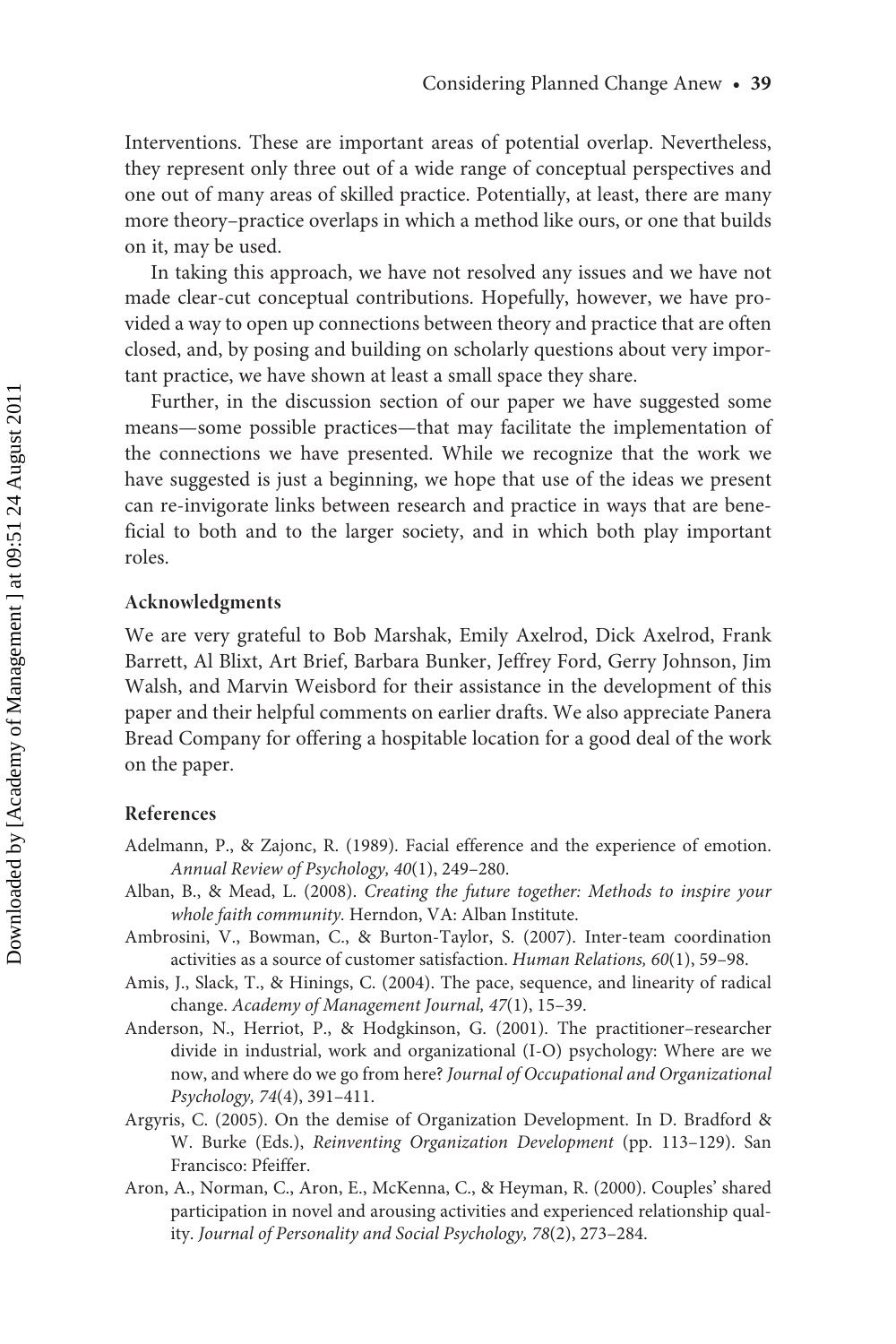Ashford, S. (1988). Individual strategies for coping with stress during organizational transitions. *Journal of Applied Behavioral Science, 24*(1), 19–36.

Ashkanasy, N., Hartel, C., & Daus, C. (2002). Diversity and emotion: The new frontiers in organizational behavior research. *Journal of Management, 28*(3), 307–338.

Avey, J., Wernsing, T., & Luthans, F. (2008). Can positive employees help positive organizational change? Impact of psychological capital and emotions on relevant attitudes and behaviors. *Journal of Applied Behavioral Science, 44*(1), 48–70.

Axelrod, R. (2010).*Terms of engagement: New ways of leading and changing organizations* (2nd ed.). San Francisco: Berrett-Koehler.

Axelrod, R., & Axelrod, E. (2006). Embedding the core principles at Boeing. In B. Bunker & B. Alban (Eds.), *The handbook of large group methods: Creating systemic change in organizations and communities* (pp. 332–342). San Francisco: Jossey-Bass.

Balogun, J. (2003). From blaming the middle to harnessing its potential: Creating change intermediaries. *British Journal of Management, 14*(1), 69–83.

Balogun, J., Bartunek, J., & Do, B. (2010). Uncovering relationships and shared emotion beneath senior managers' resistance to stragetic change. *Best Paper Proceedings of the Academy of Management.* Briarcliff Manor, NY: Academy of Management.

Balogun, J., & Floyd, S. (2010). *Breaking out of strategy vectors: Reintroducing culture.* Bingley, England: Emerald.

Balogun, J., Huff, A., & Johnson, P. (2003). Three responses to methodological challenges of studying strategizing. *Journal of Management Studies, 40*(1), 197–224.

Balogun, J., Jarzabkowski, P., & Seidl, D. (2007). Strategizing activity and practice. In M. Jenkins, V. Ambrosini, & N. Collier (Eds), *Advanced strategic management* (pp. 196–211). Basingstoke, England: Palgrave Macmillan.

Balogun, J., & Johnson, G. (2004). Organizational restructuring and middle manager sensemaking. *Academy of Management Journal, 47*(4), 523–549.

Balogun, J., & Johnson, G. (2005). From intended strategies to unintended outcomes: The impact of change recipient sensemaking. *Organization Studies, 26*(11), 1573–1601.

- Bandura, A. (1982). Self-efficacy mechanism in human agency. *American Psychologist, 37*(2), 122–147.
- Bansal, P. (2003). From issues to actions: The importance of individual concerns and organizational values in responding to natural environmental issues. *Organization Science, 14*(5), 510–527.
- Barney, J.B., (1991). Firm resources and sustained competitive advantage. *Journal of Management, 17,* 99–120.

Barr, P. (1998). Adapting to unfamiliar environmental events: A look at the evolution of interpretation and its role in strategic change. *Organization Science, 9*(6), 644–669.

Barr, P., & Huff, A. 1997. Seeing isn't believing: Understanding diversity in the timing of strategic response. *Journal of Management Studies, 34*(3), 337–370.

- Barsade, S. (2002). The ripple effect: Emotional contagion and its influence on group behavior. *Administrative Science Quarterly, 47*(4), 644–677.
- Bartunek, J. (1984). Changing interpretive schemes and organizational restructuring: The example of a religious order. *Administrative Science Quarterly, 29*(3), 355–372.
- Bartunek, J. (2007). Academic–practitioner collaboration need not require joint or relevant research: Toward a relational scholarship of integration. *Academy of Management Journal, 50*(6), 1323–1333.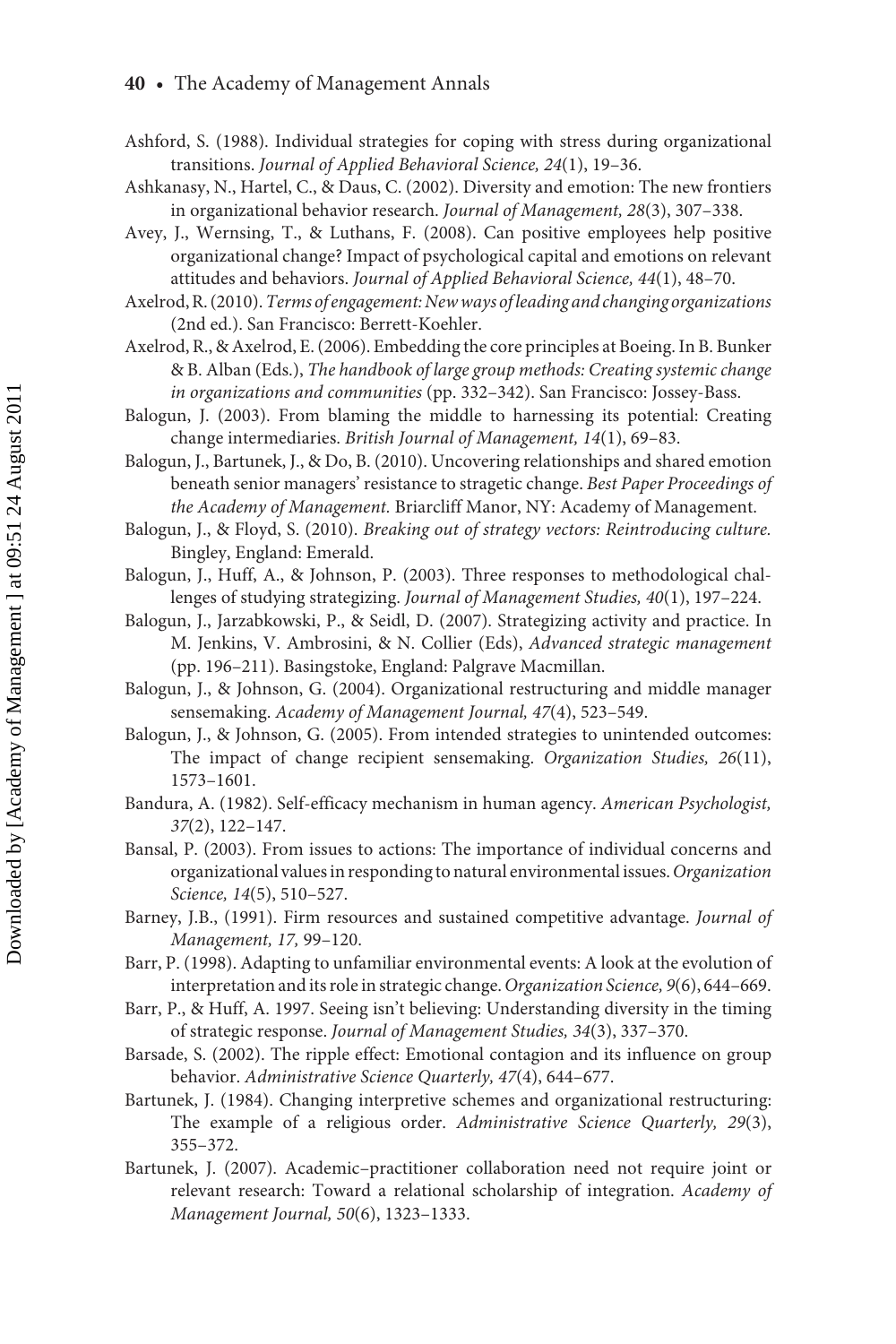- Bartunek, J., & Louis, M. (1988). The interplay of organization development and organizational transformation. In R. Woodman & W. Pasmore (Eds.),*Research in organizational change and development* (Vol. 2; pp. 97–134). Greenwich, CT: JAI Press.
- Bartunek, J., Rousseau, D., Rudolph, J., & DePalma, J. (2006). On the receiving end: Sensemaking, emotion, and assessments of an organizational change initiated by others. *Journal of Applied Behavioral Science, 42*(2), 182–206.
- Bartunek, J., & Schein, E. (2011). Organization Development scholar practitioners: Between scholarship and practice. In S.A. Mohrman & E.E. Lawler (Eds.), *Useful research: Advancing theory and practice* (pp. 233–250). San Francisco: Berrett Koehler.
- Bartunek, J., & Woodman, R. (in press). The spirits of Organization Development, or why OD lives despite its pronounced death. In K. Cameron & G. Spreitzer (Eds.), *Handbook of Positive Organizational Scholarship.* New York: Oxford University Press.
- Bartunek, J., Huang, Z., & Walsh, I. (2008). The development of a process model of collective turnover. *Human Relations, 61*(1), 5–38.
- Baumeister, R. (1982). A self-presentational view of social phenomena. *Psychological Bulletin, 91*(1), 3–26.
- Beckhard, R., & Harris, R. (1987). *Organizational transitions* (2nd ed.). Reading, MA: Addison-Wesley.
- Beedon, J., & Christie, S. (2006). Bringing multiple competing national health service organizations together. In B. Bunker & B. Alban (Eds.), *The handbook of large group methods: Creating systemic change in organizations and communities* (pp. 162–175). San Francisco: Jossey-Bass.
- Beer, M., & Nohria, N. (2000). Cracking the code of change. *Harvard Business Review, 78,* 133–141.
- Berger, C., & Calabrese, R. (1975). Some explorations in interpersonal communication and beyond: Toward a developmental theory of interpersonal communication. *Human Communication Research, 1*(2), 99–112.
- Berger, P., & Luckmann, T. (1966). *The social construction of reality: A treatise in the sociology of knowledge.*
- Bernerth, J., Armenakis, A., Feild, H., & Walker, H. (2007). Justice, cynicism, and commitment: A study of important organizational change variables. *Journal of Applied Behavioral Science, 43*(3), 303–326.
- Bordia, P., Hunt, E., Paulsen, N., Tourish, D., & DiFonzo, N. (2004). Uncertainty during organizational change: Is it all about control? *European Journal of Work & Organizational Psychology, 13*(3), 345–365.
- Boulton, M., & Smith, P. (1992). The social nature of play fighting and play chasing. In J.H. Barkow and L. Cosmides (Eds.), *The adapted mind* (pp. 429–444). New York: Oxford University Press.
- Bower, G. (1981). Mood and memory. *American Psychologist, 36*(2), 129–148.
- Bower, J. (1970). *Managing the resource allocation process: A study of corporate planning and investment.* Boston: Harvard Business School Press.
- Brown, J., & Duguid, P. (1991). Organizational learning and communities-of-practice: Toward a unified view of working, learning, and innovating. *Organization Science, 2*(1), 40–58.
- Brown, J., & Isaacs, D. (2005). *The world café: Shaping our futures through conversations that matter.* San Francisco: Berrett-Koehler.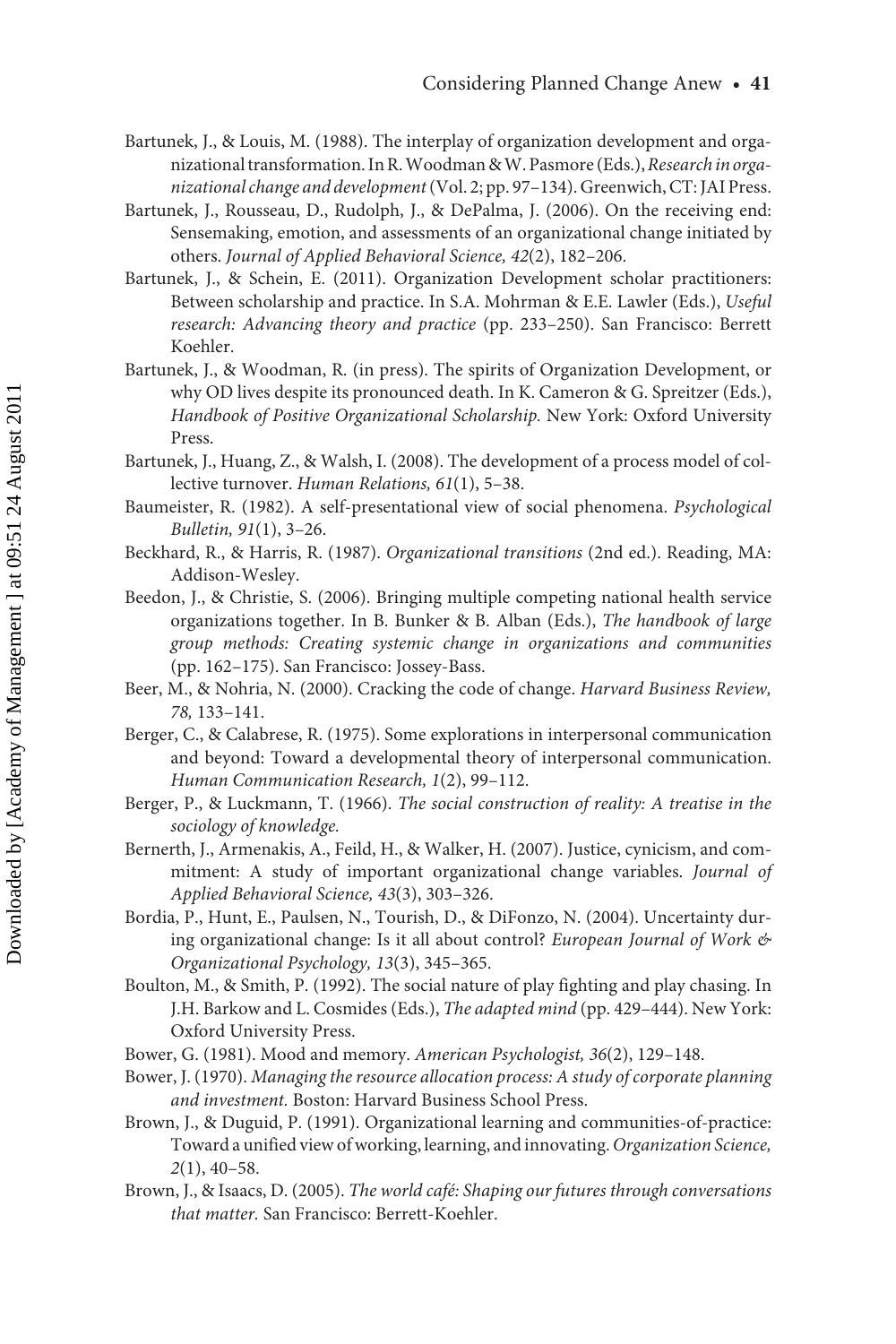- Bryson, J., & Anderson, S. (2000). Applying large-group interaction methods in the planning and implementation of major change efforts. *Public Administration Review, 60*(2), 143–162.
- Bunker, B. (2010). History of organization development and the environment. *The new organizational development.* Silver Spring, MD: National Training Laboratories.
- Bunker, B., & Alban, B. (1992). Large group interventions [special issue]. *Journal of Applied Behavioral Science, 28*(4), 473–479.
- Bunker, B., & Alban, B. (1997). *Large Group Interventions: Engaging the whole system for rapid change.* San Francisco: Jossey-Bass.
- Bunker, B., & Alban, B. (2005). Introduction to the special issue on Large Group Interventions. *Journal of Applied Behavioral Science, 41*(1), 9–14.
- Bunker, B., & Alban, B. (2006). *The handbook of large group methods: Creating systemic change in organizations and communities.* San Francisco: Jossey-Bass.
- Bunker, B., Alban, B., & Lewicki, R. (2004). Ideas in currency and OD practice: Has the well gone dry? *Journal of Applied Behavioral Science, 40*(4), 403–422.
- Burgelman, R. (1983). A process model of internal corporate venturing in the diversified major firm. *Administrative Science Quarterly, 28*(2), 223–244.
- Burgelman, R. (1991). Intraorganizational ecology of strategy making and organizational adaptation: Theory and field research. *Organization Science, 2*(3), 239–262.
- Burgelman, R. (2005). The role of strategy making in organizational evolution. In J. Bower & C. Gilbert (Eds.), *From resource allocation to strategy.* New York: Oxford University Press.
- Bushe, G., & Kassam, A. (2005). When is appreciative inquiry transformational?: A meta-case analysis. *Journal of Applied Behavioral Science, 41*(2), 161–181.
- Bushe, G., & Marshak, R. (2009). Revisioning organization development: Diagnostic and dialogic premises and patterns of practice. *Journal of Applied Behavioral Science, 45*(3), 348–368.
- Cameron, K., Dutton, J., & Quinn, R. (2003). Foundations of positive organizational scholarship. In K. Cameron, J. Dutton, & R. Quinn (Eds.), *Positive organizational scholarship: Foundations of a new discipline* (pp. 3–13). San Francisco: Berrett-Koehler.
- Chaffee, E. (1985). Three models of strategy. *Academy of Management Review, 10*(1), 89–98.
- Chakravarthy, B., & Doz, Y. (1992). Strategy process research: Focusing on corporate self-renewal. *Strategic Management Journal, 13*(S1), 5–14.
- Coch, L., & French, J. (1948). Overcoming resistance to change. *Human Relations, 1*(3), 512–523.
- Cooper, C. (1975). How psychologically dangerous are t-groups and encounter groups? *Human Relations, 28*(3), 249–260.
- Corley, K., & Gioia, D. (2004). Identity ambiguity and change in the wake of a corporate spin-off. *Administrative Science Quarterly, 49*(2), 173–208.
- Cummings, T., & Worley, C. (2009). *Organization development and change* (9th ed.). Mason, OH: South-Western Cengage Learning.
- Dannemiller Tyson Associates (1999). *Whole-scale change: Unleashing the magic in organizations.* San Francisco: Berrett-Koehler.
- Davidson, M., & James, E. (2007). The engines of positive relationships across difference: Conflict and learning. In J. Dutton & B. Ragins (Eds.), *Exploring*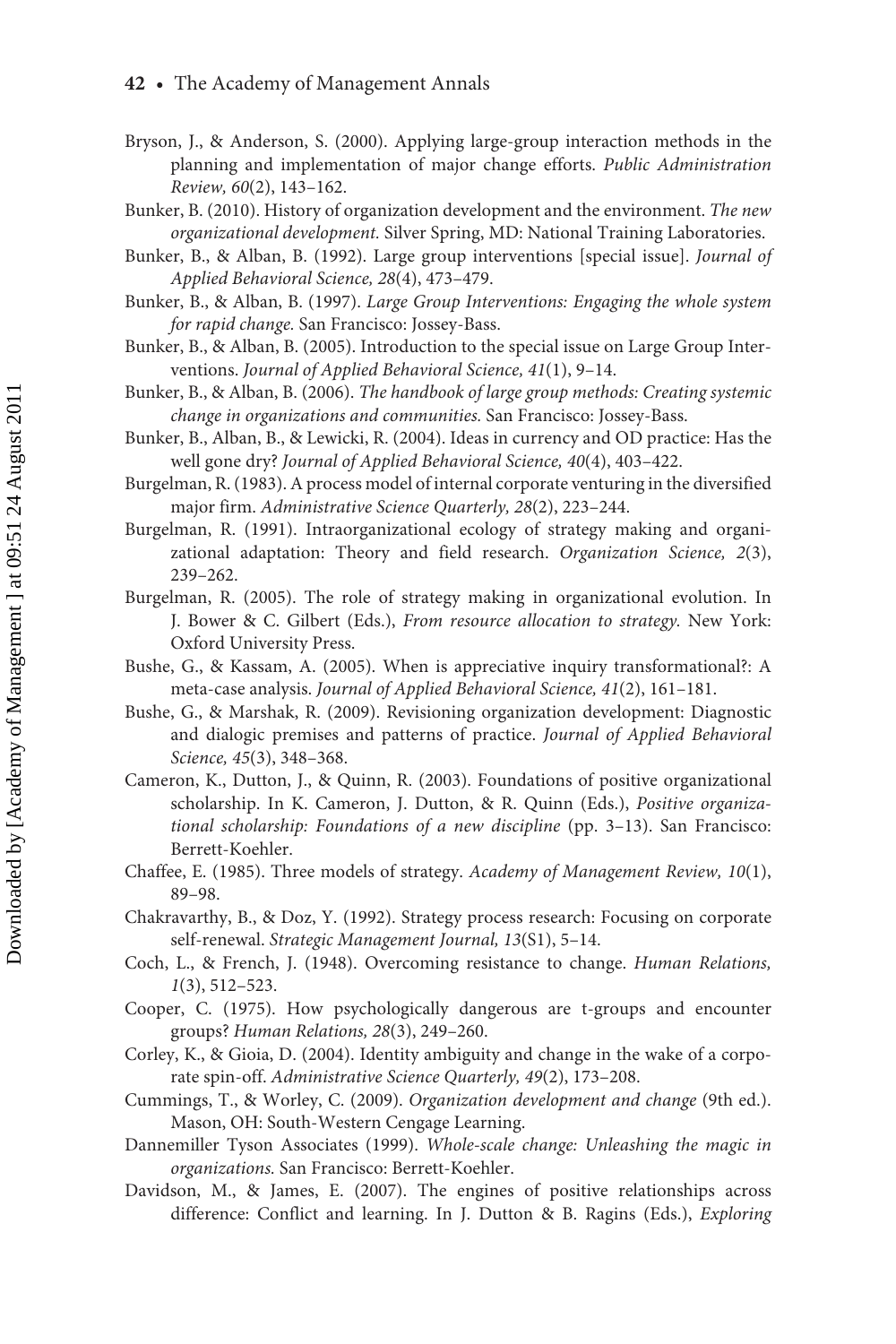*positive relationships at work: Building a theoretical and research foundation* (pp. 137–158). Mahwah, NJ: Lawrence Erlbaum.

- Dawson, P., & Buchanan, D. (2005). The way it really happened: Competing narratives in the political process of technological change. *Human Relations, 58*(7), 845–865.
- Dent, E., & Goldberg, S. (1999). Challenging "resistance to change." *Journal of Applied Behavioral Science, 35*(1), 25–41.
- Diamond, M. (1986). Resistance to change: A psychoanalytic critique of Argyris and Schon's contributions to organization theory and intervention. *Journal of Management Studies, 23*(5), 543–562.
- DiFonzo, N., & Bordia, P. 2007. Trust and organizational rumor transmission. In N. DiFonzo, & P. Bordia (Eds.), *Rumor psychology: Social and organizational approaches:* 185–204. Washington DC: American Psychological Association.
- Dutton, J., & Ashford, S. (1993). Selling issues to top management. *Academy of Management Review, 18*(3), 397–428.
- Dutton, J., Ashford, S., O'Neill, R., Hayes, E., & Wierba, E. (1997). Reading the wind: How middle managers assess the context for selling issues to top managers. *Strategic Management Journal, 18*(5), 407–423.
- Dutton, J., Ashford, S., O'Neill, R., & Lawrence, K. (2001). Moves that matter: Issue selling and organizational change. *Academy of Management Journal, 44*(4), 716–736.
- Dutton, J., & Glynn, M. (2008). Positive organizational scholarship. In C. Cooper & J. Barling (Eds.), *Handbook of organizational behavior.* Thousand Oaks, CA: Sage.
- Eisenberger, R., Stinglhamber, F., Vandenberghe, C., Sucharski, I., & Rhoades, L. (2002). Perceived supervisor support: Contributions to perceived organizational support and employee retention. *Journal of Applied Psychology, 87*(3), 565–573.
- Eisenhardt, K. (1989). Building theories from case study research. *Academy of Management Review, 14*(4), 532–550.
- Eisenhardt, K., & Bourgeois, L. (1988). Politics of strategic decision making in highvelocity environments: Toward a midrange theory. *Academy of Management Journal, 31*(4), 737–770.
- Eisenhardt, K., & Zbaracki, M. (1992). Strategic decision making. *Strategic Management Journal, 13*(S2), 17–37.
- Elfenbein, H. (2007). Emotion in organizations: A review and theoretical integration. In J. Walsh & A. Brief (Eds.), *The Academy of Management Annals* (Vol. 1; pp. 315–386). New York: Taylor & Francis.
- Emery, F., & Trist, E. (1960). Socio-technical systems. In C. Churchman & M. Verhulst (Eds.), *Management sciences, models, and techniques.* London: Pergamon.
- Emery, M., & Devane, T. (2007). Participative design workshop. In P. Holman, T. Devane, & S. Cady (Eds.), *The change handbook: The definitive resource on today's best methods for engaging whole systems* (pp. 419–435). San Francisco: Berrett-Kohler.
- Emery, M., & Purser, R. (1996). *The search conference: A powerful method for planning organizational change and community action.* San Francisco: Jossey-Bass.
- Fisher, C. (2000). Mood and emotions while working: Missing pieces of job satisfaction? *Journal of Organizational Behavior, 21*(2), 185–202.
- Fiske, S., & Taylor, S. (1991). *Social cognition.* New York: McGraw-Hill.
- Floyd, S., & Wooldridge, B. (1992). Middle management involvement in strategy and its association with strategic type: A research note. *Strategic Management Journal, 13*(S1), 153–167.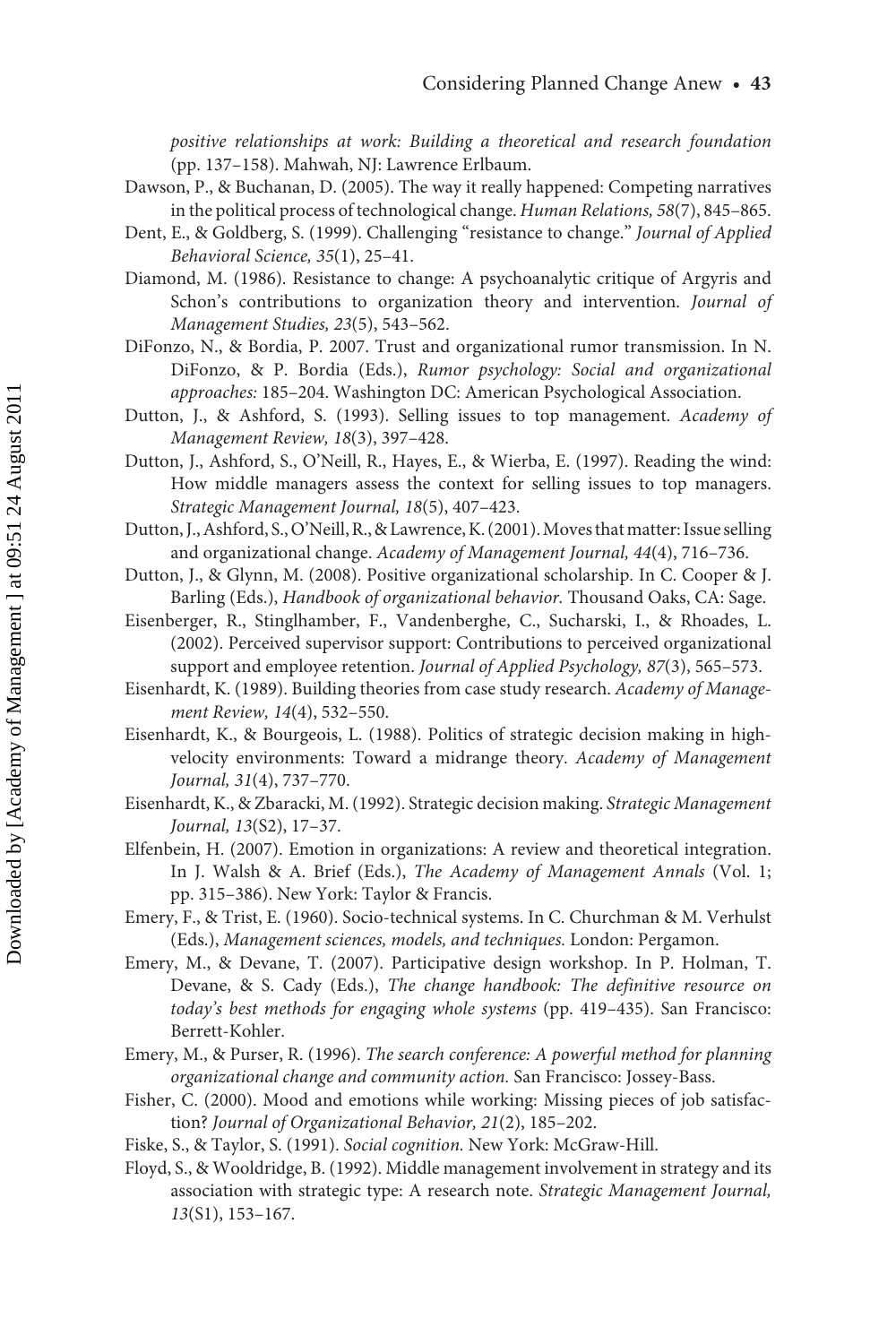- Floyd, S., & Wooldridge, B. (1994). Dinosaurs or dynamos? Recognizing middle management's strategic role. *Academy of Management Executive, 8*(4), 47–57.
- Floyd, S., & Wooldridge, B. (1997). Middle management's strategic influence and organizational performance. *Journal of Management Studies, 34*(3), 465–485.
- Folger, R., & Skarlicki, D. (1999). Unfairness and resistance to change: Hardship as mistreatment. *Journal of Organizational Change, 12*(1), 35–50.
- Folkman, S., & Lazarus, R. (1985). If it changes it must be a process: Study of emotion and coping during three stages of a college examination. *Journal of Personality and Social Psychology, 48*(1), 150–170.
- Ford, J., & Ford, L. (1995). The role of conversations in producing intentional change in organizations. *Academy of Management Review, 20*(3), 541–570.
- Ford, J., & Ford, L. (2008). Conversational profiles: A tool for altering the conversational patterns of change managers. *Journal of Applied Behavioral Science, 44*(4), 445–467.
- Ford, J., Ford, L., & D'Amelio, A. (2008). Resistance to change: The rest of the story. *Academy of Management Review, 33*(2), 362–377.
- Forgas, J. (1995). Mood and judgment: The affect infusion model (AIM). *Psychological Bulletin, 117*(1), 39–39.
- Frederickson, J. (1983). Strategic process research: Questions and recommendations. *Academy of Management Review, 8*(4), 568–573.
- Fredrickson, B. (1998). What good are positive emotions? *Review of General Psychology, 2*(3), 300–319.
- Fredrickson, B. (2001). The role of positive emotions in positive psychology: The broaden-and-build theory of positive emotions. *American Psychologist, 56*(3), 218–226.
- Fredrickson, B., & Branigan, C. (2005). Positive emotions broaden the scope of attention and thought-action repertoires. *Cognition and Emotion, 19*(3), 313–332.
- French, W., & Bell, C. (1995). *Organization Development* (5th ed.). Englewood Cliffs, NJ: Prentice Hall.
- Friedlander, F., & Brown, L. (1974). Organization Development. *Annual Review of Psychology, 25*(1), 313–341.
- Frijda, N. (1993). Moods, emotion episodes, and emotions. In M. Lewis, & J. Haviland (Eds.), *Handbook of emotions* (pp. 381–403). New York: Guilford Press.
- Frijda, N., Manstead, A., & Bem, S. (2000). The influence of emotions on beliefs. In N. Frijda, A. Manstead, & S. Bem (Eds.), *Emotions and beliefs: How feelings influence thoughts* (pp. 1–9). Cambridge, England: Cambridge University Press.
- George, J., & Jones, G. (2001). Towards a process model of individual change in organizations. *Human Relations, 54*(4), 419–444.
- Gergen, K. (1978). Toward generative theory. *Journal of Personality and Social Psychology, 36*(11), 1344–1360.
- Gibson, C., & Birkinshaw, J. (2004). Contextual determinants of organisational ambidexterity. *Academy of Management Journal, 47*(2), 209–226.
- Gioia, D. (1986). Symbols, scripts, and sensemaking: Creating meaning in the organizational experience. In H. Sims & D. Gioia (Eds.), *The thinking organization* (pp. 49–74). San Francisco: Jossey-Bass.
- Gioia, D., & Chittipeddi, K. (1991). Sensemaking and sensegiving in strategic change initiation. *Strategic Management Journal, 12*(6), 433–448.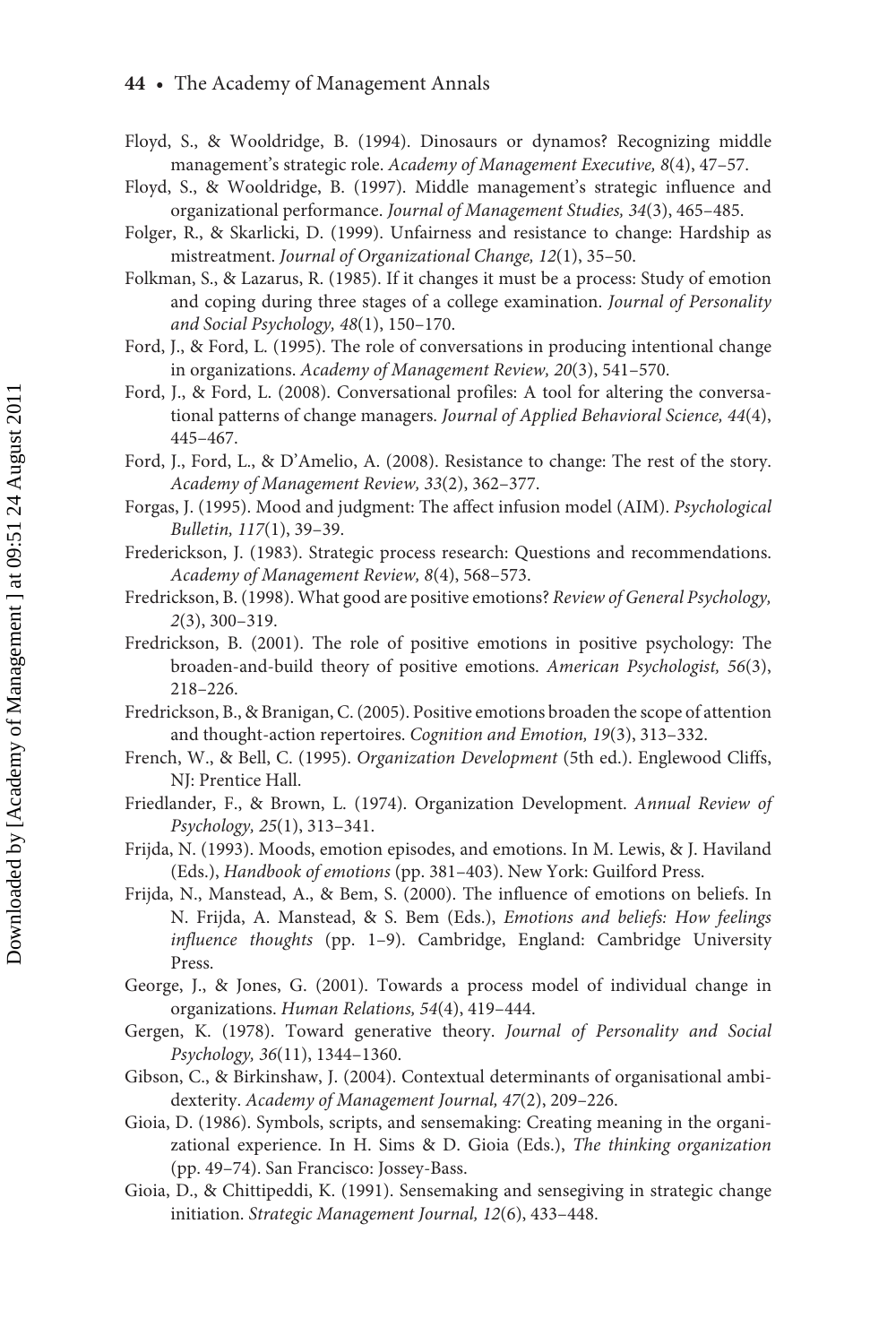- Gioia, D., & Thomas, J. (1996). Identity, image, and issue interpretation: Sensemaking during strategic change in academia. *Administrative Science Quarterly, 41*(3), 370–403.
- Gioia, D., Thomas, J., Clark, S., & Chittipeddi, K. (1994). Symbolism and strategic change in academia: The dynamics of sensemaking and influence. *Organization Science, 5*(3), 363–383.
- Greiner, L., & Cummings, T. (2004). Wanted: OD more alive than dead! *Journal of Applied Behavioral Science, 40*(4), 374–391.
- Gross, J. (1998). Antecedent-and response-focused emotion regulation: Divergent consequences for experience, expression, and physiology. *Journal of Personality and Social Psychology, 74*(1), 224–237.
- Harmon-Jones, E., Brehm, J., Greenberg, J., Simon, L., & Nelson, D. (1996). Evidence that the production of aversive consequences is not necessary to create cognitive dissonance. *Journal of Personality and Social Psychology, 70*(1), 5–16.
- Harmon-Jones, E., & Mills, J. (1999). *Cognitive dissonance: Progress on a pivotal theory in social psychology.* Washington DC: American Psychological Association.
- Hatfield, E., Cacioppo, J., & Rapson, R. (1993). Emotional contagion. *Current Directions in Psychological Science, 2*(3), 96–99.
- Hatfield, E., Cacioppo, J., & Rapson, R.L. (1994). *Emotional contagion.* New York: Cambridge University Press.
- Hodgkinson, G., Whittington, R., Johnson, G., & Schwarz, M. (2006). The role of strategy workshops in strategy development processes: Formality, communication, co-ordination and inclusion. *Long Range Planning, 39*(5), 479–496.
- Holbeche, L., & Springett, N. (2004). *In search of meaning in the workplace.* Horsham, England: Roffey Park Institute.
- Holman, P., Devane, T., & Cady, S. (2007). *The change handbook: The definitive resource on today's best methods for engaging whole systems* (2nd ed.). San Francisco: Berrett-Kohler.
- Hoon, C. (2007). Committees as strategic practice: The role of strategic conversation in a public administration. *Human Relations, 60*(6), 921–952.
- Huy, Q. (1999). Emotional capability, emotional intelligence, and radical change. *Academy of Management Review, 24*(2), 325–345.
- Huy, Q. (2002). Emotional balancing of organizational continuity and radical change: The contribution of middle managers. *Administrative Science Quarterly, 47*(1), 31–69.
- Isabella, L. (1990). Evolving interpretations as a change unfolds: How managers construe key organizational events. *Academy of Management Journal, 33*(1), 7–41.
- Jacobs, R. (1994). *Real time strategic change: How to involve an entire organization in fast and far reaching change.* San Francisco: Berrett-Koehler.
- James, S., Carbone, Blixt, A., & McNeil, J. (2006). Trust and transformation: Integrating two Florida education unions. In B. Bunker & B. Alban (Eds.), *The handbook of large group methods: Creating systemic change in organizations and communities* (pp. 146–161). San Francisco: Jossey-Bass.
- James, S., & Tolchinsky, P. (2007). Whole-scale change. In P. Holman, T. Devane, & S. Cady (Eds.), *The change handbook: The definitive resource on today's best methods for engaging whole systems* (pp. 162–178). San Francisco: Berrett-Koehler.
- Jarzabkowski, P. (2008). Shaping strategy as a structuration process. *Academy of Management Journal, 51*(4), 621–650.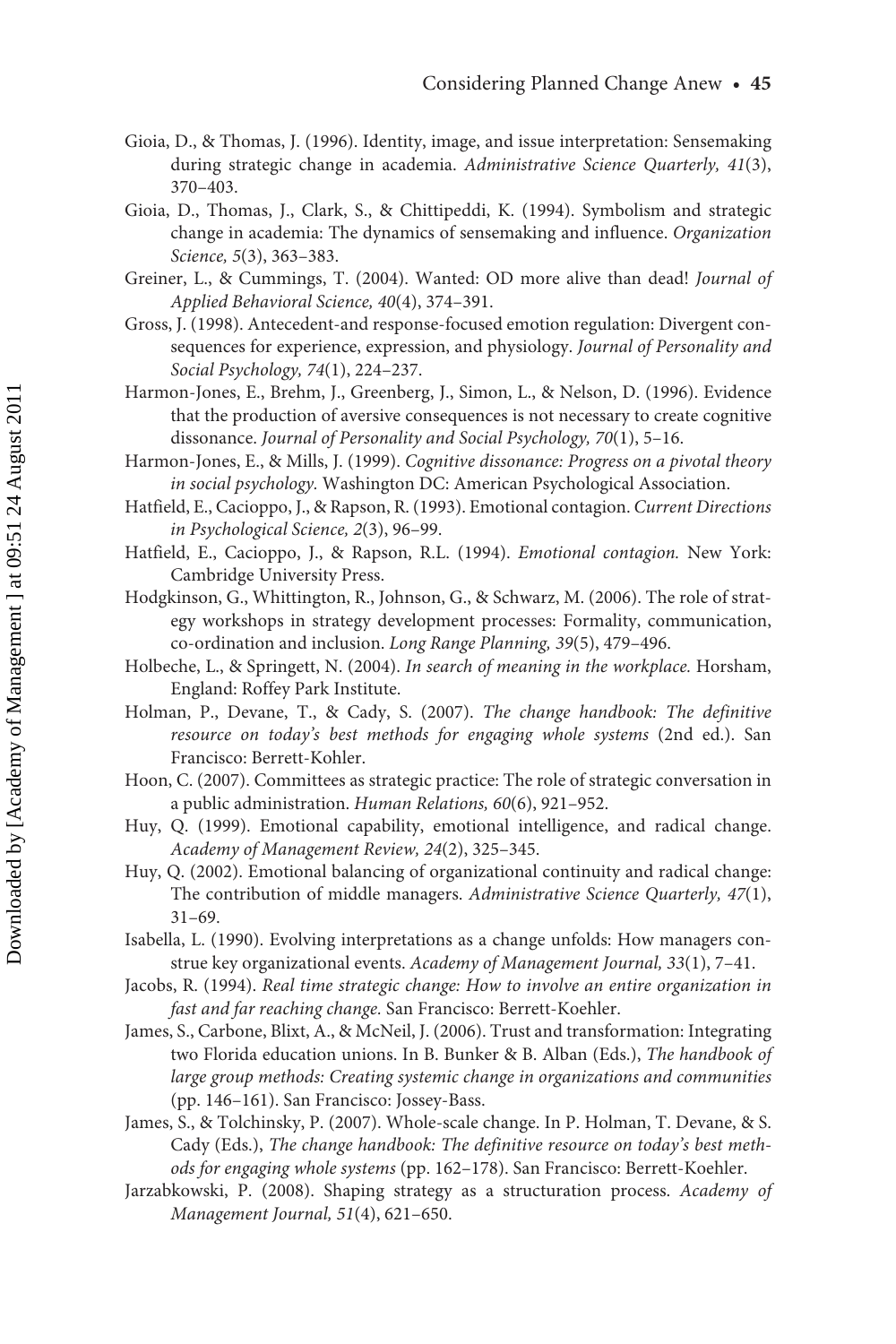- Jarzabkowski, P., Balogun, J., & Seidl, D. (2007). Strategizing: The challenges of a practice perspective. *Human Relations, 60*(1), 5–27.
- Jarzabkowski, P., & Seidl, D. (2008). The role of meetings in the social practice of strategy. *Organization Studies, 29*(11), 1391–1426.
- Jelinek, M., & Litterer, J. (1988). Why OD must become strategic. In W. Pasmore & R. Woodman (Eds.), *Research in organizational change and development* (Vol. 2; pp. 135–162). Greenwich, CT: JAI Press.
- Johnson, E., & Tversky, A. (1983). Affect, generalization, and the perception of risk. *Journal of Personality and Social Psychology, 45*(1), 20–31.
- Johnson, G. (1987). *Strategic change and the management process.* Oxford, England: Blackwell.
- Johnson, G. (1988). Rethinking incrementalism. *Strategic Management Journal, 9*(1), 75–91.
- Johnson, G., Langley, A., Melin, L., & Whittington, R. (2007). *Strategy as Practice: Research directions and resources.* Cambridge, England: Cambridge University Press.
- Johnson, G., Melin, L., & Whittington, R. (2003). Micro strategy and strategising: Towards an activity-based view. *Journal of Management Studies, 40*(1), 3–22.
- Johnson, G., Prashantham, S., Floyd, S., & Bourque, N. (2010). The ritualization of strategy workshops. *Organization Studies, 31*(12), 1589–1618.
- Johnson, M., & Tolchinsky, P. (1999). A redesign in the central intelligence agency. *Journal for Quality and Participation, 22*(2), 31–35.
- Johnson, P., Balogun, J., & Beech, N. (2010). Researching strategists and their identity in practice: Building close-with relationships. In D. Golsorkhi, L. Rouleau, D. Seidl, & E. Vaara (Eds.), *Cambridge handbook of strategy-as-practice.* Cambridge, MA: Cambridge University Press.
- Johnson, R., Hoskisson, R., & Margulies, N. (1990). Corporate restructuring: Implications for organization change and development. In R. Woodman & W. Pasmore (Eds.), *Research in organizational change and development* (Vol. 4; pp. 141–166). Greenwich, CT: JAI Press.
- Kaplan, S. (2010). Strategy and PowerPoint: An inquiry into the epistemic culture and machinery of strategy making. *Organization Science, 22,* 320–346.
- Katz, D. T., & Kahn, R. (1966). *The social psychology of organizations.* New York: Wiley.
- Kiefer, T. (2002). Understanding the emotional experience of organizational change: Evidence from a merger. *Advances in Developing Human Resources, 4*(1), 39–61.
- Kiefer, T. (2005). Feeling bad: Antecedents and consequences of negative emotions in ongoing change. *Journal of Organizational Behavior, 26*(8), 875–897.
- Kilmann, R., & Colvin, T. (1988). *Corporate transformation: Revitalizing organizations for a competitive world.* San Francisco: Jossey-Bass.
- Kim, C., & Mauborgne, R. (1998). Procedural justice, strategic decision making, and the knowledge economy. *Strategic Management Journal, 19*(4), 323–338.
- Klein, D. (1992). Simu-real: A simulation approach to organizational change. *Journal of Applied Behavioral Science, 28*(4), 566–578.
- Kotter, J. (1996). *Leading change.* Boston: Harvard Business Press.
- Kramer, M., Dougherty, D., & Pierce, T. (2004). Managing uncertainty during a corporate acquisition. *Human Communication Research, 30*(1), 71–101.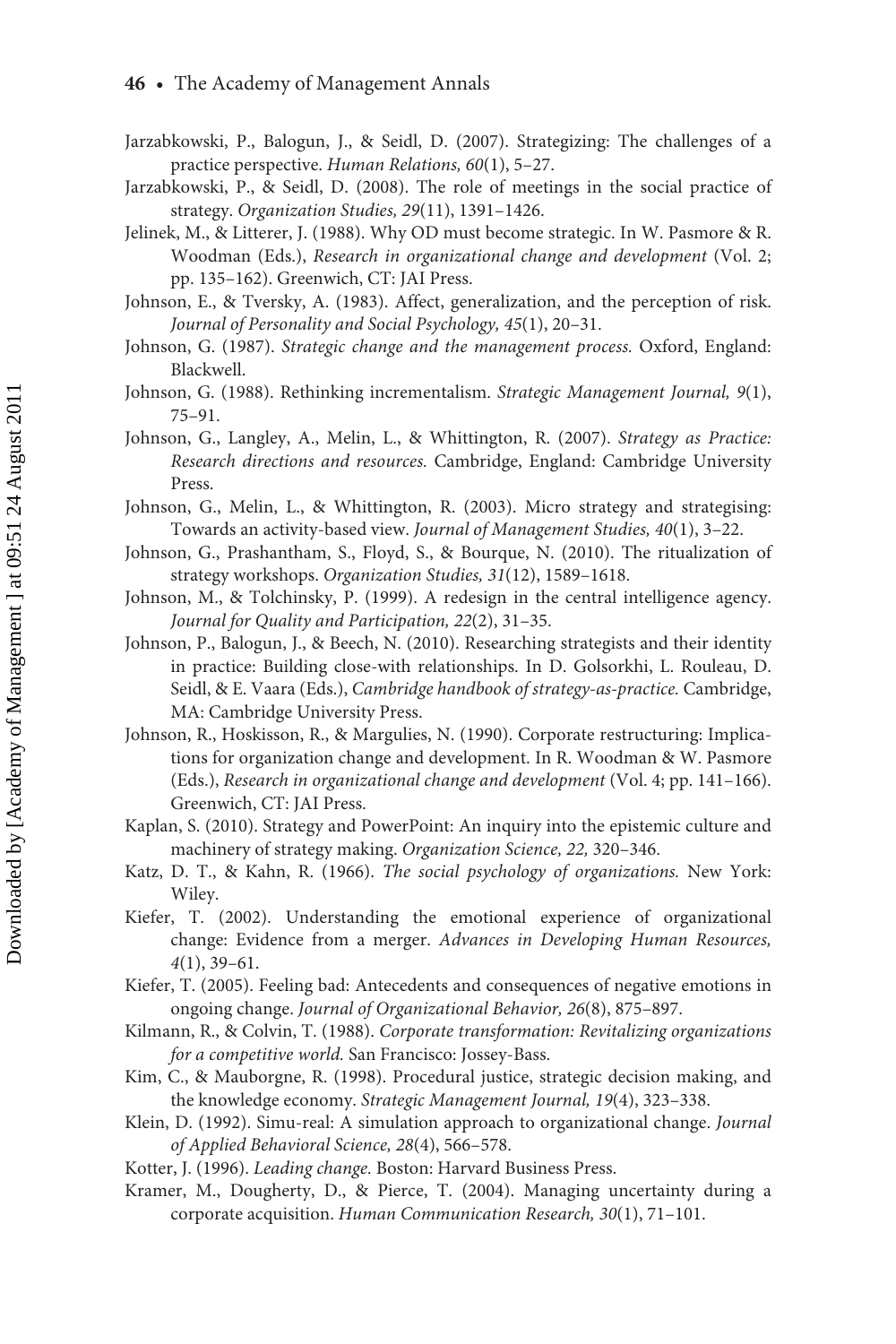- Laird, J., & Bresler, C. (1992). The process of emotional experience: A self-perception theory. In M.S. Clark (Ed.), *Review of personality and social psychology* (Vol. 13, Emotion; pp. 213–234). Newbury Park, CA: Sage.
- Langley, A., & Denis, J. (2006). Neglected dimensions of organizational change: Towards a situated view. In R. Lines, I. Stensaker, & A. Langley. (Eds.), *New perspectives on organizational change and learning* (Vol. 1; pp. 136–159). Bergen, Norway: Fagbokforlaget.
- Lazarus, R. (1991). *Emotion and adaptation.* New York: Oxford.
- Leonard-Barton, D. (1992). Core capabilities and core rigidities: A paradox in managing new product development. *Strategic Management Journal, 13*(S1), 111–125.
- Lewin, K. (1951). *Field theory in social science: Selected theoretical papers.* New York: Haper & Brothers.
- Lines, R. (2004). Influence of participation in strategic change: Resistance, organizational commitment and change goal achievement. *Journal of Change Management, 4*(3), 193–215.
- Lines, R., Selart, M., Espedal, B., & Johansen, S. (2005). The production of trust during organizational change. *Journal of Change Management, 5*(2), 221–245.
- Lippitt, R. (1980). *Choosing the future you prefer.* Washington DC: Development Publishers.
- Liu, Y., & Perrewé, P. (2005). Another look at the role of emotion in the organizational change: A process model. *Human Resource Management Review, 15*(4), 263–280.
- Ludema, J. D., Whitney, D., Mohr, B. J., & Griftin, T. J. (2003). *The appreciative inquiry summit: a practitioner's guide for leading large group change.* San Francisco: Berrett-Koehler.
- Lukensmeyer, C., & Brigham, S. (2005). Taking democracy to scale: Large scale interventions for citizens. *Journal of Applied Behavioral Science, 41*(1), 47–60.
- Luscher, L., & Lewis, M. (2008). Organizational change and managerial sensemaking: Working through paradox *Academy of Management Journal, 51*(2), 221–240.
- MacIntosh, R., MacLean, D., & Seidl, S. (2010). Unpacking the effectivity paradox of strategy workshops: Do strategy workshops produce strategic change? In D. Golsorkhi, L. Rouleau, D. Seidl, & E. Vaara (Eds.), *Cambridge handbook of Strategy as Practice* (pp. 291–309). Cambridge, England: Cambridge University Press.
- Maitlis, S. (2005). The social processes of organizational sensemaking. *Academy of Management Journal, 48*(1), 21–49.
- Maitlis, S., & Sonenshein, S. (2010). Sensemaking in crisis and change: Inspiration and insights from Weick (1988). *Journal of Management Studies, 47*(3), 551–580.
- Mantere, S., & Vaara, E. (2008). On the problem of participation in strategy: A critical discursive perspective. *Organization Science, 19*(2), 341–358.
- Marshak, R. (2010). OD Morphogenesis: The emerging dialogic platform of premises. *Practicing Social Change, 1*(2), 4–9.
- Marshak, R., & Grant, D. (2008). Organizational discourse and new organization development practices. *British Journal of Management, 19*(S1), 7–19.
- Maurer, R. (2010). *Beyond the wall of resistance* (2nd ed.). Austin, TX: Bard.
- Mayer, J., Gaschke, Y., Braverman, D., & Evans, T. (1992). Mood-congruent judgment is a general effect. *Journal of Personality and Social Psychology, 63*(1), 119–132.
- Mayo, E. (1946). *The human problems of an industrial civilization.* Boston: Harvard Business School.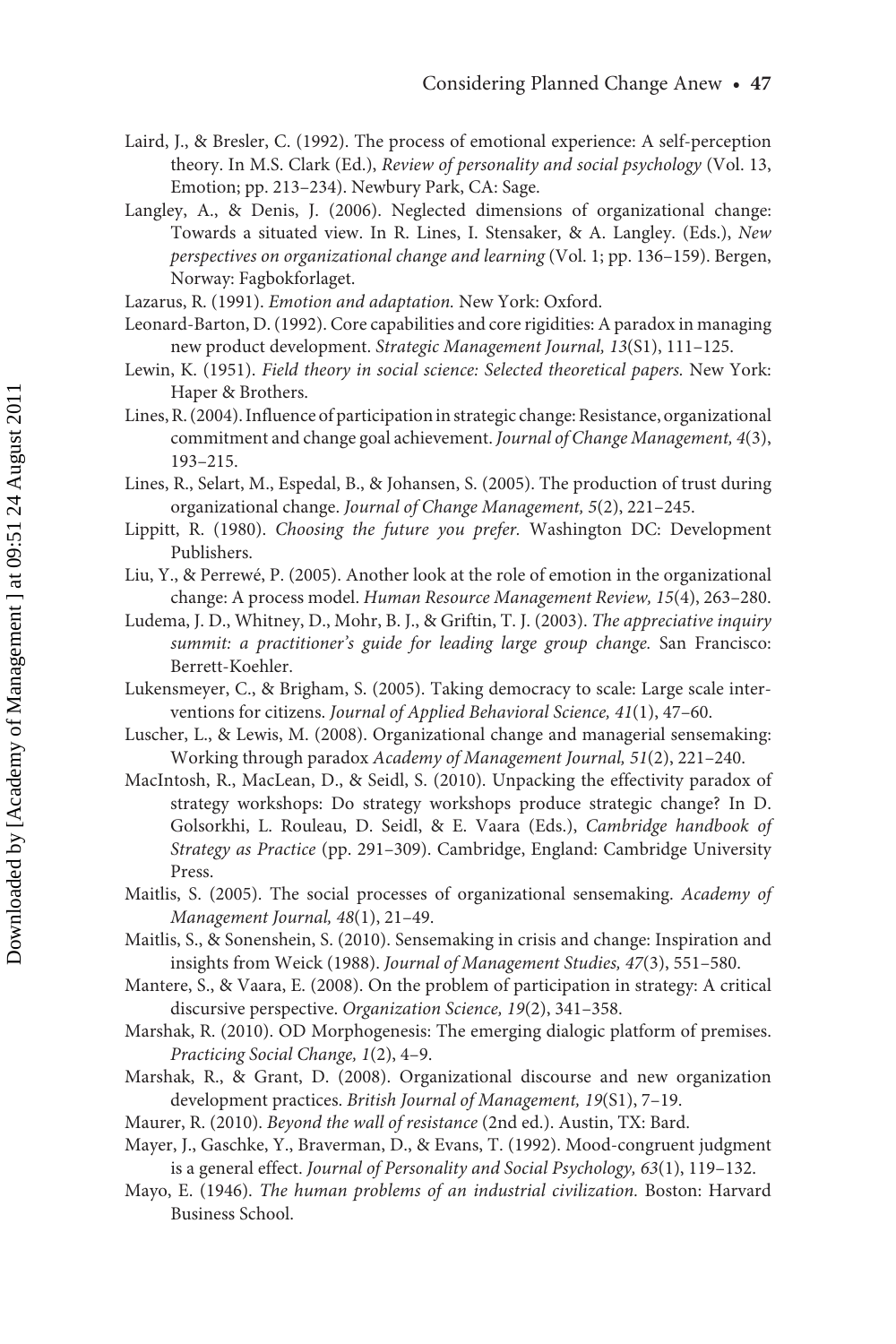- McKinley, W., & Scherer, A. (2000). Some unanticipated consequences of organizational restructuring. *Academy of Management Review, 25*(4), 735–752.
- Meston, C., & King, N. (1996). Making sense of "resistance": Responses to organizational change in a private nursing home for the elderly. *European Journal of Work and Organizational Psychology, 5*(1), 91–102.
- Miles, R. (1997a). *Corporate comeback: The story of renewal and transformation at National Semiconductor.* San Francisco: Jossey-Bass.
- Miles, R. (1997b). *Leading corporate transformation: A blueprint for business renewal.* San Francisco: Jossey-Bass.
- Miller, D. (1982). Evolution and revolution: A quantum view of structural change in organizations. *Journal of Management Studies, 19*(2), 131–151.
- Miller, D., & Friesen, P. (1980). Momentum and revolution in organizational adaptation. *Academy of Management Journal, 23*(4), 591–614.
- Miller, D., Friesen, P., & Mintzberg, H. (1984). *Organizations: A quantum view.* Englewood Cliffs, NJ: Prentice-Hall.
- Milliken, F. (1987). Three types of perceived uncertainty about the environment: State, effect, and response uncertainty. *Academy of Management Review, 12*(1), 133–143.
- Milliman, J., Czapleurski, A., & Ferguson, J. (2003). Workplace spirituality and employee work attitudes: An exploratory empirical assessment. *Journal of Organisational Change Management, 16*(4), 426–447.
- Mintzberg, H. (1978). Patterns in strategy formation. *Management Science, 24*(9), 934–948.
- Mintzberg, H., Raisinghani, D., & Theoret, A. (1976). The structure of "unstructured" decision processes. *Administrative Science Quarterly, 21*(2), 246–274.
- Mintzberg, H., & Waters, J. (1985). Of strategies, deliberate and emergent. *Strategic Management Journal, 6*(3), 257–272.
- Morrison, E., & Milliken, F. (2000). Organizational silence: A barrier to change and development in a pluralistic world. *Academy of Management Review, 25*(4), 706–725.
- Murphy, K., & Tyler, T. (2008). Procedural justice and compliance behavior: The mediating role of emotions.*European Journal of Social Psychology, 38*(4), 652–668.
- Nadler, D., Shaw, R., & Walton, A. (1995). *Discontinuous change: Leading organizational transformation.* San Francisco: Jossey-Bass.
- O'Reilly, C., Tushman, M., & Harreld, J. (2009). Organizational ambidexterity: IBM and emerging business opportunities. *California Management Review, 51*(4), 75–99.
- Oels, A. (2002). Investigating the emotional roller-coaster ride: A case study-based assessment of the Future Search conference design. *Systems Research and Behavioral Science, 19*(4), 347–355.
- Oreg, S. (2003). Resistance to change: Developing an individual differences measure. *Journal of Applied Psychology, 88*(4), 680–693.
- Owen, H. (2008). *Open space technology, a user's guide* (3rd ed.). San Francisco: Berrett-Koehler.
- Paolini, S., Hewstone, M., Cairns, E., & Voci, A. (2004). Effects of direct and indirect cross-group friendships on judgments of Catholics and Protestants in Northern Ireland: The mediating role of an anxiety-reduction mechanism. *Personality and Social Psychology Bulletin, 30*(6), 770–786.
- Pettigrew, A. (1985). *The awakening giant: Community and change in ICI.* Oxford, England: Basil Blackwell.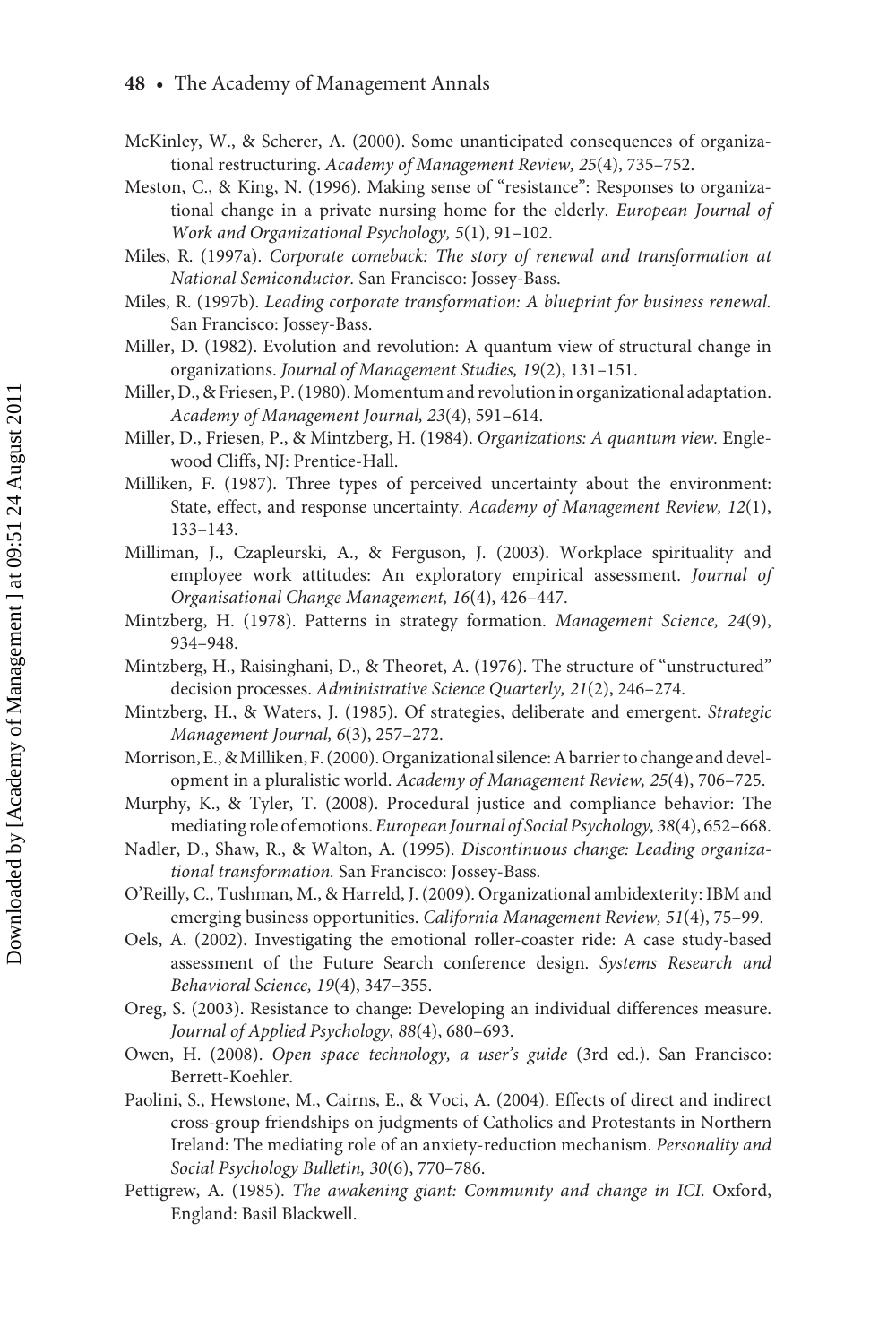- Pettigrew, A. (1987). Context and action in the transformation of the firm. *Journal of Management Studies, 24*(6), 649–670.
- Pettigrew, A. (1992). The character and significance of strategy process research. *Strategic Management Journal, 13*(S2), 5–16.
- Pettigrew, A., Woodman, R., & Cameron, K. (2001). Studying organizational change and development: Challenges for future research. *Academy of Management Journal, 44*(4), 697–713.
- Piderit, K. (2000). Rethinking resistance and recognizing ambivalence: A multidimensional view of attitudes toward an organizational change.*Academy of Management Review, 25*(4), 783–794.
- Plowman, D., Baker, L., Beck, T., Kulkarni, M., Solansky, S., & Travis, D. (2007). Radical change accidentally: The emergence and amplification of small change. *Academy of Management Journal, 50*(3), 515–543.
- Powel, R., & Single, H. (1996). Methodology matters—v: Focus group. *International Journal for Quality in Health Care, 8*(5), 499–504.
- Purser, R., & Griffin, T. (2008). Large Group Interventions: Whole system approaches to organization change. In T.G. Cummings (Ed.), *Handbook of organization development* (pp. 261–276). Thousand Oaks, CA: Sage.
- Qian, Y., & Daniels, T. (2008). A communication model of employee cynicism toward organizational change. *Corporate Communications: International Journal, 13*(3), 319–332.
- Ranson, S., Hinings, B., & Greenwood, R. (1980). The structuring of organizational structures. *Administrative Science Quarterly, 25*(1), 1–17.
- Reger, R., Mullane, J., Gustafson, L., DeMarie, S., Berry, J., & Grillo, C. (1994). Creating earthquakes to change organizational mindsets. *Academy of Management Executive, 8*(4), 31–46.
- Rivkin, J. (2000). Imitation of complex strategies. *Management Science, 46*(6), 824–844.
- Rock, D. (2009). *Your brain at work: Strategies for overcoming distraction, regaining focus, and working smarter all day long.* New York: Harper Business.
- Rock, D., & Tang, Y. (2009). Neuroscience of engagement. *NeuroLeadership Journal, 2,* 1–8.
- Roethlisberger, F., & Dickson, W. (1939). *Management and the worker.* Cambridge, MA: Harvard University Press.
- Romanelli, E., & Tushman, M. (1994). Organizational transformation as punctuated equilibrium: An empirical test. *Academy of Management Journal, 37*(5), 1141–1166.
- Rouleau, L. (2005). Micro-practices of strategic sensemaking and sensegiving: How middle managers interpret and sell change every day. *Journal of Management Studies, 42*(7), 1413–1441.
- Rouleau, L., & Balogun, J. (in press). Middle managers, strategic sensemaking and discursive competence. *Journal of Management Studies.*
- Rynes, S., Bartunek, J., & Daft, R. (2001). Across the great divide: Knowledge creation and transfer between practitioners and academics. *Academy of Management Journal, 44*(2), 340–356.
- Sagie, A., & Elizur, D. (1985). Job experience, persuasion strategy and resistance to change: An experimental study. *Journal of Occupational Behavior, 6*(2), 157–162.
- Samra-Fredericks, D. (2003). Strategizing as lived experience and strategists' everyday efforts to shape strategic direction. *Journal of Management Studies, 40*(1), 57–82.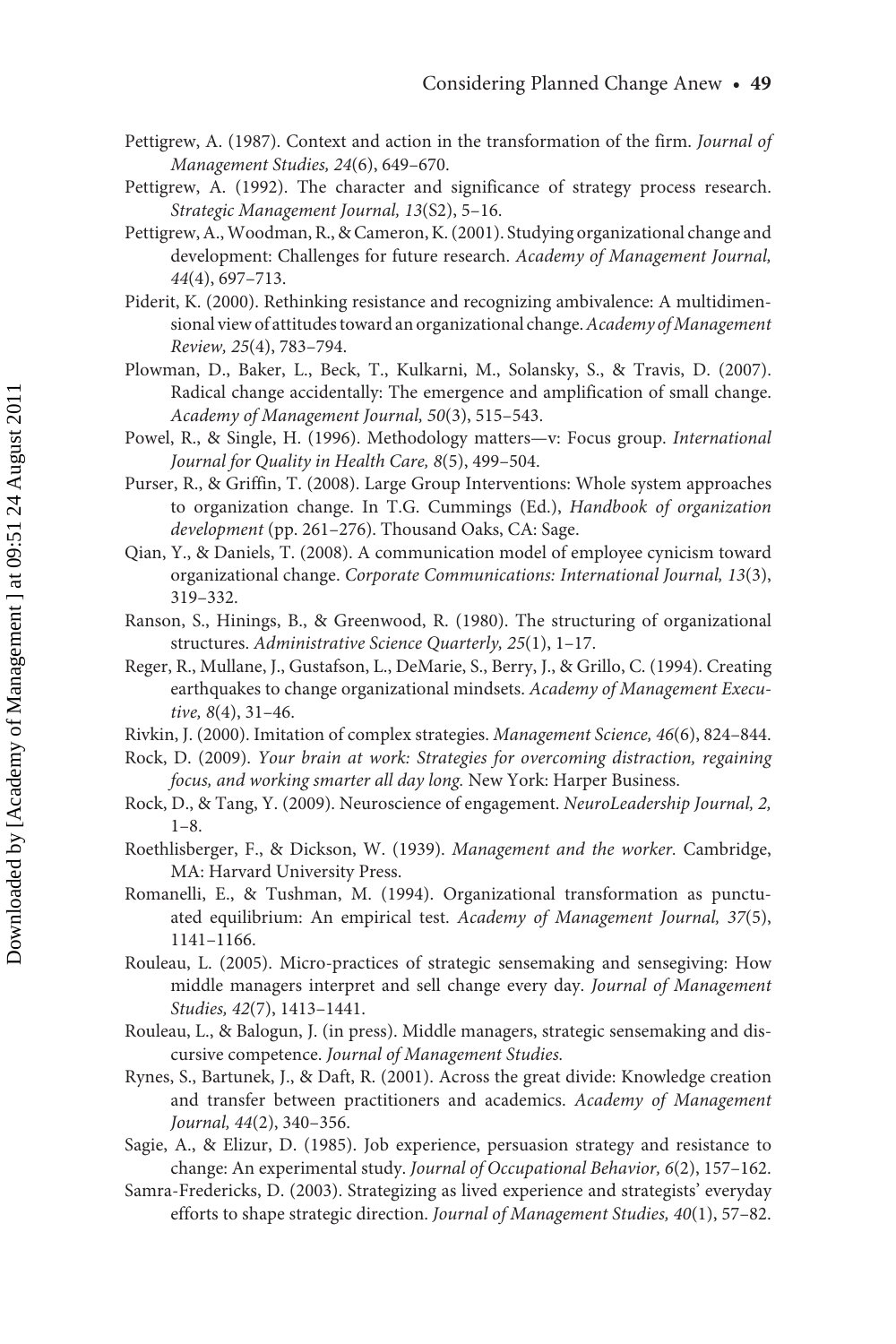Sanchez-Burks, J., & Huy, Q. (2009). Emotional aperture and strategic change: The accurate recognition of collective emotions. *Organization Science, 20*(1), 22–34.

Schachter, S., & Singer, J. (1962). Cognitive, social, and physiological determinants of emotional state. *Psychological Review, 69*(5), 379–399.

Schilling, M. (2000). Toward a general modular systems theory and its application to interfirm product modularity. *Academy of Management Review, 25*(2), 312–334.

Schmidt, P., & Manning, M. (1998). A comparative framework for large group organizational change interventions. In W. Pasmore & R. Woodman (Eds.), *Research in organizational change and development* (Vol. 11; pp. 225–251). Greenwich, CT: JAI Press.

Schuler, R. (1980). Definition and conceptualization of stress in organizations. *Organizational Behavior and Human Performance, 25*(2), 184–215.

Schwarz, N. (2000). Emotion, cognition, and decision making. *Cognition and Emotion, 14*(4), 433–440.

Scott, I. (2007). The evolving science of translating research evidence into clinical practice. *Evidence Based Medicine, 12,* 4–7.

- Seo, M., Barrett, L., & Bartunek, J. (2004). The role of affective experience in work motivation. *Academy of Management Review, 29*(3), 423–439.
- Seo, M., Bartunek, J., & Barrett, L. (2010). The role of affective experience in work motivation: Test of a conceptual model. *Journal of Organizational Behavior, 31*(7), 951–968.
- Shmulyian, S., Bateman, B., Philpott, R., & Gulri, N. (2010). Art or artist? An analysis of eight large-group methods for driving large-scale change. In R. Woodman, W. Pasmore, & A. Shani (Eds.), *Research in organizational change and development* (Vol. 18). Bingley, England: Emerald.
- Siggelkow, N. (2001). Change in the presence of fit: The rise, the fall, and the renaissance of Liz Claiborne. *Academy of Management Journal, 44*(4), 838–857.
- Sonenshein, S. (2009). Emergence of ethical issues during strategic change implementation. *Organization Science, 20*(1), 223–239.
- Sonenshein, S. (2010). We're changing or are we? Untangling the role of progressive, regressive, and stability narratives during strategic change implementation. *Academy of Management Journal, 53*(3), 477–512.
- Spencer, L. (1989). *Winning through participation.* Dubuque, IA: Kendall-Hunt.
- Spender, J. (1989). *Industry recipes.* New York: Basil Blackwell.
- Spiker, B., & Lesser, E. (1995). We have met the enemy. *Journal of Business Strategy, 16*(2), 17–21.
- Stanley, D., Meyer, J., & Topolnytsky, L. (2005). Employee cynicism and resistance to organizational change. *Journal of Business and Psychology, 19*(4), 429–459.
- Staw, B., Sutton, R., & Pelled, L. (1994). Employee positive emotion and favorable outcomes at the workplace. *Organization Science, 5*(1), 51–71.
- Sturdy, A., Schwarz, M., & Spicer, A. (2006). Guess who's coming to dinner? Structures and uses of liminality in strategic management consultancy. *Human Relations, 59*(7), 929–960.
- Sullins, E. (1991). Emotional contagion revisited: Effects of social comparison and expressive style on mood convergence. *Personality and Social Psychology Bulletin, 17*(2), 166–174.
- Sullivan, M., & Guntzelman, J. (1991). The grieving process in cultural change. *The Health Care Manager, 10*(2), 28–33.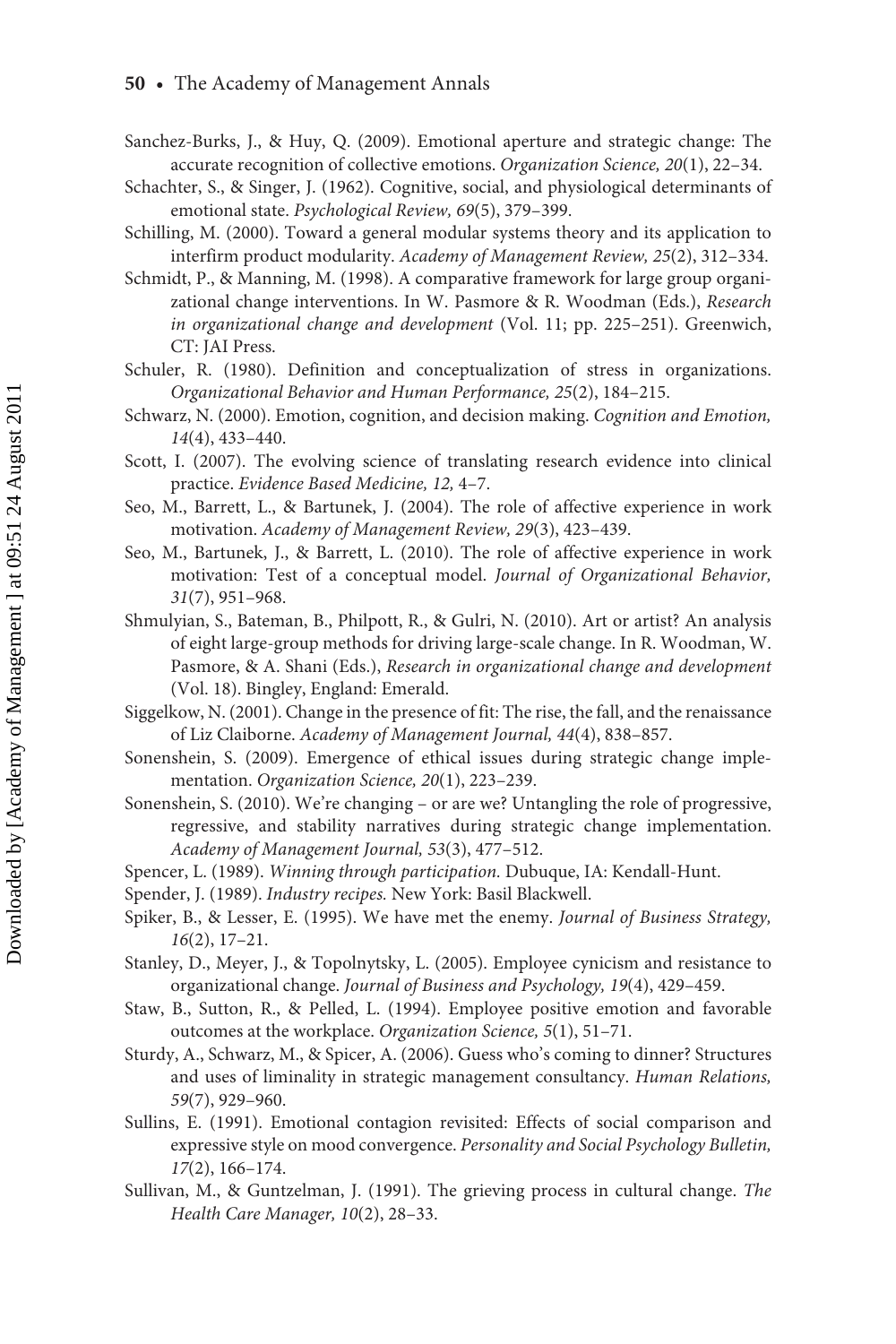- Thomas, R., Sargent, L., & Hardy, C. (2011). Managing organizational change: Negotiating meaning and power-resistance relations. *Organization Science, 22*(1), 22–41.
- Tichy, N. (1983). *Managing strategic change: Technical, political, and cultural dynamics.* San Francisco: Wiley.
- Tichy, N., & Devanna, M. (1990). *The transformational leader.* San Francisco: Wiley.
- Tsoukas, H., & Chia, R. (2002). On organizational becoming: Rethinking organizational change. *Organization Science, 13*(5), 567–582.
- Tushman, M., & O'Reilly, C. (1996). Ambidextrous organizations: Managing evolutionary and revolutionary change. *California Management Review, 38*(4), 8–30.
- Tushman, M., & Romanelli, E. (1985). Organizational evolution: A metamorphosis model of convergence and reorientation. In L. Cummings & B. Staw (Eds.), *Research in organizational behavior* (Vol. 7; pp. 171–222). New York: Elsevier.
- Ulrich, D., Kerr, S., & Ashkenas, R. (2002). *The GE work-out: How to implement GE's revolutionary method for busting bureaucracy and attacking organizational problems – fast.* New York: McGraw Hill.
- Van de Ven, A. (2007). *Engaged scholarship: A guide for organizational and social research.* New York: Oxford.
- Van Zomeren, M., Spears, R., Fischer, A., & Leach, C. (2004). Put your money where your mouth is! Explaining collective action tendencies through group-based anger and group efficacy. *Journal of Personality and Social Psychology, 87*(5), 649–664.
- Vince, R., & Broussine, M. (1996). Paradox, defense and attachment: Accessing and working with emotions and relations underlying organizational change. *Organization Studies, 17*(1), 1–21.
- Vonofakou, C., Hewstone, M., Voci, A., Paolini, S., Turner, R., Tausch, N., Tam, T., Harwood, J., & Cairns, E. (2008). The impact of direct and extended cross-group friendships on improving intergroup relations. In U. Wagner, L. Tropp, G. Finchilescu, & C. Tredoux (Eds.), *Improving intergroup relations: Building on the legacy of Thomas F. Pettigrew* (pp. 107–123). Malden, MA: Wiley-Blackwell.
- Walsh, J., & Ungson, G. (1991). Organizational memory. *Academy of Management Review, 16*(1), 57–91.
- Walton, R., & Warwick, D. (1973). The ethics of organization development. *The Journal of Applied Behavioral Science, 9*(6), 681–698.
- Weick, K. (1995). *Sensemaking in organizations.* San Francisco: Thousand Oaks.
- Weick, K. (2001). *Making sense of the organization.* Hoboken, NJ: Wiley-Blackwell.
- Weick, K., & Quinn, R. (1999). Organizational change and development. *Annual Review of Psychology, 50*(1), 361–386.
- Weisbord, M. (1987). *Productive workplaces: Organizing and managing for dignity, meaning and community.* San Francisco: Jossey-Bass.
- Weisbord, M., & Janoff, S. (1995). *Future Search.* San Francisco: Berrett-Koehler.
- Weisbord, M., & Janoff, S. (2005). Faster, shorter, cheaper may be simple: It's never easy. *Journal of Applied Behavioral Science, 41*(1), 70–82.
- Weisbord, M., & Janoff, S. (2006). The FAA's historic growth without gridlock conference. In B. Bunker & B. Alban (Eds.), *The handbook of large group methods: Creating systemic change in organizations and communities* (pp. 176–189). San Francisco: Jossey-Bass.
- Weisbord, M., & Janoff, S. (2007a). *Don't just do something, stand there!: Ten principles for leading meetings that matter.* San Francisco: Berrett-Koehler.